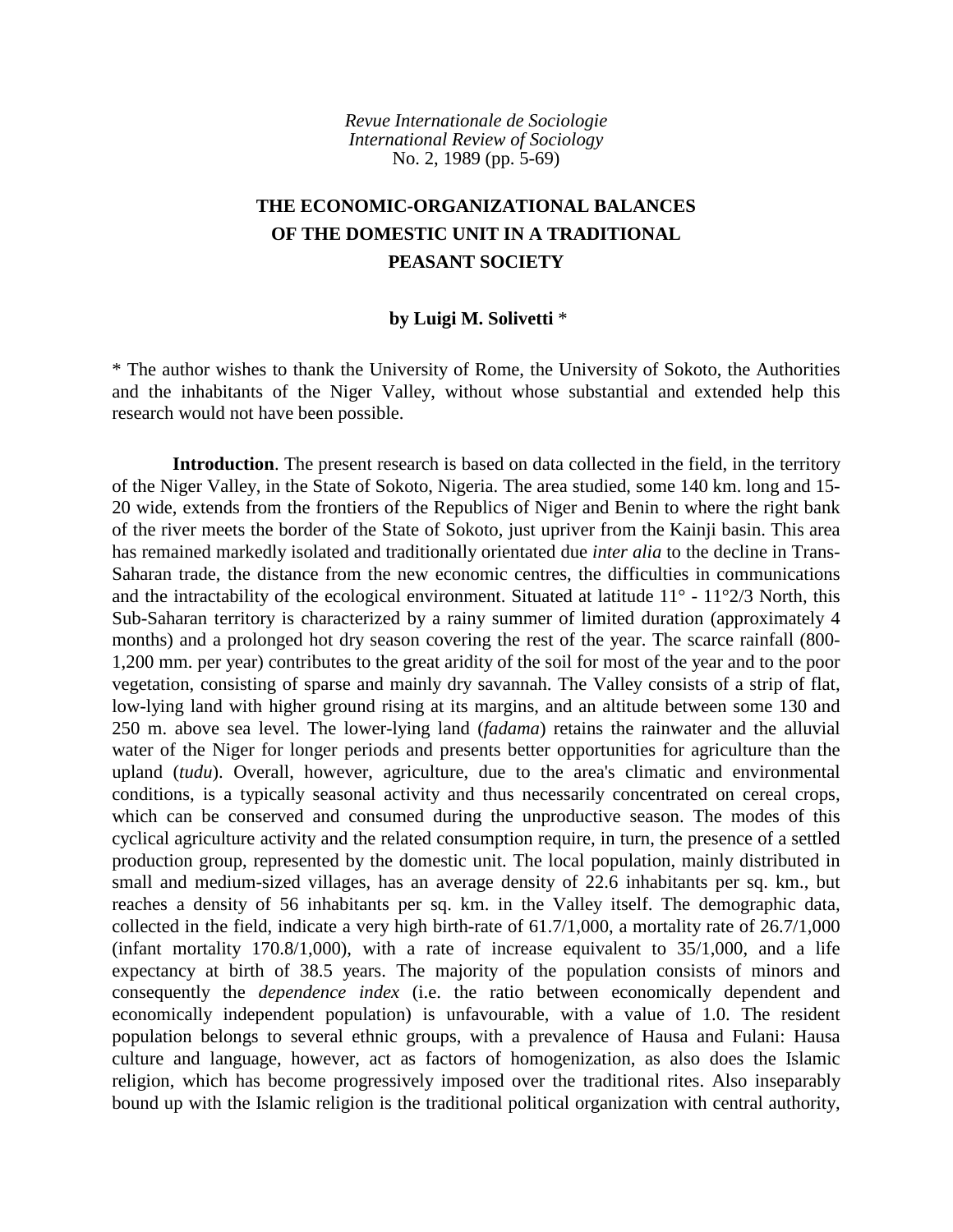based on a system of Emirates, which survives along with a wider, "modern" political system. The economic-social organization is that of a traditional-archaic peasant society, with the land controlled by the community, according to African custom. The family structure presents characteristics of patrilocality, patrilinearity, patriarchality, and a marked practice of polygamy (some 40% of men over the age of 50 are polygamous).

## **Aspects of production**.

The presentation of the quantitative data on which this study is based is mainly aimed at identifying the economic and organizational characteristics of this society and the overall equilibria of the model of development and integration of which this society is but one example.

The presentation of the quantitative data in themselves would not make much sense without the support of a series of qualitative elements which form the frame of reference of the economic and social organization, and which constitute both the means for the formulations of interpretative hypotheses and the premise for the choice of the quantitative variables. All this is perceptible in the preliminary problem of identifying the *unit* to be taken into examination as the mainstay of the economic-social organization. In this society, an analysis focusing on the production of the individual as a independent unit would make little sense; for it is in fact clear that the unit on which the culturally recognised functions and roles of production, distribution and consumption are based is the domestic unit and not the individual unit. In analysing production we must therefore concentrate on the domestic unit, as the fundamental economicorganizational structure. Reference must also be made, subordinately, to the village community, as a structure affected by the economic and social relations between the domestic units.

The present analysis is based on a sample survey of 216 domestic units, comprising a population of 2,260 persons. These units belong to six different villages in three different Districts.<sup>[1](#page-44-0)</sup> They have been selected so as to take account of the differences that may exist between villages of small, medium and large size, between those more, and those less isolated, and other differences - consequential in kind - relating mainly to the opportunities for performing non-agricultural activities, and the possible use of ploughs and tractors in farming. The units in question are as follows:

a) 72 units, i.e. the whole population of a medium-sized, old and historically important settlement, reachable by river but only with considerable difficulty by land, and characterized by the limited presence of handicraft and commercial activities and by the more traditional forms of agriculture.

b) 89 units, belonging to 8 different sections of a large-scale settlement of decided historical importance and still today the District capital, reachable with difficulty by land but more easily by river, and characterized by thriving handicraft and commercial activities, and by traditional type agriculture, though with the utilization of farm machines in some cases.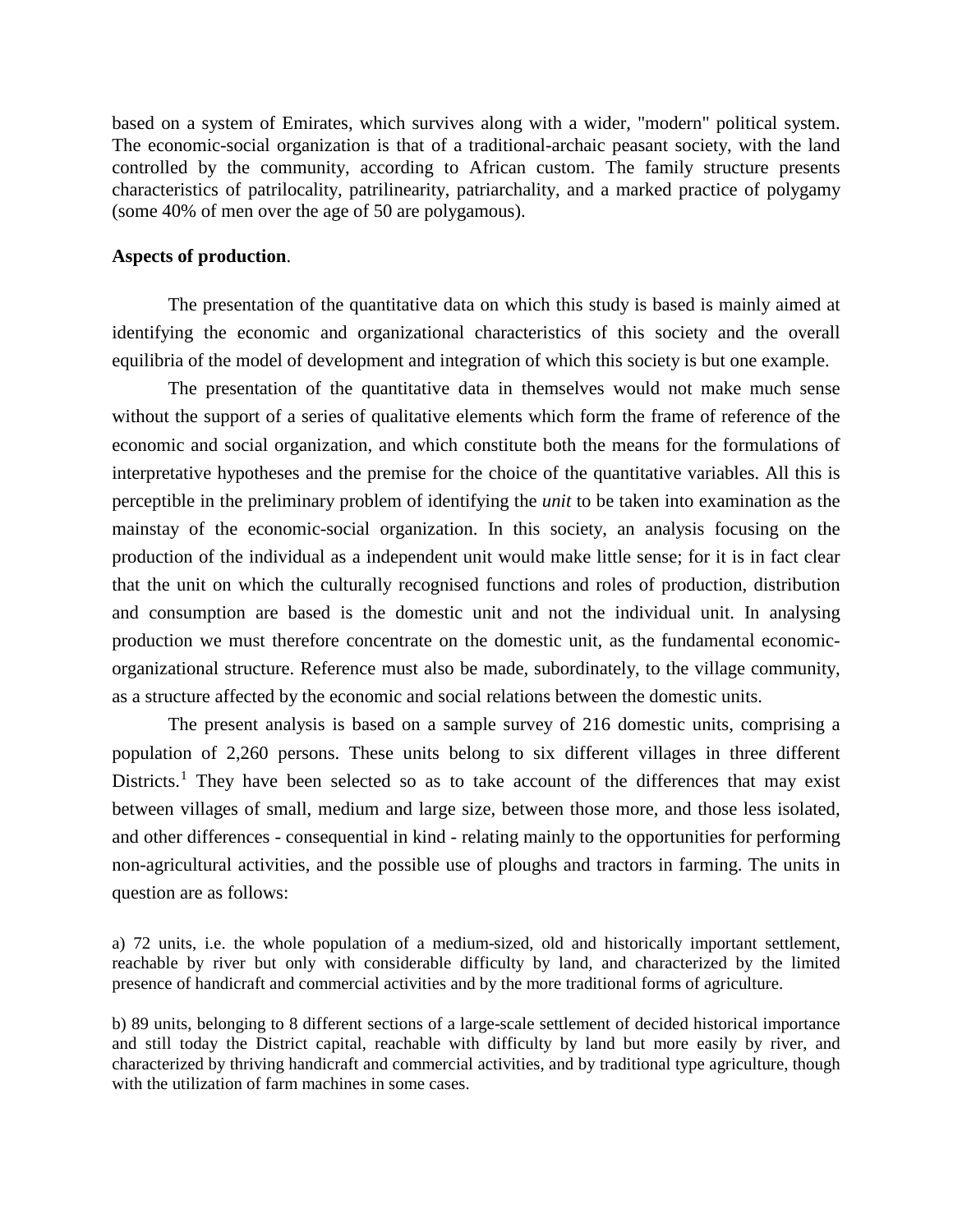c) 11 units, i.e. the whole population, of a settlement of very limited size, easily reachable both by river and land, and dedicated exclusively to agriculture, with the widespread utilization of ploughs drawn by oxen.

d) 13 units, i.e. the entire population, of a settlement of very limited size, easily reachable by land, close to a major, commercially developed settlement, and characterized by agricultural activity of traditional type and complementary handicraft and commercial activities.

e) 10 units, belonging to one section of a major, commercially important settlement, with a well developed market, good connections (the best in the area) ensured by privately owned vehicles, and characterized by agricultural activities, frequently boosted by the use of the plough, and well developed stock-farming, with the possession in some cases of scores of livestock.

f) 21 units, i.e. the whole population, of a settlement of very limited size, situated a few kilometres from the previous one, and characterized by agricultural activities of traditional type.

The data referring to these domestic units were collected through direct interviews in 1985, and refer to the economic production of the previous year. However, since differences fairly frequently occur from one year to another, if these differences were not marginal, averages were produced by correlation with the data for 1982 and 1983, so as to provide as realistic a picture of the situation as possible.

The data collected by the survey refer to the economic activities of the domestic units taken singly. This aspect needs some clarification. Statistically, the most common domestic unit is the nuclear family, who occupy a *compound* - i.e. a fenced-off enclosure - in an independent way. But a feature of primary importance in the economic-social organization is that, as long as the father is alive, his sons and their families as a rule reside with him in the same compound, cultivate the same land together, live off their communal produce, in a form of co-operation known as *gandu*. The phenomenon of the domestic unit consisting of a patrilineal *extended family* concerns nearly 44% of the sample and, due to the greater numerical size of extended families, nearly 68% of the population. Where an extended family exists, we have considered it as one domestic unit and treated its production as the undifferentiated production of the nuclear families by which it is composed. We have treated it, in other words, as if it were a single nuclear family. This is not in fact wholly exact, since the concept of communal production and consumption refers mainly to the agricultural activities, while handicrafts or trade and even (usually) stock-farming are activities to the benefit first of all of the individual and his nuclear family alone. However, an attempt to separate the non-communal activities from the global production, would not only have been extremely difficult to carry out within the extended family, but it would also have been contrary to the general trend towards internal co-operation and the basic fact that communal agricultural activities (which account for 82% of the value of median production), dwarf every more "individualistic" aspect of production. Another point which must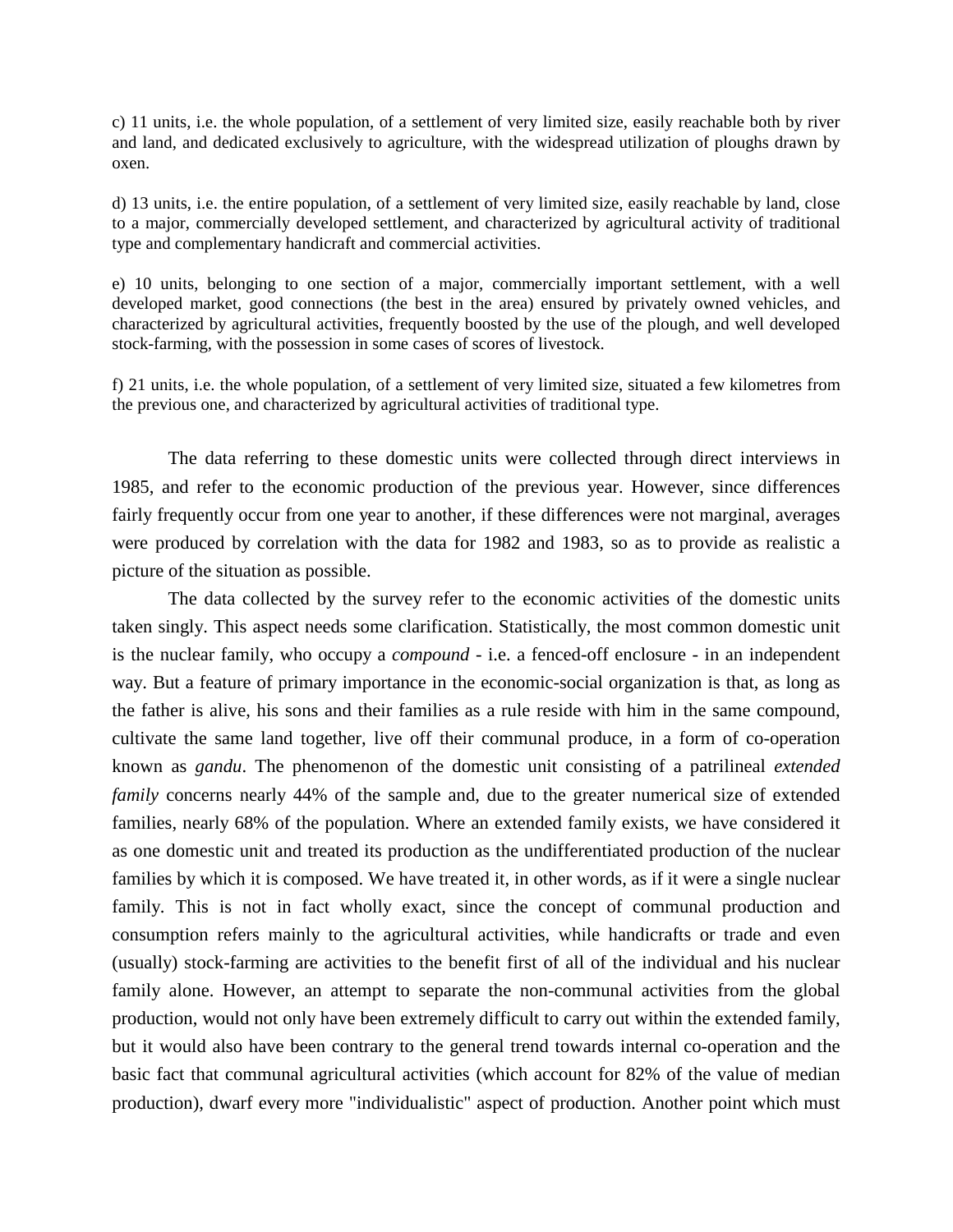be stressed, is that the data collected in terms of domestic unit are presented as averaged quantities and values of production *by adult male* (i.e. active worker) and *by component* (i.e. mouths to feed) in the various domestic units. As a consequence, it is not possible to identify the effective contribution to production of the various components of the same domestic unit (however, to do this would have little sense in this economy, as it has been underlined above).

This method does not permit, in particular, the specific contribution made by women to be quantitatively identified. Women make only a limited contribution to the fundamental agriculture activities - due to their involvement in domestic activities and to a considerable diffusion of the Muslim custom of secluding women (*kulle*), which affects 30-70% of the married women in the various settlements.<sup>[2](#page-44-1)</sup> Nevertheless, they usually thresh and pound corn and they are completely in charge of the internal activities, such as the preparation of food and the care of the compound. And, if they are not in *kulle*, they fetch wood and carry water. These activities, however, are not quantified here, since they do not give rise to the production of goods or to remunerated services. Furthermore, the data collected as a rule do not take account of any possible (and usually modest) handicraft or commercial activities performed by women, which traditionally mainly involve the preparation and sale of sweets and other cooked food.[3](#page-44-2) Yet it has to be said that the data relating to these possible activities are unavailable even in the case of the male heads of families - since they are strictly personal matters - and are in any event very difficult to obtain directly from the persons concerned, due to the condition of substantial isolation of women. Other data relating to the economic activities of men have also proved hard to come by: more particularly, it has not been possible to take account of the activities aimed at the production of some minor services and goods utilized directly within the domestic unit, e.g. use of manure produced by the unit's own cattle, transport of the unit's own goods, construction and repair of the unit's compound, and manufacture of goods for domestic use (mats, calabashes, etc.).

Having pointed out the existence of these limitations and inexactitudes implicit in our evidence, we can now consider the first essential data relating to the number of the components of the compounds and to the number of adult males (tables 1-2): it is on these that the economic activities of the domestic units considered in our survey principally rest.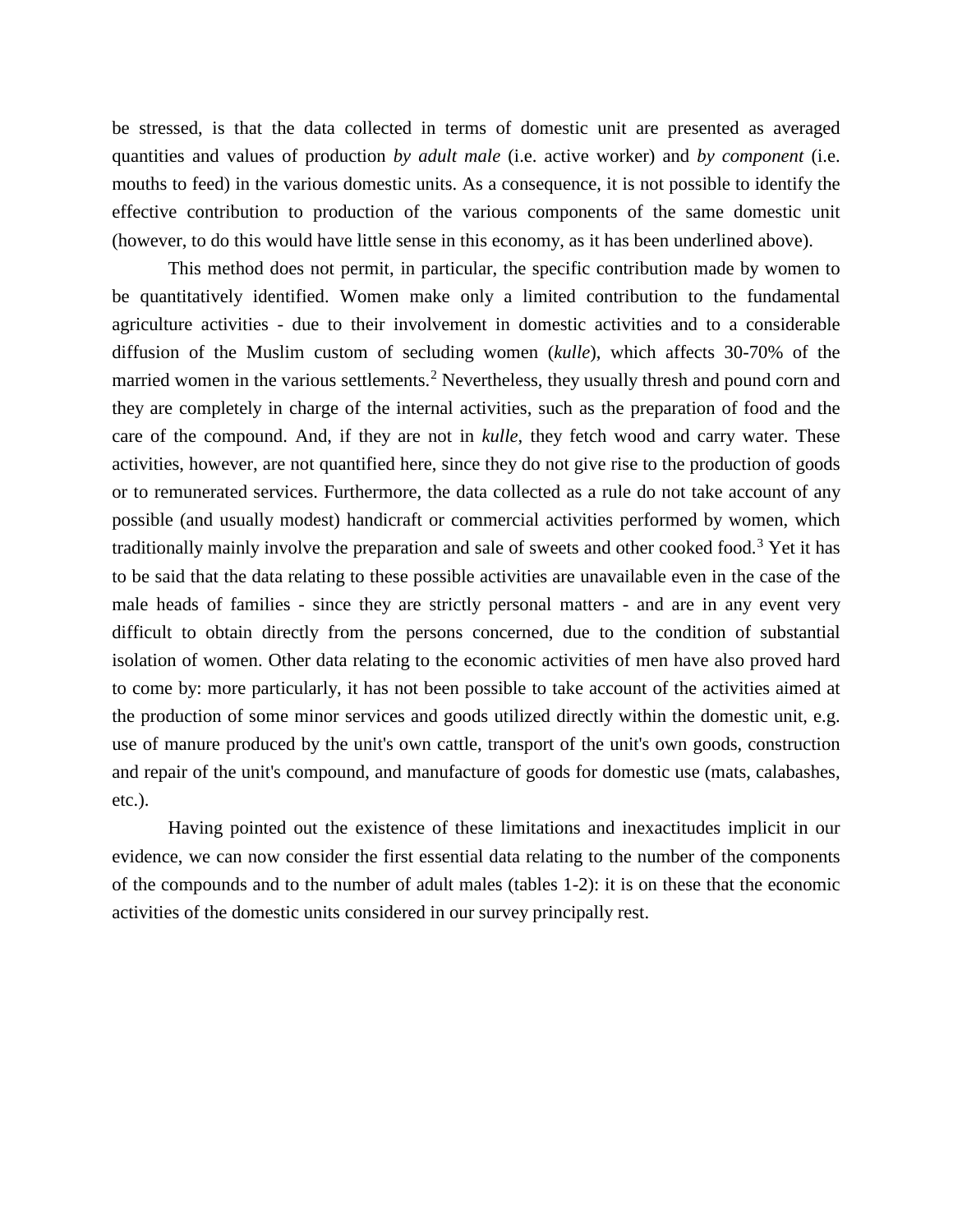| Category               |                  | Relative Freq.(pct) |                   | Cum. Freq.(pct) |  |
|------------------------|------------------|---------------------|-------------------|-----------------|--|
| 1 Component            |                  | .5                  |                   | .5              |  |
| 2 Components           |                  | 2.3                 |                   | 2.8             |  |
| 3-4 Components         |                  | 10.6                |                   | 13.4            |  |
| 5-6 Components         |                  | 19.9                |                   | 33.3            |  |
| 7-8 Components         |                  | 15.7                |                   | 49.1            |  |
| 9-10 Components        |                  | 16.7                |                   | 65.7            |  |
| 11-12 Components       |                  | 7.4                 |                   | 73.1            |  |
| 13-14 Components       |                  | 5.6                 |                   | 78.7            |  |
| 15-16 Components       |                  | 5.6                 |                   | 84.3            |  |
| 17-18 Components       |                  | 3.7                 |                   | 88.0            |  |
| 19-20 Components       |                  | 3.7                 |                   | 91.7            |  |
| 21-22 Components       |                  | .9                  |                   | 92.6            |  |
| 23-24 Components       |                  | 1.9                 |                   | 94.4            |  |
| 25-26 Components       |                  | 2.3                 |                   | 96.8            |  |
| 27 Components and over |                  | 3.2                 |                   | 100.0           |  |
|                        |                  | 100.0               |                   |                 |  |
|                        | <b>MEAN 10.4</b> |                     | <b>MEDIAN 8.6</b> |                 |  |

#### *Table 1. Domestic units (compounds), according to the number of components*.

*Table 2. Domestic units (compounds), according to the number of adult males*.

| Category                | Relative Freq. (pct) | Cum. Freq. (pct)  |
|-------------------------|----------------------|-------------------|
| 1 Adult Male            | 26.9                 | 26.9              |
| 2 Adult Males           | 25.0                 | 51.9              |
| 3 Adult Males           | 21.8                 | 73.6              |
| 4 Adult Males           | 11.1                 | 84.7              |
| 5 Adult Males           | 6.9                  | 91.7              |
| 6 Adult Males           | .9                   | 92.6              |
| 7 Adult Males           | 3.7                  | 96.3              |
| 8 Adult Males           | 1.9                  | 98.1              |
| 10 Adult Males          | .5                   | 98.6              |
| 11 Adult Males          | .5                   | 99.1              |
| 12 Adult Males          | .5                   | 99.5              |
| 13 Adult Males and over | .5                   | 100.0             |
|                         | 100.0                |                   |
|                         | MEAN 2.8             | <b>MEDIAN 2.4</b> |

In surveying the number of working hands per family unit, it was considered that the best method was to accept the evaluation that the head of the compound himself made of the quality of *active adult male* regarding the men of his own compound: in this way we ended up by including among the active adult males adolescents of 14-15 years, who are capable of making a very significant contribution to production, and elderly men, whose contribution to production naturally decreases as they grow older, but who are seldom effectively non-productive. The result is a ratio between *active adult males* and *compound components* of 1/3.6, which is slightly more favourable than the theoretical ratio of *circa* 1/4 deducible from the statistical data of the *dependence index*, but which seems more correct in real terms and is in any case not significantly dissimilar.

Apart from this, the significant fact of the average size of the domestic unit should be noted. Reflecting the realities of polygamy and the extended family, this reveals a mean number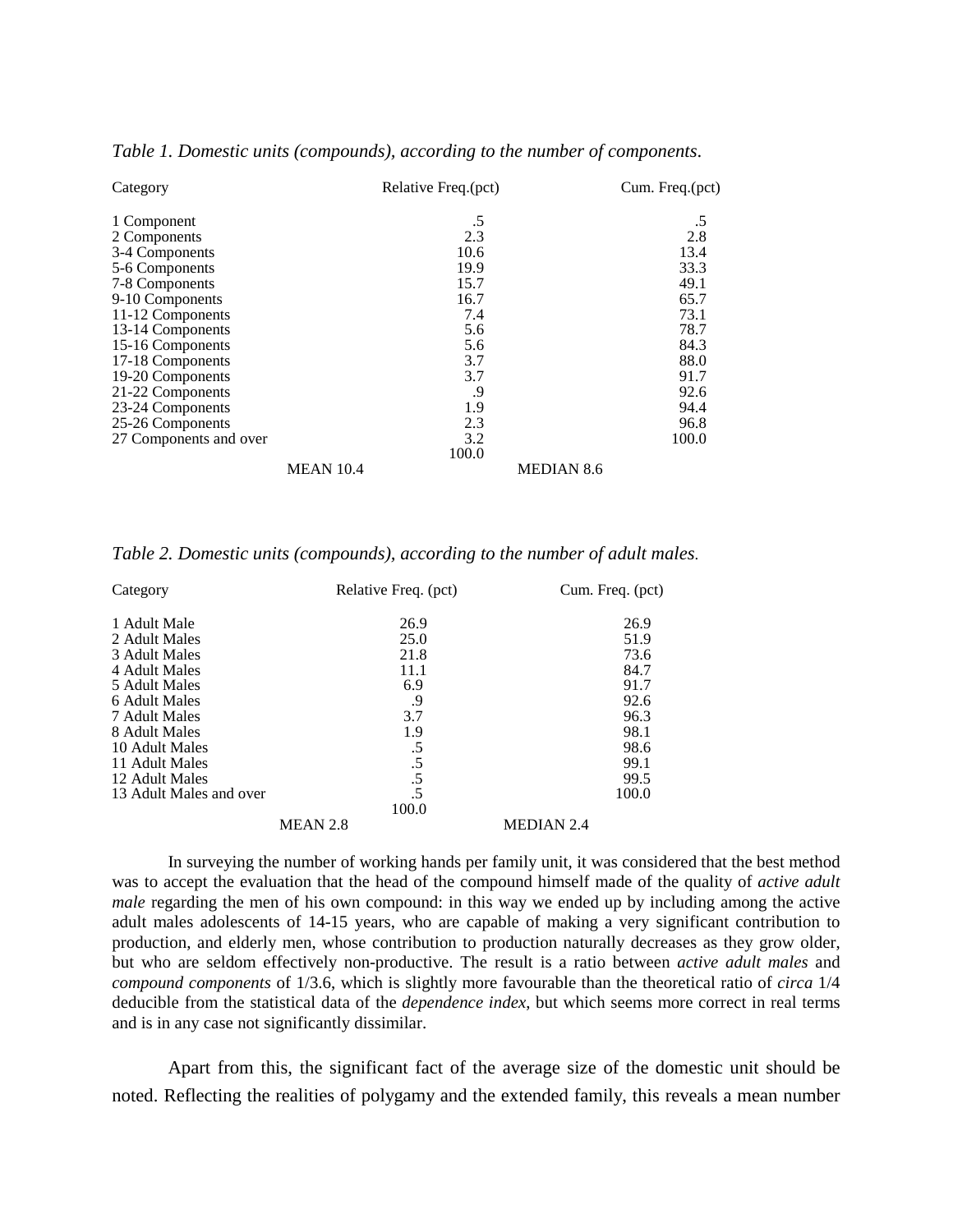of components not only far higher than that of the average European family in past centuries, but also significantly high for African societies themselves.[4](#page-44-3)

The substantial differences revealed between compounds regarding the number of components and of adult males ( e.g., in approximately 27% of cases there is one adult male in the domestic unit and in another 27% there are four or more adult males), make any comparative analysis between compounds in terms of overall production of negligible value. Moreover, because we are faced with a clear case of subsistence economy, it would seem essential to focus the analysis on the productive capacities per adult male and on the produce per component: *working hands* and *mouths to feed* constitute in effect the essential parameters of reference against which the economic production of this traditional society must realistically be set.

On the other hand, the need for reference to these essential parameters must in no way make us succumb to the error of considering the production of the domestic unit as the mere sum of the variables on the individualistic basis. This is an error of interpretation which represents a particularly insidious trap for outsiders coming from an economy in which the activity of production is a substantially individual fact and in which the function of economic production is no longer an integral part of the organization of the family nucleus. In this traditional society, the parameters of *working hands* and *mouths to feed* must actually be considered as *dynamic dimensions* of the domestic unit, i.e. of the structure that controls the mechanisms of economicsocial interaction. To relate the production data in terms of working hands and mouths to feed to the organizational framework of the domestic unit of production in which they are functionally situated, it may thus be useful to bear in mind the dimensions of a typical compound, with 8-10 components (more precisely, a mean of 10.4 and a more significant median of 8.6), being able to count on a work force of 2-3 adult males (mean 2.9, median 2.4).

With these preliminary remarks in view, we can now proceed to an examination of the production of the 216 compounds comprised by the sample, using the parameters already indicated. Since we are dealing with a society organized in terms of an agricultural economy, we will begin with a consideration of the data relating to agricultural production; more particularly, the data relating to the production of sorghum (*guinea corn*) and millet, which constitute the main produce in two essential respects: first, they are in fact the most important produce in terms of weight and value of the harvest; and second, they form the produce on which the diet of the local population is almost exclusively based, and around which the *subsistence economy* revolves. The data relating to the production of sorghum and millet are here presented cumulatively. This is firstly because they equally fulfil the function of providing food for the local population. Secondly, because their prices on the local markets are very similar. And thirdly because they both contribute in an extraordinarily well-balanced way to the overall production of these cereals, sorghum constituting 49.8% and millet 50.2% of the total. Moreover, this virtual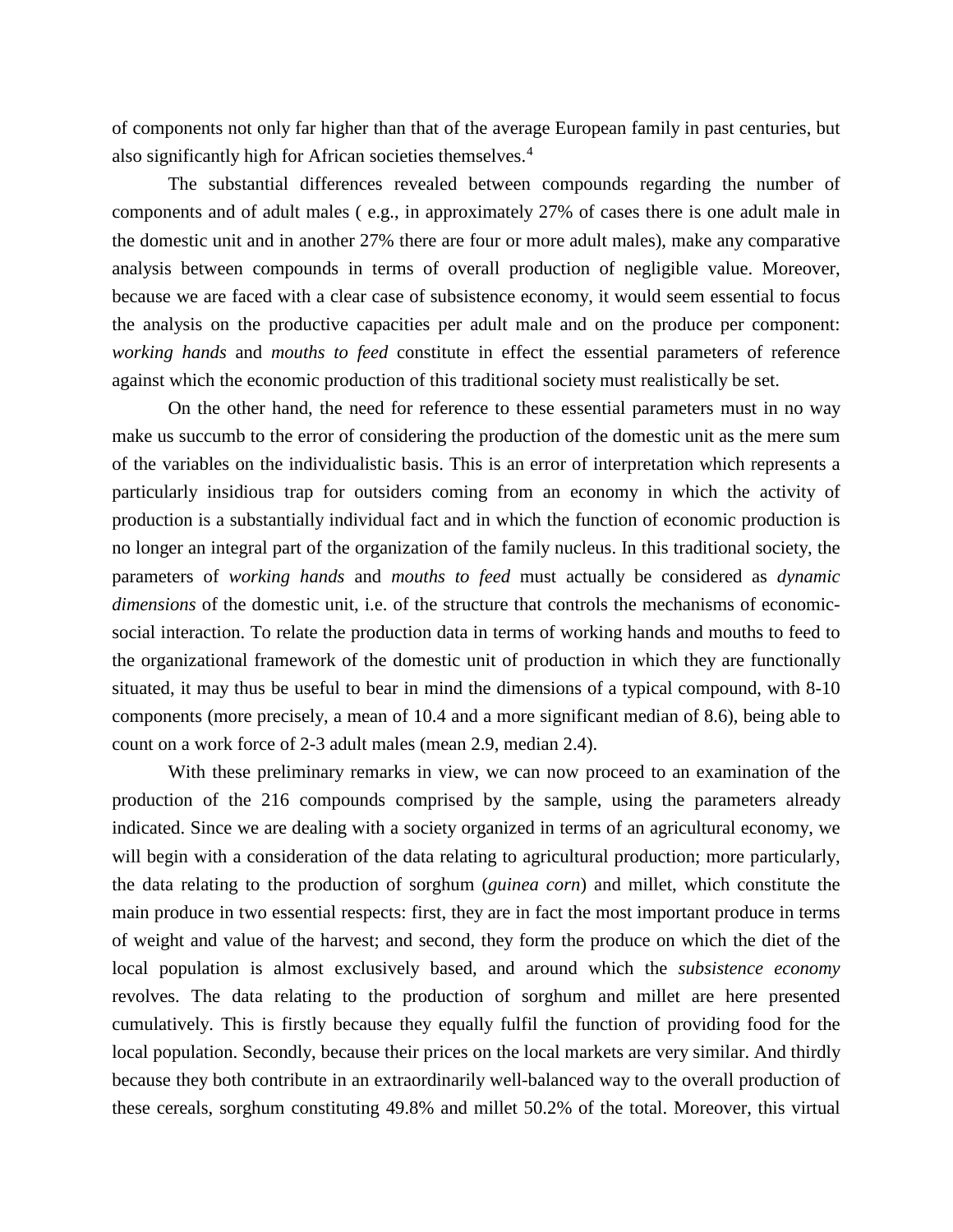identity in the overall percentages is in turn the result of an almost invariably equivalent production of both types of cereals by the various domestic units, which seem to prefer this balanced division of production as a way of protecting themselves against the risks incurred by the cultivation of one fundamental crop alone.

Apart from the cumulative production of sorghum and millet, the data relating to the other four most important forms of agricultural produce were also collected: namely, rice, beans, groundnuts and maize. Yet, the contribution of these four crops to the local economy is, even if lumped together, decidedly of secondary importance in comparison with that of the staple crops.

The data relating to the quantity of production of these crops are always expressed here in kilograms, so as to make the data homogeneous and facilitate their comprehension; but the local units of measurement are different and vary according to product. In fact, the quantification of production for the purpose of this survey was carried out by using the local units of measurement and subsequently converting them into kilograms. The operation is more complex than it might appear<sup>[5](#page-44-4)</sup> and undoubtedly presents some margin of error. In spite of the approximate character of the local system of measurement, it is significant to note that the locally determined weights of produce are substantially similar to those calculated in other areas of the Sokoto territory and more generally in the Hausa region.<sup>[6](#page-44-5)</sup> A parallel approach was adopted in the evaluation of the produce obtained through other forms of cultivation.[7](#page-44-6)

The problem of the monetary valuation of the local produce, moreover, presented considerable difficulties. Yet, this monetary valuation could not be avoided, because the local economy, though substantially geared to subsistence, is characterized by trading activities which are by no means of negligible importance, and facilitated by the normal use of currency itself as the means of payment. Moreover, an overall valuation of the production of goods and services of this society could not be carried out without recourse to a monetary measurement capable of summarizing the various data on production in a homogeneous way. This holds true despite the fact that the quantitative aspects relating to the monetary values of production must in any case be reinterpreted in the qualitative context of an economic-social organization geared to selfmaintenance, as is the domestic unit of production. As the monetary unit, the Nigerian national currency, the *naira*, was used.[8](#page-44-7)

On this basis, the values indicated in tables 3-15 were calculated.

*Table 3. Weight of production of sorghum and millet per adult male in the various domestic units*.

| Category               | Relative Freq. (pct) | Cum. Freq. (pct) |  |
|------------------------|----------------------|------------------|--|
| $0$ Kg.<br>$1-500$ Kg. | $\cdot$ .            |                  |  |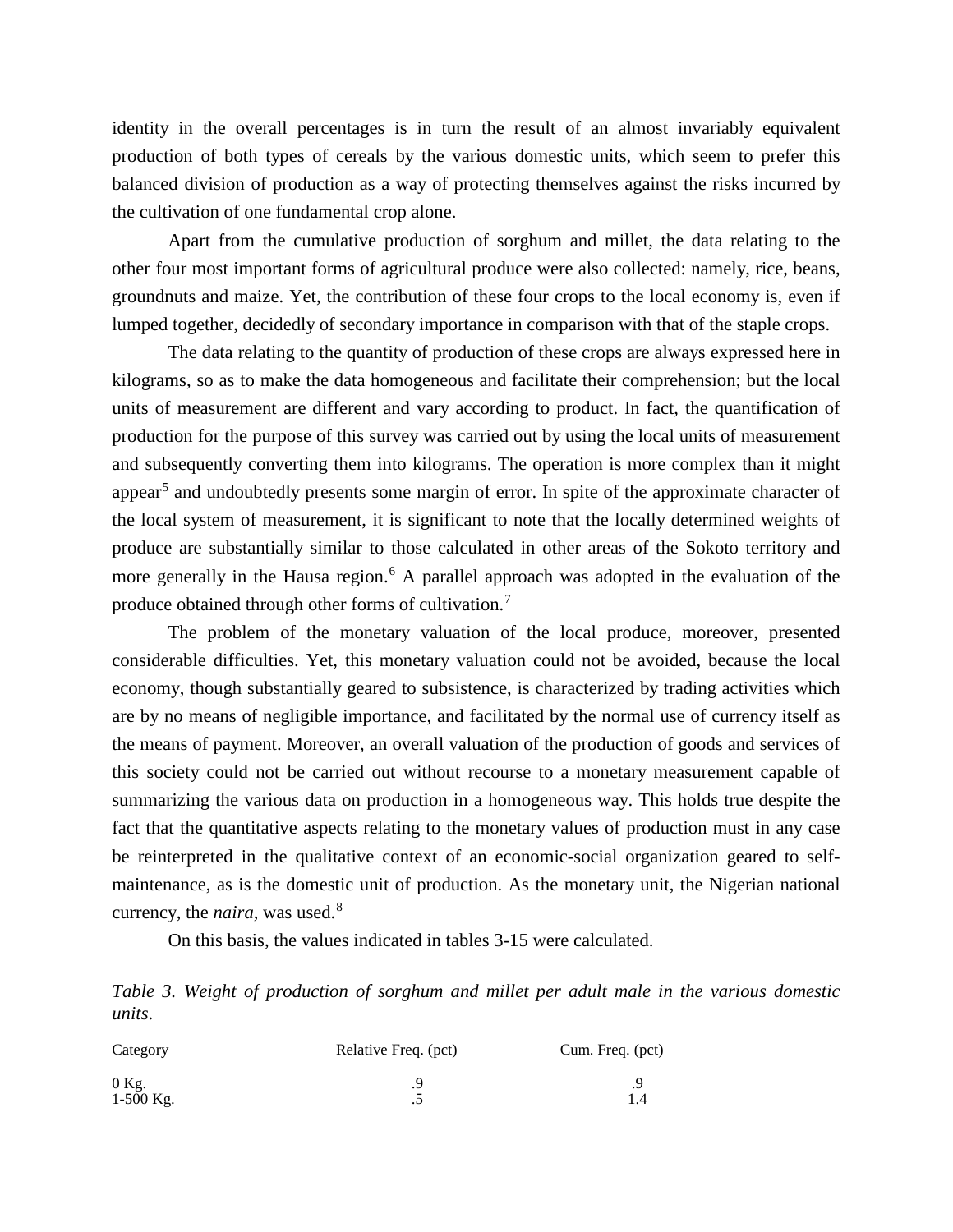| 501-1,000 Kg.        | 6.5               | 7.9          |
|----------------------|-------------------|--------------|
| $1,001-1,500$ Kg.    | 7.9               | 15.7         |
| $1,501-2,000$ Kg.    | 18.1              | 33.8         |
| $2,001-2,500$ Kg.    | 13.4              | 47.2         |
| 2,501-3,000 Kg.      | 13.9              | 61.1         |
| 3,001-3,500 Kg.      | 7.4               | 68.5         |
| $3,501-4,000$ Kg.    | 8.3               | 76.9         |
| 4,001-5,000 Kg.      | 9.7               | 86.6         |
| 5,001-6,000 Kg.      | 5.1               | 91.7         |
| $6,001-7,000$ Kg.    | 2.8               | 94.4         |
| $7,001-8,000$ Kg.    | 2.8               | 97.2         |
| $8,001$ Kg. and over | 2.8               | 100.0        |
|                      | 100.0             |              |
|                      | <b>MEAN 3,244</b> | MEDIAN 2,600 |

*Table 4. Value of production of sorghum and millet per adult male in the various domestic units*.

| Category          | Relative Freq. (pct) | Cum. Freq. (pct)  |
|-------------------|----------------------|-------------------|
| 0 naira $(N)$     | .9                   | .9                |
| $1-200$ N         | 2.3                  | 3.2               |
| $201-300$ N       | 7.4                  | 10.6              |
| $301 - 400$ N     | 6.0                  | 16.7              |
| $401 - 500$ N     | 17.1                 | 33.8              |
| $501 - 600$ N     | 12.0                 | 45.8              |
| $601 - 700$ N     | 10.2                 | 56.0              |
| 701-800 N         | 8.3                  | 64.4              |
| 801-900 N         | 6.5                  | 70.8              |
| $901-1,000$ N     | 6.0                  | 76.9              |
| $1,001-1,200$ N   | 6.0                  | 82.9              |
| $1,201-1,500$ N   | 8.8                  | 91.7              |
| $1,501-2,000$ N   | 5.6                  | 97.2              |
| $2,001-3,000$ N   | 1.4                  | 98.6              |
| $3,001 - 5,000$ N | 1.4                  | 100.0             |
|                   | 100.0                |                   |
|                   | <b>MEAN 811</b>      | <b>MEDIAN 650</b> |

*Table 5. Weight of production of sorghum and millet per component in the various domestic units*.

| Category             | Relative Freq. (pct) | Cum. Freq. (pct)  |  |
|----------------------|----------------------|-------------------|--|
| $0$ Kg.              | .9                   | .9                |  |
| 1-200 Kg.            | 2.3                  | 3.2               |  |
| 201-300 Kg.          | 4.6                  | 7.9               |  |
| 301-400 Kg.          | 9.7                  | 17.6              |  |
| 401-500 Kg.          | 12.0                 | 29.6              |  |
| 501-600 Kg.          | 10.2                 | 39.8              |  |
| 601-700 Kg.          | 9.7                  | 49.5              |  |
| 701-800 Kg.          | 9.7                  | 59.3              |  |
| 801-1,000 Kg.        | 12.0                 | 71.3              |  |
| 1,001-1,250 Kg.      | 8.8                  | 80.1              |  |
| 1,251-1,500 Kg.      | 8.3                  | 88.4              |  |
| 1,501-2,000 Kg.      | 6.5                  | 94.9              |  |
| 2,001-3,000 Kg.      | 3.7                  | 98.6              |  |
| $3,001$ Kg. and over | 1.4                  | 100.0             |  |
|                      | 100.0                |                   |  |
|                      | <b>MEAN 916</b>      | <b>MEDIAN 714</b> |  |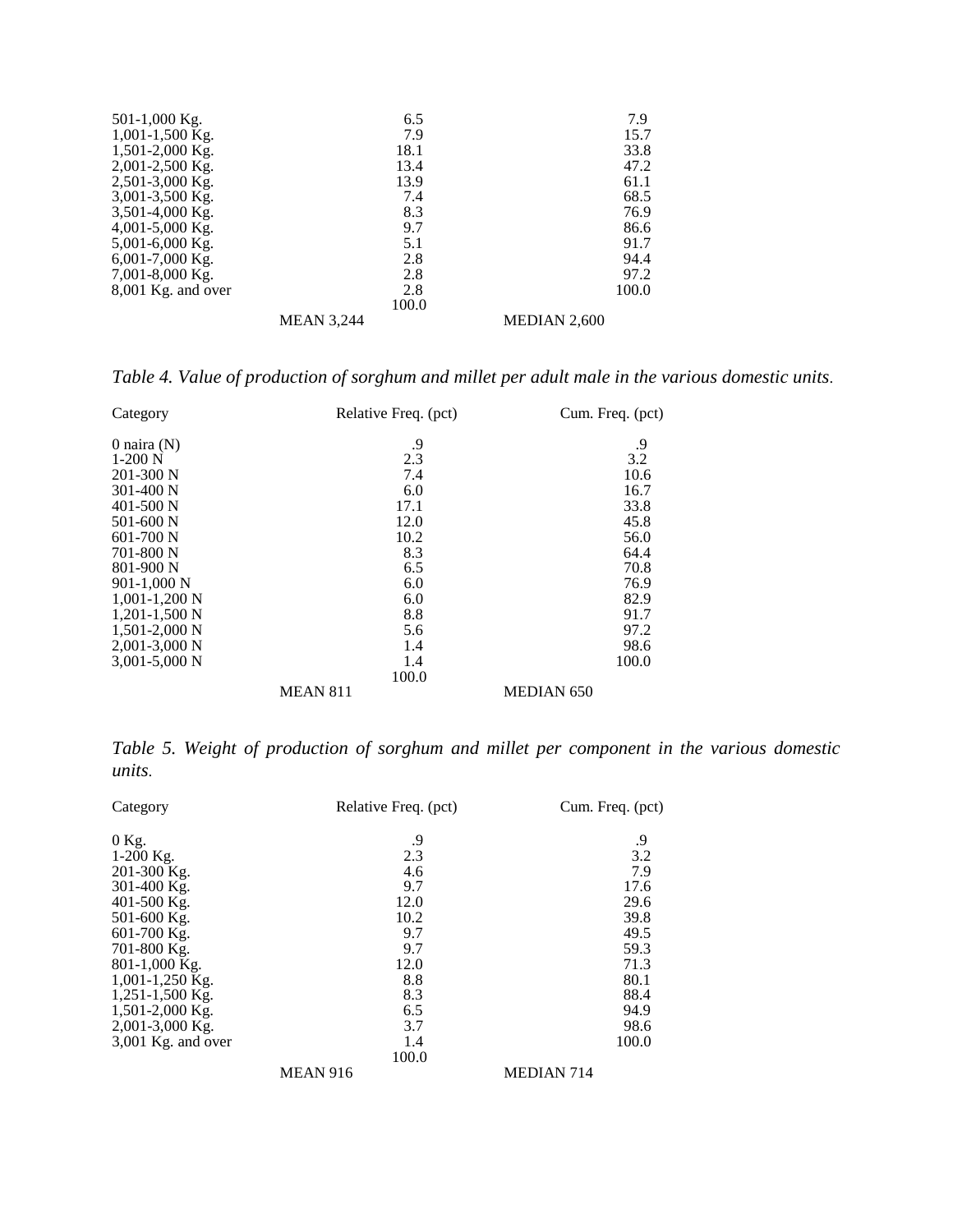| Category           |                 | Relative Freq. (pct) | Cum. Freq. (pct)  |  |
|--------------------|-----------------|----------------------|-------------------|--|
| 0 naira $(N)$      |                 | .9                   | .9                |  |
| $1-50N$            |                 | 2.3                  | 3.2               |  |
| 51-75 N            |                 | 4.6                  | 7.9               |  |
| 76-100 N           |                 | 9.7                  | 17.6              |  |
| $101 - 125$ N      |                 | 12.0                 | 29.6              |  |
| $126-150$ N        |                 | 10.2                 | 39.8              |  |
| $151 - 175$ N      |                 | 9.7                  | 49.5              |  |
| $176 - 200$ N      |                 | 9.7                  | 59.3              |  |
| $201-250$ N        |                 | 12.0                 | 71.3              |  |
| $251 - 300$ N      |                 | 6.9                  | 78.2              |  |
| 301-350 N          |                 | 6.5                  | 84.7              |  |
| $351 - 400$ N      |                 | 4.6                  | 89.4              |  |
| $401 - 500$ N      |                 | 5.6                  | 94.9              |  |
| 501-750 N          |                 | 3.7                  | 98.6              |  |
| 751-1,000 N        |                 | .9                   | 99.5              |  |
| $1,001$ N and over |                 | .5                   | 100.0             |  |
|                    |                 | 100.0                |                   |  |
|                    | <b>MEAN 228</b> |                      | <b>MEDIAN 178</b> |  |

*Table 6. Value of production of sorghum and millet per component in the various domestic units*.

*Table 7. Weight of production of rice per adult male in the various domestic units*.

| Category             | Relative Freq. (pct) | Cum. Freq. (pct) |
|----------------------|----------------------|------------------|
| $0$ Kg.              | 74.5                 | 74.5             |
| $1-100$ Kg.          | 9.7                  | 84.3             |
| 101-200 Kg.          | 7.4                  | 91.7             |
| $201-400$ Kg.        | 3.7                  | 95.4             |
| 401-1,000 Kg.        | 2.3                  | 97.7             |
| $1,001$ Kg. and over | 2.3                  | 100.0            |
|                      | 100.0                |                  |
|                      | <b>MEAN 153</b>      | <b>MEDIAN 0</b>  |

*Table 8. Weight of production of beans per adult male in the various domestic units*.

| Category         | Relative Freq. (pct) | Cum. Freq. (pct) |
|------------------|----------------------|------------------|
| 0 Kg.            | 21.3                 | 21.3             |
| $1-50$ Kg.       | 29.2                 | 50.5             |
| 51-100 Kg.       | 31.9                 | 82.4             |
| 101-200 Kg.      | 13.9                 | 96.3             |
| $201-300$ Kg.    | 2.3                  | 98.6             |
| 301 Kg. and over | 1.4                  | 100.0            |
|                  | 100.0                |                  |
|                  | MEAN <sub>75</sub>   | <b>MEDIAN 50</b> |

*Table 9. Weight of production of groundnuts per adult male in the various domestic units*.

| Category      | Relative Freq. (pct) | Cum. Freq. (pct) |  |
|---------------|----------------------|------------------|--|
| $0$ Kg.       | 14.8                 | 14.8             |  |
| $1-50$ Kg.    | 12.5                 | 27.3             |  |
| 51-100 Kg.    | 14.4                 | 41.7             |  |
| 101-200 Kg.   | 18.1                 | 59.7             |  |
| $201-300$ Kg. | 15.3                 | 75.0             |  |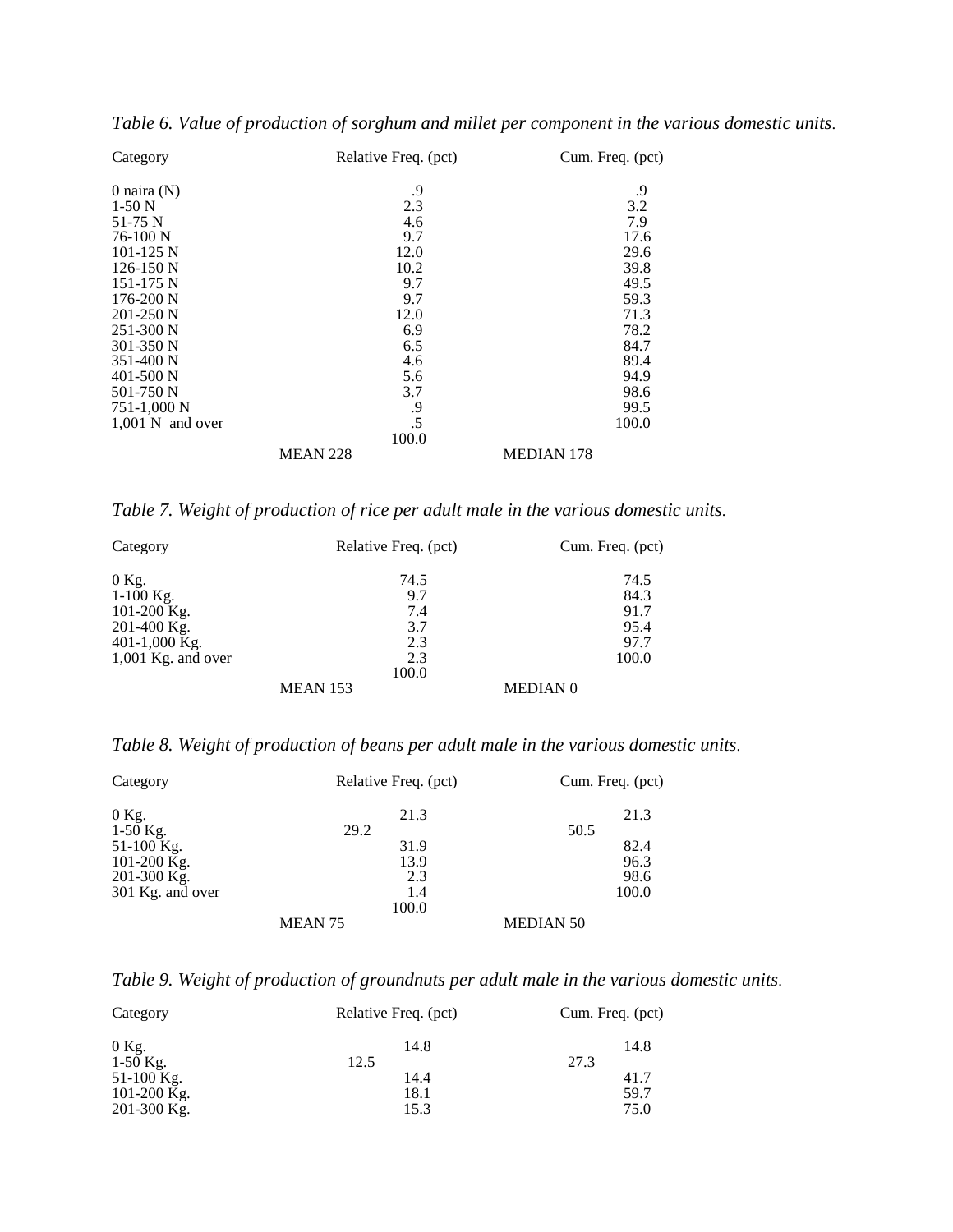| 301-400 Kg.          |                 | 6.5   |                   | 81.5  |
|----------------------|-----------------|-------|-------------------|-------|
| $401 - 600$ Kg.      |                 | 6.9   |                   | 88.4  |
| $601-1,000$ Kg.      |                 | 6.0   |                   | 94.0  |
| $1,001-2,000$ Kg.    |                 | 4.6   |                   | 99.1  |
| $2,001$ Kg. and over |                 | .9    |                   | 100.0 |
|                      |                 | 100.0 |                   |       |
|                      | <b>MEAN 283</b> |       | <b>MEDIAN 150</b> |       |

*Table 10. Weight of production of maize per adult male in the various domestic units*.

| Category             | Relative Freq. (pct) |       | Cum. Freq. (pct) |       |
|----------------------|----------------------|-------|------------------|-------|
| $0$ Kg.              |                      | 64.4  |                  | 64.4  |
| $1-50$ Kg.           | 8.3                  |       | 72.7             |       |
| 51-100 Kg.           |                      | 12.5  |                  | 85.2  |
| 101-200 Kg.          |                      | 7.4   |                  | 92.6  |
| 201-500 Kg.          |                      | 5.1   |                  | 97.7  |
| 501-1,000 Kg.        |                      | 1.4   |                  | 99.1  |
| $1,001$ Kg. and over |                      | .9    |                  | 100.0 |
|                      |                      | 100.0 |                  |       |
|                      | MEAN <sub>79</sub>   |       | <b>MEDIAN 0</b>  |       |

*Table 11. Overall weight of secondary farm produce (rice, beans, groundnuts, maize) per adult male in the various domestic units*.

| Category           | Relative Freq. (pct) | Cum. Freq. (pct)  |
|--------------------|----------------------|-------------------|
| $0$ Kg.            | 2.8                  | 2.8               |
| 1-50 Kg.           | 3.2                  | 6.0               |
| 51-100 Kg.         | 10.6                 | 16.7              |
| 101-150 Kg.        | 8.3                  | 25.0              |
| 151-200 Kg.        | 7.9                  | 32.9              |
| 201-250 Kg.        | 9.3                  | 42.1              |
| 251-300 Kg.        | 7.9                  | 50.0              |
| 301-400 Kg.        | 10.6                 | 60.6              |
| 401-500 Kg.        | 7.4                  | 68.1              |
| 501-600 Kg.        | 8.3                  | 76.4              |
| 601-800 Kg.        | 5.6                  | 81.9              |
| 801-1,000 Kg.      | 6.5                  | 88.4              |
| $1,001-1,500$ Kg.  | 4.6                  | 93.1              |
| 1,501-2,000 Kg.    | 3.7                  | 96.8              |
| 2,001 Kg. and over | 3.2                  | 100.0             |
|                    | 100.0                |                   |
|                    | <b>MEAN 592</b>      | <b>MEDIAN 300</b> |

*Table 12. Overall value of secondary farm produce per adult male in the various domestic units*.

| Category      | Relative Freq. (pct) | Cum. Freq. (pct) |
|---------------|----------------------|------------------|
| 0 naira $(N)$ | 2.8                  | 2.8              |
| $1-25$ N      | 5.1                  | .9               |
| $26-50$ N     | 14.8                 | 2.7              |
| $51-75$ N     | 13.4                 | 6.1              |
| 76-100 N      | 12.5                 | 8.6              |
| $101-125$ N   | 9.3                  | 7.9              |
| $126-175$ N   | 10.6                 | 8.5              |
| $176 - 225$ N | 9.7                  | 8.2              |
| $226 - 300$ N | 8.8                  | 7.0              |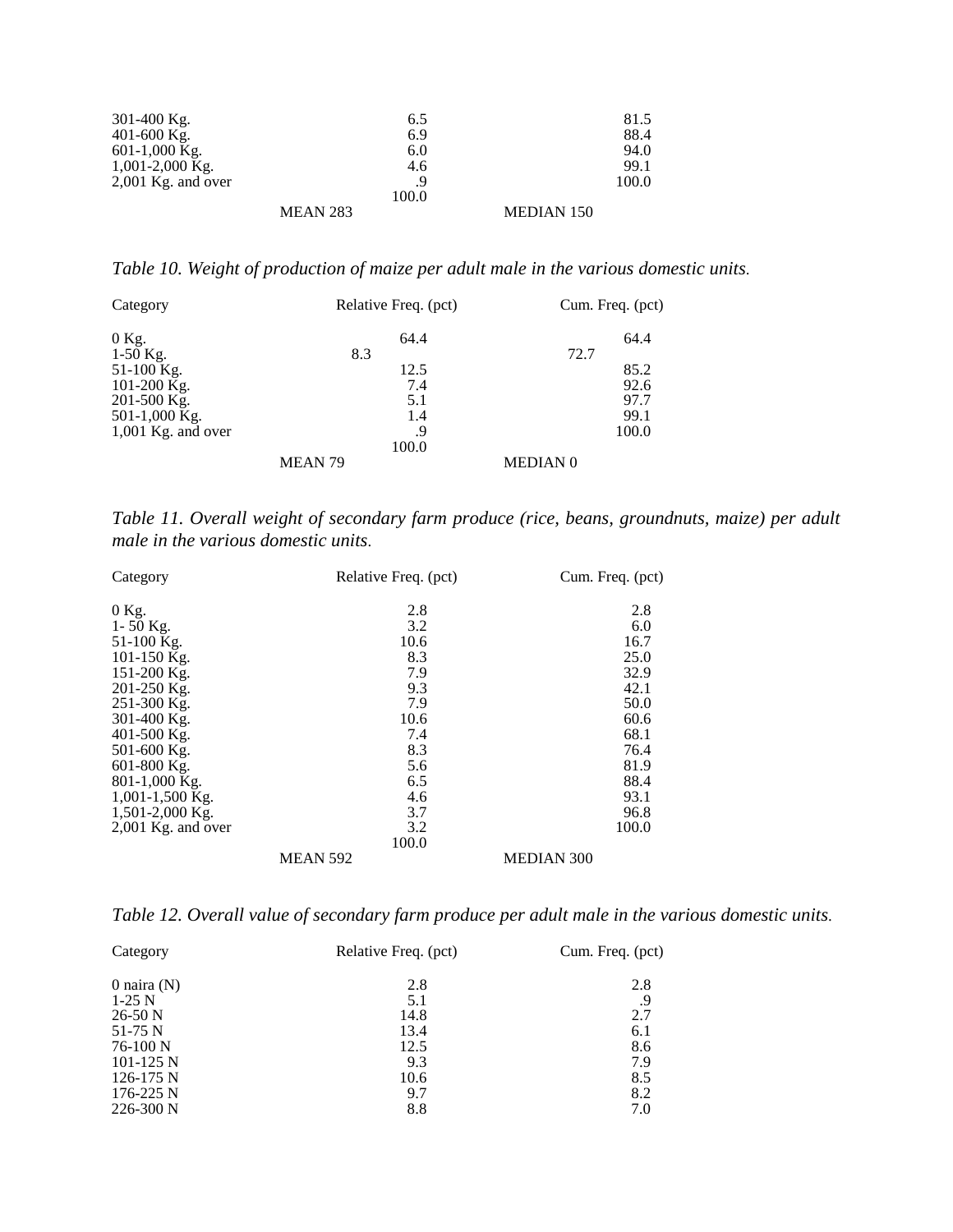| $301 - 500$ N      |                 | 7.4   |                   | 4.4   |
|--------------------|-----------------|-------|-------------------|-------|
| $501-800$ N        |                 | 2.8   |                   | 7.2   |
| $801-1,250$ N      |                 | 1.9   |                   | 99.1  |
| $1,251$ N and over |                 | Q     |                   | 100.0 |
|                    |                 | 100.0 |                   |       |
|                    | <b>MEAN 196</b> |       | <b>MEDIAN 104</b> |       |

*Table 13. Overall value of secondary farm produce per component in the various domestic units*.

| Category       | Relative Freq. (pct) | Cum. Freq. (pct) |
|----------------|----------------------|------------------|
| 0 naira $(N)$  | 2.8                  | 2.8              |
| $1-10N$        | 10.6                 | 13.4             |
| $11-20$ N      | 4.1                  | 37.5             |
| $21-30$ N      | 14.8                 | 52.3             |
| $31-40$ N      | 13.0                 | 65.3             |
| 41-50 N        | 9.3                  | 74.5             |
| $51-75$ N      | 11.1                 | 85.6             |
| $76-100$ N     | 5.6                  | 91.2             |
| $101-150$ N    | 4.6                  | 95.8             |
| $151-250$ N    | 3.2                  | 99.1             |
| 251 N and over | .9                   | 100.0            |
|                | 100.0                |                  |
|                | <b>MEAN 54</b>       | <b>MEDIAN 29</b> |

*Table 14. Total value of farm produce per adult male in the various domestic units*.

| Category           | Relative Freq. (pct) | Cum. Freq. (pct)  |
|--------------------|----------------------|-------------------|
| 0 naira $(N)$      | .9                   | .9                |
| $1-200$ N          | .9                   | 1.9               |
| $201-300$ N        | 4.6                  | 6.5               |
| $301 - 400$ N      | 5.1                  | 11.6              |
| $401 - 500$ N      | 6.9                  | 18.5              |
| 501-600 N          | 14.4                 | 32.9              |
| $601-700$ N        | 9.3                  | 42.1              |
| 701-800 N          | 6.0                  | 48.1              |
| 801-900 N          | 11.6                 | 59.7              |
| $901-1,000$ N      | 6.5                  | 66.2              |
| $1,001-1,200$ N    | 10.2                 | 76.4              |
| $1,201-1,500$ N    | 8.8                  | 85.2              |
| $1,501-2,000$ N    | 6.9                  | 92.1              |
| $2,001-3,000$ N    | 6.5                  | 98.6              |
| $3,001 - 5,000$ N  | .5                   | 99.1              |
| $5,001$ N and over | .9                   | 100.0             |
|                    | 100.0                |                   |
|                    | <b>MEAN 1,007</b>    | <b>MEDIAN 807</b> |

*Table 15. Total value of farm produce per component in the various domestic units*.

| Category      | Relative Freq. (pct) | Cum. Freq. (pct) |
|---------------|----------------------|------------------|
| 0 naira $(N)$ | .9                   | .9               |
| $1-50N$       | .5                   | 1.4              |
| $51-75$ N     | 1.9                  | 3.2              |
| 76-100 N      | 7.9                  | 11.1             |
| $101-125$ N   | 7.4                  | 18.5             |
| $126-150$ N   | 8.3                  | 26.9             |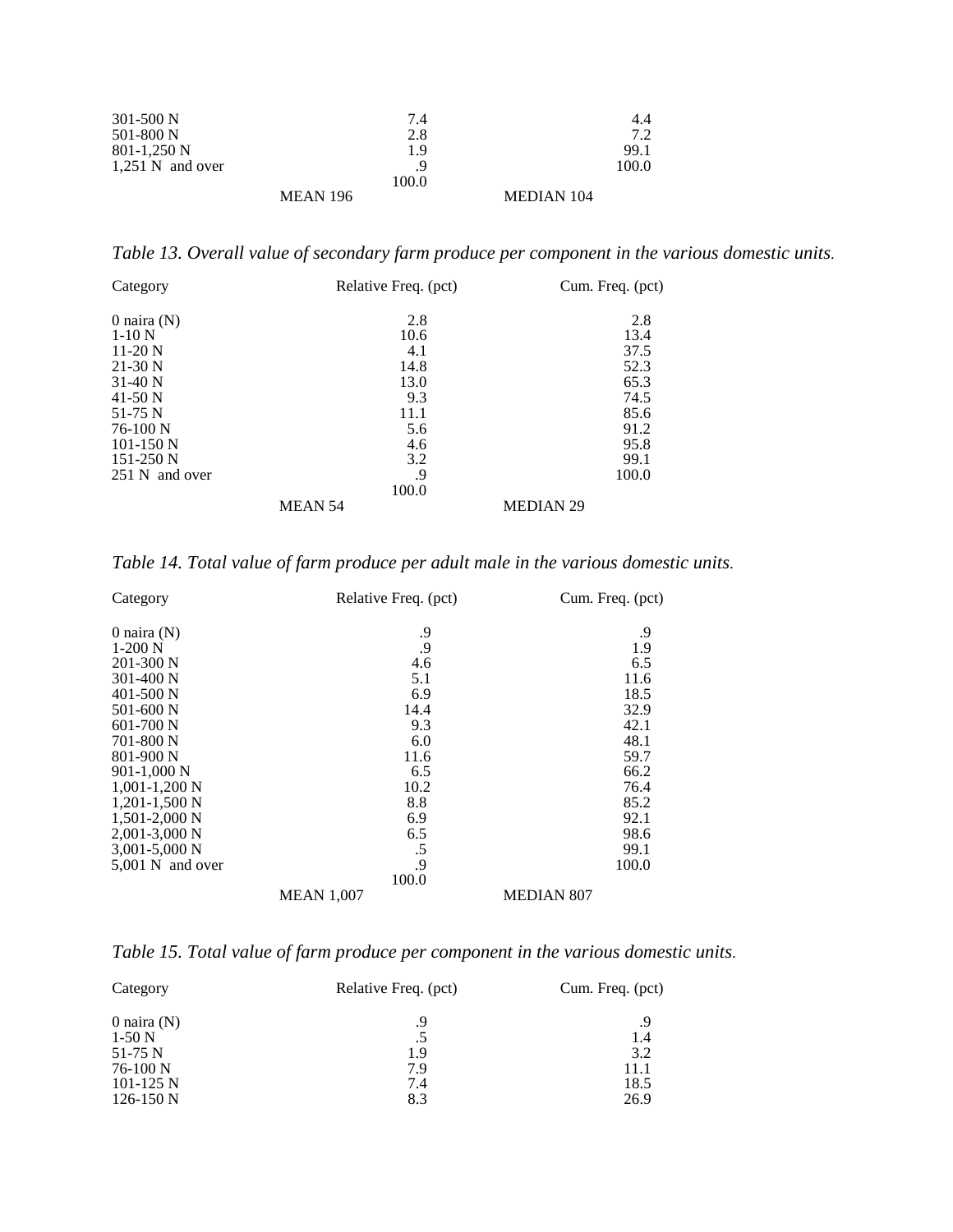| 151-175 N          |                 | 10.6  |                   | 37.5  |
|--------------------|-----------------|-------|-------------------|-------|
| $176-200$ N        |                 | 7.4   |                   | 44.9  |
| $201 - 250$ N      |                 | 14.4  |                   | 59.3  |
| $251 - 300$ N      |                 | 8.8   |                   | 68.1  |
| $301 - 350$ N      |                 | 8.3   |                   | 76.4  |
| $351-400$ N        |                 | 7.9   |                   | 84.3  |
| $401 - 500$ N      |                 | 6.9   |                   | 91.2  |
| 501-750 N          |                 | 6.0   |                   | 97.2  |
| 751-1,000 N        |                 | 1.9   |                   | 99.1  |
| $1,001$ N and over |                 | .9    |                   | 100.0 |
|                    |                 | 100.0 |                   |       |
|                    | <b>MEAN 284</b> |       | <b>MEDIAN 218</b> |       |

The data presented require elucidation as regards the conditions of which the production levels themselves are in some way the consequence. The first fact that needs to be pointed out relates to the produce obtained per unit of cultivated area. The calculation could not be based on the statements of the farmers themselves, since it was rapidly ascertained that their idea of the areas they had put under cultivation was very vague. Hence the only precise valuation was that relating to the produce obtained. But this situation should be no cause for surprise, since we are dealing with a society with an economy geared to subsistence and hence to food produced: an economy in which as a consequence the concept of area owned does not have much sense. Measurements in the field of the areas of land used by a small sample of the domestic units showed that the normal values for the fundamental production of sorghum and millet approximate to the very modest figure of 800 kg. of clean produce per hectare. The variations to these normal values, however, can be considerable. On the more arid plots of upland the figure can drop below 500 kg. per ha., while, conversely, some of the more fertile land in the lowerlying areas may provide a yield rising to 1,200 kg. per ha. To this produce should also be added the quantities of secondary farm produce cultivated on the same land, together with sorghum and millet: as is normally the case for beans and is also not infrequently the case for groundnuts. Yet, as the above tables make clear, these quantities of secondary farm produce are decidedly small.

If the average productivity per unit of cultivated area is shown to be modest, it also has to be recognised that the areas cultivated do not seem particularly extensive in size. Taking into consideration the area cultivated by a "normal" adult male, we can indicate an approximate figure of 2.5-3.5 ha.. This figure broadly corresponds with those registered in fairly recent times in other areas of the State of Sokoto.<sup>[9](#page-45-0)</sup> Even more remarkable, however, is the fact that the extent of the area cultivated by an adult male, and the productivity per unit of cultivated area, do not significantly differ from the figures ascertained in the Hausa region at the end of the 1930s and even as far back as 1917.<sup>[10](#page-45-1)</sup> This seems to indicate that the level of development of the productive forces, in the absolutely priority field of agriculture, is essentially in line with the most traditional values of this peasant society. The figures indicated here relating to the "normal" area cultivated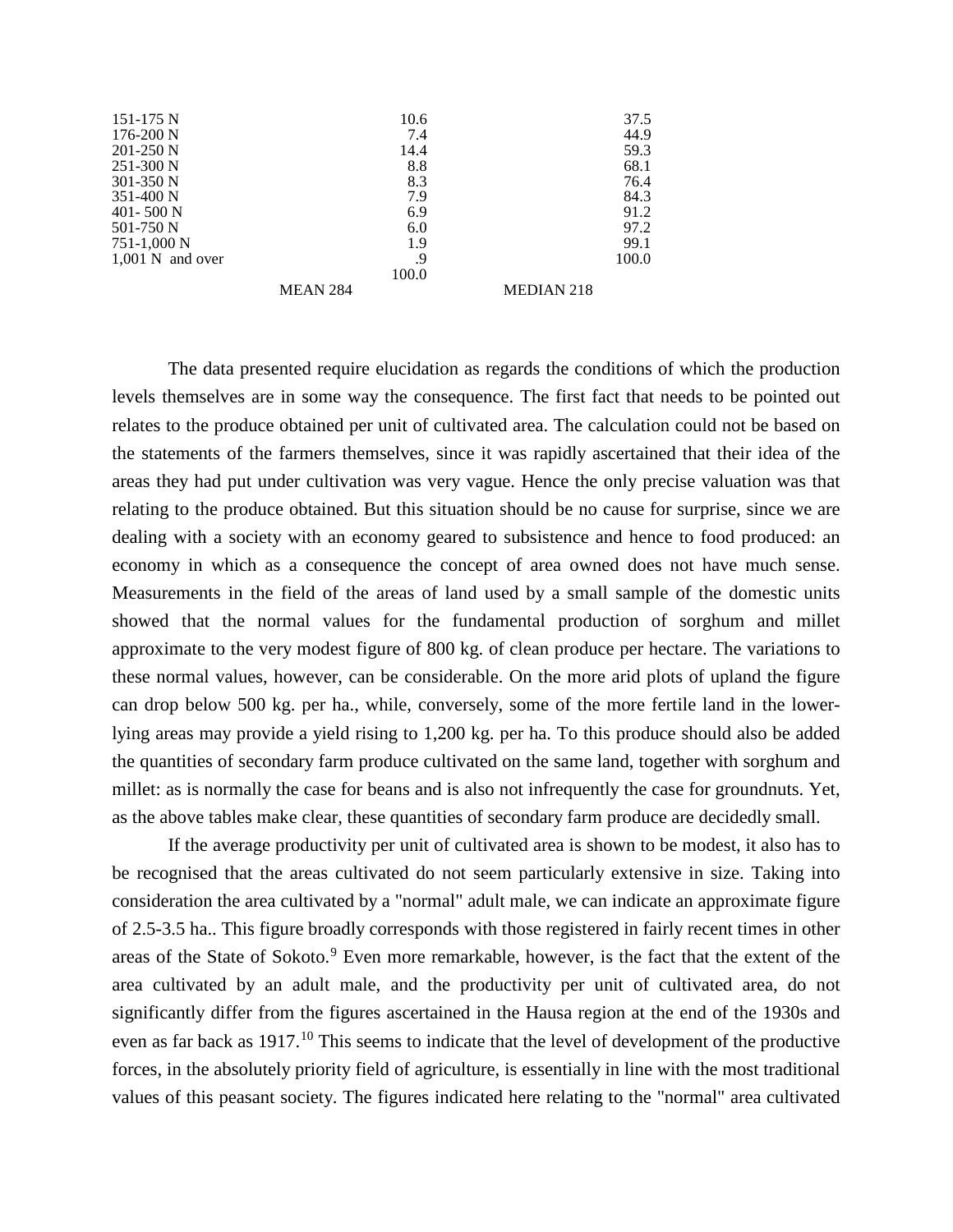by an adult male, refer to the domestic units in which the organization of agricultural activities conforms to the customary traditional model. In accordance with this, farm work is performed directly by the adult males of the domestic unit, with the help of young adolescents and the organizational support of the domestic unit as a whole. The fundamental operation of the preparation of the ground is performed manually, with the use of the traditional hoe.

To this main utilization of the internal energies, one should add the recourse for the more laborious work - such as preparing the ground, weeding and harvesting - to the traditional system of reciprocal collaboration within the village community, called *gayya*. All the domestic units use this system of collaboration: for the mass constituted by the domestic units of the commoners, the input supplied by this collaboration closely revolves round the median figure, which is 21% of the total amount of work needed in agriculture; the remaining 79% being the work supplied by the components of the domestic unit. $^{11}$  $^{11}$  $^{11}$ 

The burden of farm work, therefore, essentially falls on the adult males of the domestic unit directly concerned, and secondly on the community collaboration. Any possible recourse on an occasional basis to paid farm labourers for the more demanding agricultural operations does not substantially alter this picture. It was ascertained that 1/3 of the compounds occasionally have recourse to paid labourers: but their contribution is only a modest 15% of the total farm work.<sup>[12](#page-45-3)</sup>

These considerations however apply only to the "normal" domestic units. Indeed, a particular case of *gayya* is the one in favour of domestic units struck by disease or other accidents: in this case, the aspect of *reciprocity* is dwarfed by that of unilateral support, and the community collaboration can assume a more substantial role in terms of labour inputs. On the other hand, the families belonging to the traditional élite mainly rely, for their agricultural activities, on a wide range of cliental relations and consequently on a input in terms of *gayya* which is by far more substantial than the common one and which therefore reverses the prior position usually held by the internal energies.

Except for these peculiar cases, the produce obtained is a variable dependent mainly on the *internal labour force* of the domestic unit, and presents variations dependent on the input of men's physical energy. In broad terms, the production of sorghum and millet within the domestic unit fluctuates between 1,500 and 3,000 kg. of clean produce per annum per adult male. These quantities of produce are those to which roughly half of the domestic units in our sample significantly approximate, as is shown by the relevant tables. Approximately a further 10% of the domestic units have to make do with quantities of produce per adult male lower than these figures.

Better production results than these are, however, achievable by those domestic units capable of channelling higher than average physical energies into farm work, of organizing more effectively the collaboration of the other components of the family group, and of having recourse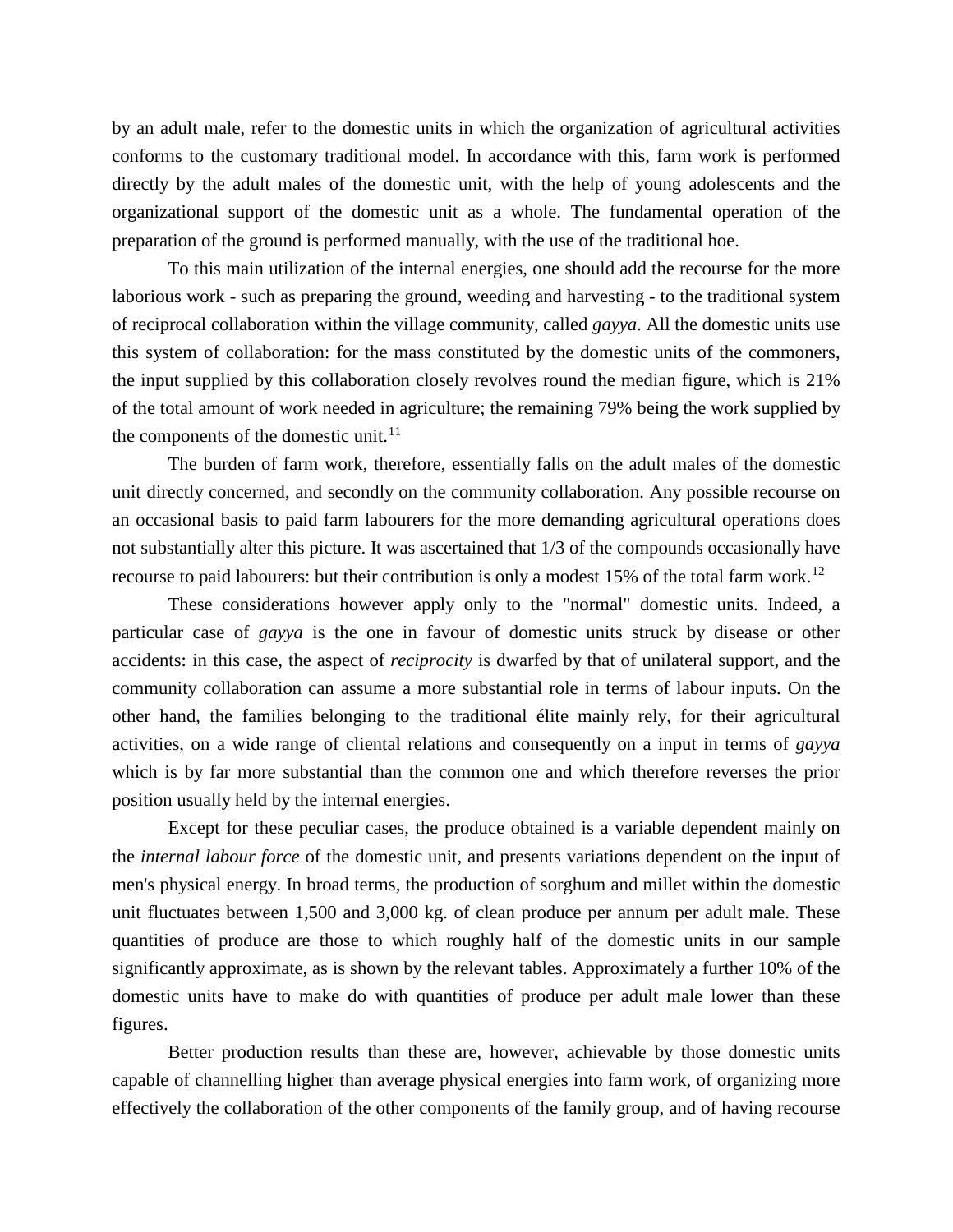to other factors, such as the more substantial use of supplementary manpower and, not least, the exploitation of more productive land, on which the same quantity of work yields larger quantities of produce. Compounds thus exist in which a happy combination of the factors we have just described enable results to be achieved in terms of production of the order of 4,000-5,000 kg. per adult male and in some cases still higher yields, even within a technico-organizational framework that follows the traditional scheme. Results of this order must undoubtedly be considered notable within the context of the ecological and technological conditions which characterize this society.

However, levels of production higher than those here indicated as standard are more easily achievable with the aid of technico-organizational equipment different from the traditional modes. An important discriminant in this regard is represented by the use of the plough drawn by oxen. While in the great majority of the compounds the heavy work of preparing the ground is conducted manually, by hoe, the use of the plough has been developed in recent times in a limited number of compounds. This improves productivity, because it reduces the input of human physical energies per unit of cultivated area, and thus constitutes an incentive for enlarging, albeit slightly, the area under cultivation.<sup>[13](#page-45-4)</sup> In the 216 compounds examined, the utilization of oxen for drawing ploughs of plain but modern type was identified in some 16% of cases (even if in many of these, the utilization of the plough was just complementary to that of the hoe). In these compounds, the production of sorghum and millet per adult male was on average 4,200 kg. per annum, a figure significantly higher than the standard levels. However, it should not be assumed that the greater production in these compounds was determined merely by the use of the plough. Indeed, it would be more correct to presume that these domestic units were already characterized by a better situation in terms of other conditions, such as the ownership of oxen suitable for ploughing (ownership of a certain number of cattle is in itself the result of better economic conditions), or alternatively the necessary capital either for buying a plough or for paying others to plough: conditions attributable to a more general picture characterized by greater productivity and prosperity which would seem to be more the premise than the consequence of the use of a technically more advanced means of cultivation as the plough.

The pre-existence of this general picture of greater productivity and prosperity is, in any case, utterly beyond doubt in the case of the few domestic units in the sample that make use of modern ploughs drawn by tractors. The use of this equipment is normally complementary to more traditional methods, partly because of the crippling effects of maintenance problems. However, it was with the use of such ploughs that the highest production ratios per adult male were in fact obtained. A small number of the domestic units comprised by the sample, equivalent to 5%, are able, with the use of these modern farm implements, to produce an average of 8,200 kg. of sorghum and millet per adult male (equivalent to 2.5 times the general mean and 3.1 times the median). They also produce an amount of secondary crops that is significantly higher than the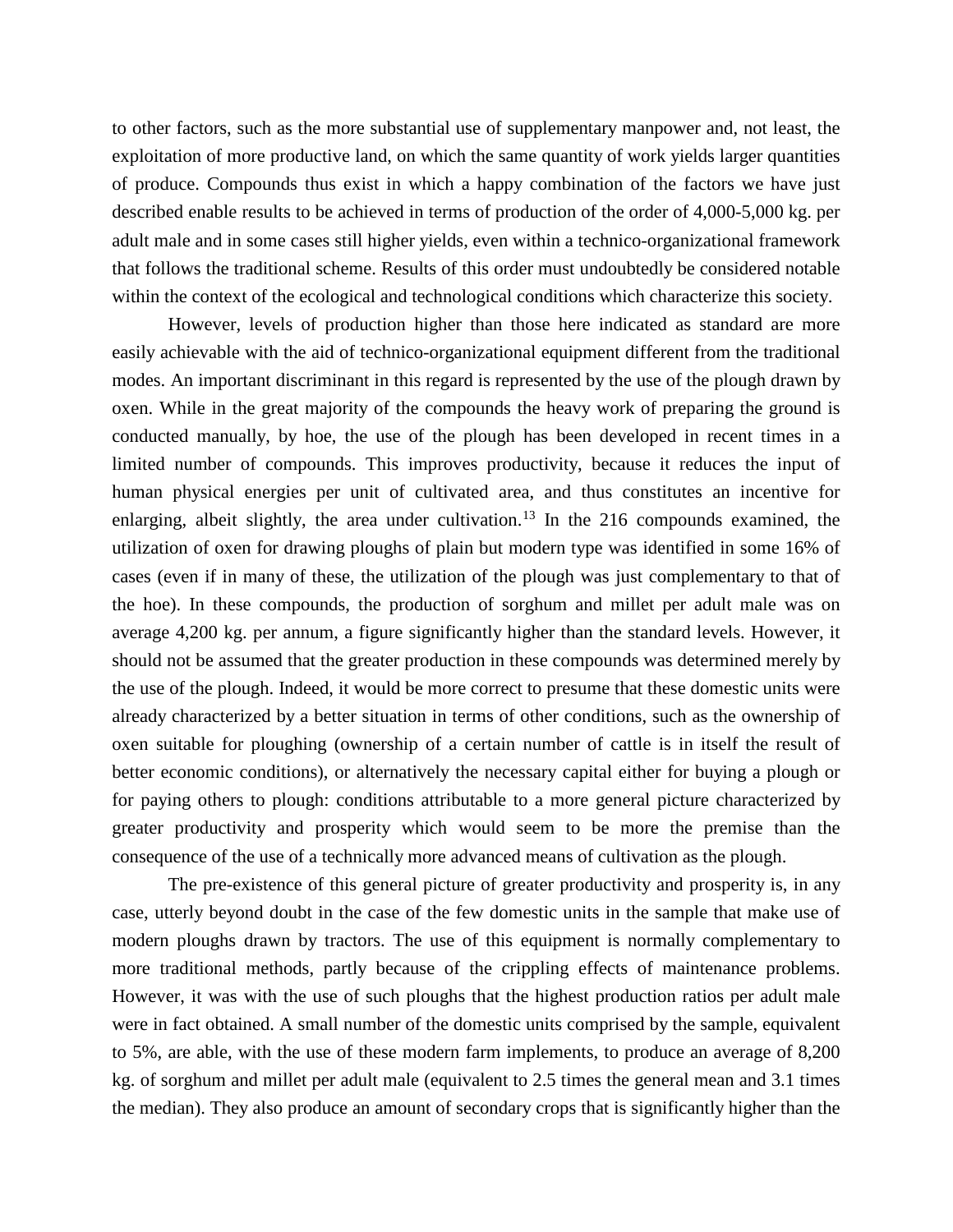median. Yet the general economic conditions of these few domestic units are in any case, even from other points of view, very different from the bulk of the other units. The mean nonagricultural income per adult male of this productive élite (a mean, however, that encompasses considerable differences between these few privileged units), is 1,150 naira, i.e. 3.5 times the general mean value. Other unquantifiable aspects also differentiate this small group from the rest. In fact, these more productive domestic units also comprise those that represent the traditional élite: four of the eleven units in question belong to District heads and their close kinsmen. A further four belong to important merchants. These domestic units can rely on a different organizational background: as regards the traditional élite, on a wide and effective community collaboration; as regards the merchants, on the possibility of building up a network of cliental relations and secondly on that of employing paid labourers in a more extensive way. Also from an educational point of view, very sharp differences distinguish them from the rest. Seven of the eleven units comprise persons who have not only received Koranic instruction, but who are also able to speak English. Moreover, two of the heads of family, belonging to the traditional élite, have received a modern, secondary-school education, something quite unusual in this society; and one of them performs the role of School Inspector.

From an economic, social and cultural viewpoint, the objective conditions of this minority are such as to make them a well-differentiated category of production in the fundamental agriculture sector.

This situation is reflected only in part on that of stock-farming, of which tables 16-17 provide a summary.

| Category       | Relative Freq. (pct) |                  | Cum. Freq. (pct) |
|----------------|----------------------|------------------|------------------|
| 0 naira $(N)$  |                      | 7.9              | 7.9              |
| $1-10N$        |                      | 7.9              | 15.7             |
| $11-20$ N      | 12.0                 |                  | 27.8             |
| $21-30$ N      | 19.4                 |                  | 47.2             |
| $31-40$ N      | 15.3                 |                  | 62.5             |
| 41-50 N        | 13.9                 |                  | 76.4             |
| $51-75$ N      | 13.0                 |                  | 89.4             |
| $76-100$ N     |                      | 4.2              | 93.5             |
| $101 - 150$ N  |                      | 4.2              | 97.7             |
| $151-200$ N    |                      | 1.4              | 99.1             |
| 201 N and over |                      | .9               | 100.0            |
|                | 100.0                |                  |                  |
|                | <b>MEAN 42</b>       | <b>MEDIAN 33</b> |                  |

*Table 16. Value of the annual natural increase of livestock per adult male in the various domestic units*.

*Table 17. Value of the annual natural increase of livestock per component in the various domestic units*.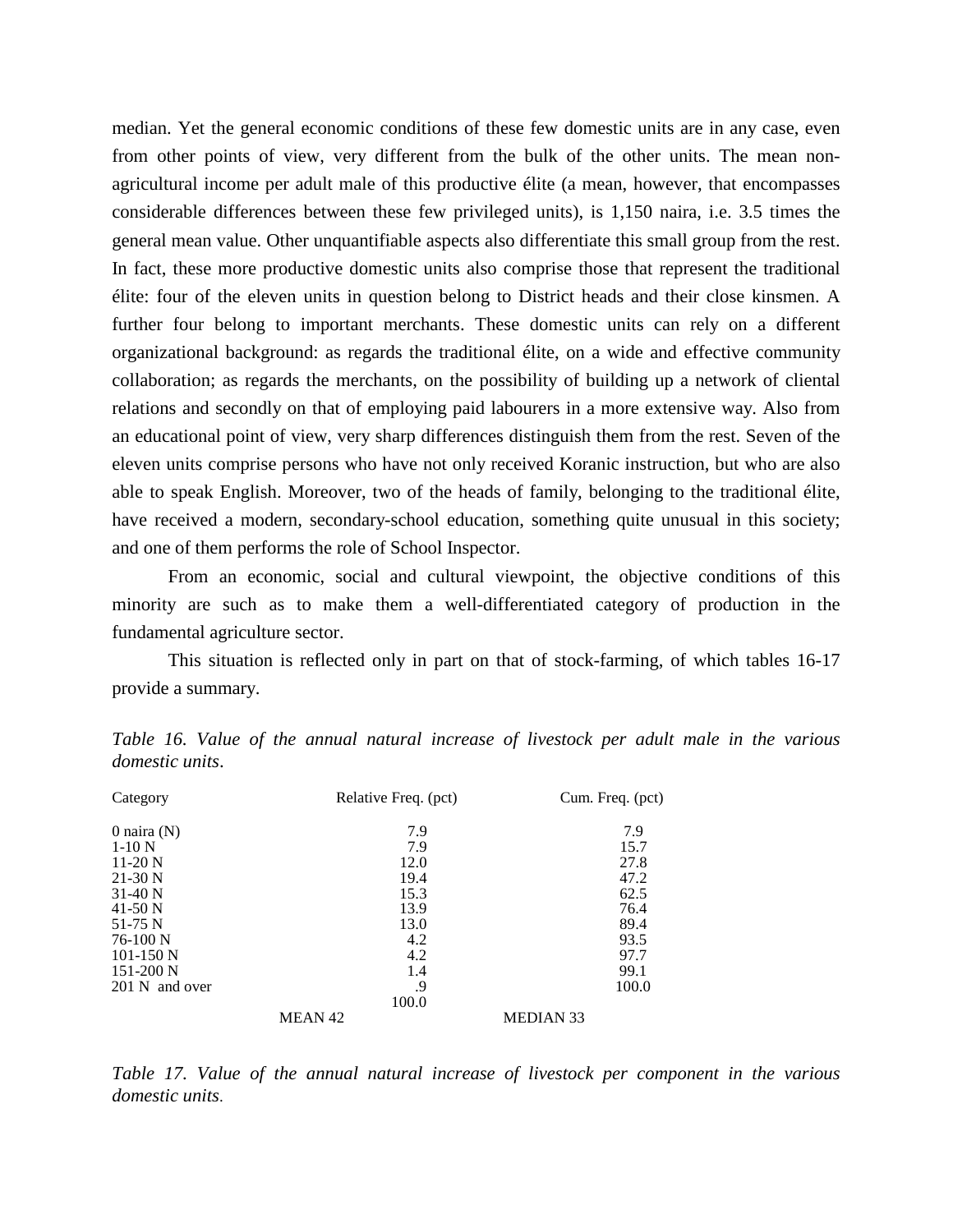| Category      | Relative Freq. (pct) | Cum. Freq. (pct) |
|---------------|----------------------|------------------|
| 0 naira $(N)$ | 8.3                  | 8.3              |
| $1-5$ N       | 22.7                 | 31.0             |
| $6-10$ N      | 31.0                 | 62.0             |
| $11-15$ N     | 19.9                 | 81.9             |
| $16-20$ N     | 4.6                  | 86.6             |
| $21-25$ N     | 4.2                  | 90.7             |
| $26-30$ N     | 4.2                  | 94.9             |
| $31-40$ N     | 3.2                  | 98.1             |
| 41-50 N       | 1.4                  | 99.5             |
| 51 N and over | .5                   | 100.0            |
|               | 100.0                |                  |
|               | <b>MEAN11</b>        | <b>MEDIAN 8</b>  |

The value of the annual natural increase of livestock has been calculated solely on the basis of the annual mean growth by reproduction of the number of animals farmed and thus does not take into account the growth in value of animals which may be acquired when young and re-sold when fullygrown. The value of the milk produced has also been excluded from the calculation, because its effective value is negligible for the economy of the domestic units,<sup>[14](#page-45-5)</sup> except for those of the Fulani nomads, who sell milk on the local markets.

The calculation of the added value, on the basis of the annual natural increase of livestock, is thus approximate by default. Nevertheless it is close to the effective income produced annually by stockfarming. It takes account only of the livestock owned by the permanently settled population, and not that owned by nomads in the area, who indeed live by cattle-farming but whose presence in the territory is of a wholly temporary and contingent nature.<sup>[15](#page-45-6)</sup>

As may be gauged from the above tables, the value of the annual increase of livestock is of secondary importance in comparison with the production of sorghum and millet and, more generally, with agricultural production as a whole. The median value of the annual natural increase of livestock in fact only amounts to 33 naira per adult male, vis-à-vis 807 naira for agricultural production as a whole (of which 650 for the production of sorghum and millet alone). On the other hand, the ownership of livestock represents a form of "natural" investment for the domestic unit, and one towards which its monetary surplus is channelled: hence the value of the annual increase simply represents the "interest" produced by this form of investment, whereas the value of the livestock reared constitutes something far more considerable. In the case of a "standard" domestic unit that owns 5-6 sheep and goats, and an ox, the overall value of the livestock constitutes an important investment and (since the livestock reared is essentially for sale) a fundamental product *of trade* in this society substantially geared to products *of use*.

Another significant fact that emerges from the data relating to stock-farming concerns the distribution of livestock ownership in the various domestic units.<sup>[16](#page-45-7)</sup> Despite the fact that stockfarming is aimed essentially at trade and thus not at direct use within the domestic unit, there is no particularly significant concentration of livestock ownership. Those domestic units that do not own even one sheep or goat amount to only *circa* 8%. At the same time, roughly 3/4 of all the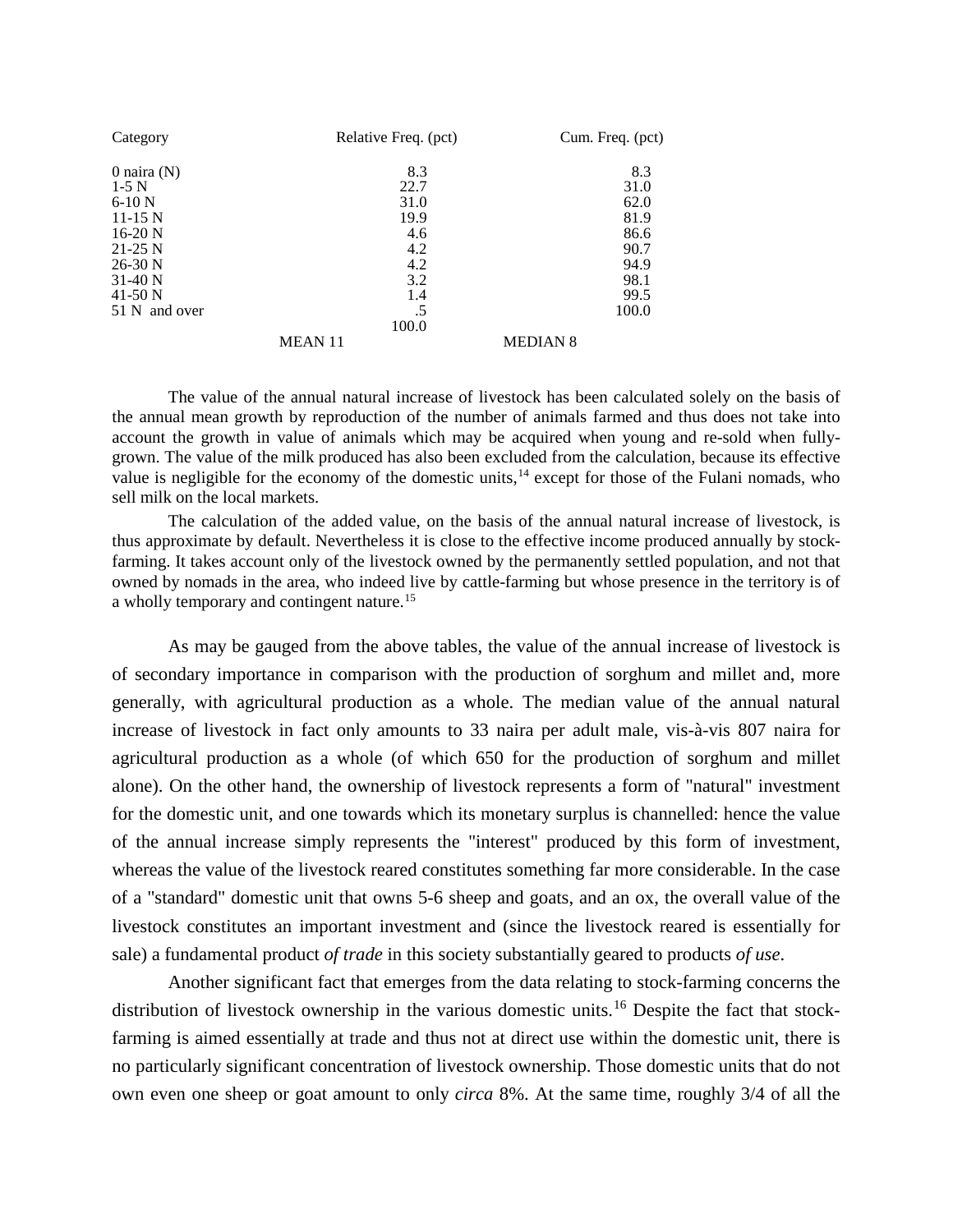domestic units derive an income from stock-farming that fluctuates between 11 and 75 naira per adult male per annum, with extremes therefore not very differentiated for this type of "investment" activity. But even the domestic units with a higher socio-economic level, which can therefore invest greater sums in stock-farming, are not, in this respect, clearly differentiated from the rest. The small group of domestic units that use tractors for agricultural production derive an average of only 78 naira per adult male per annum from stock-farming. Similarly, the domestic units that use an oxen-drawn plough, and thus have also a practical use for cattle, derive only 65 naira per adult male from stock-rearing as a whole. Besides, we are clearly not dealing with nonnomadic domestic units that have made stock-rearing their principal activity. For in none of the domestic units comprised by the sample does stock-farming show even a slight tendency to threaten the commanding position of agriculture in their overall economy. Even the maximum figures relating to stock-farming income are very significant in this regard (in spite of some residual doubt about their possible under-evaluation): less than 1% of the domestic units comprised by the sample derived more than 200 naira per adult man per annum from stockfarming, and in no case did the figure rise above 300 naira.

Yet, if stock-farming income grows only in a limited way with the growth of the economic level of the domestic units, it is rather surprising that this source of revenue also exist among those domestic units situated at the lowest level of this subsistence economy. In fact, the group of domestic units that produce no more than 1,000 kg. of sorghum and millet per adult male - and are thus below the subsistence threshold - derive an average of 21 naira from stockfarming: a modest figure, but one with which it is possible to purchase, for example, approximately 100 kg. of cereals.

In sum, stock-farming seems to represent, even for the poorest families, a means of procuring small but significant sums of money with which it is possible to give rise to those limited albeit necessary trading activities even within an economy centred on the production of goods destined for direct use. But stock-farming never becomes, not even among the domestic units of the highest socio-economic level, an activity that can modify the general picture characterized by the predominance of agriculture and by direct use of production.

A situation in some respects similar is presented by the other economic activities, i.e. those different from agriculture and stock-farming. It needs to be stressed, in this regard, that the characteristic predominance of agriculture in this traditional society does not automatically lead to the reduction of economic activities to farming alone. On the contrary, the substantially subsistence character of this economy provides the domestic units with the impetus not only to devote themselves to the fundamental agricultural activities on which their very survival depends, but also to other activities of secondary type. These latter in fact enable them to obtain other goods and services directly, without the need to have recourse to trading one part of their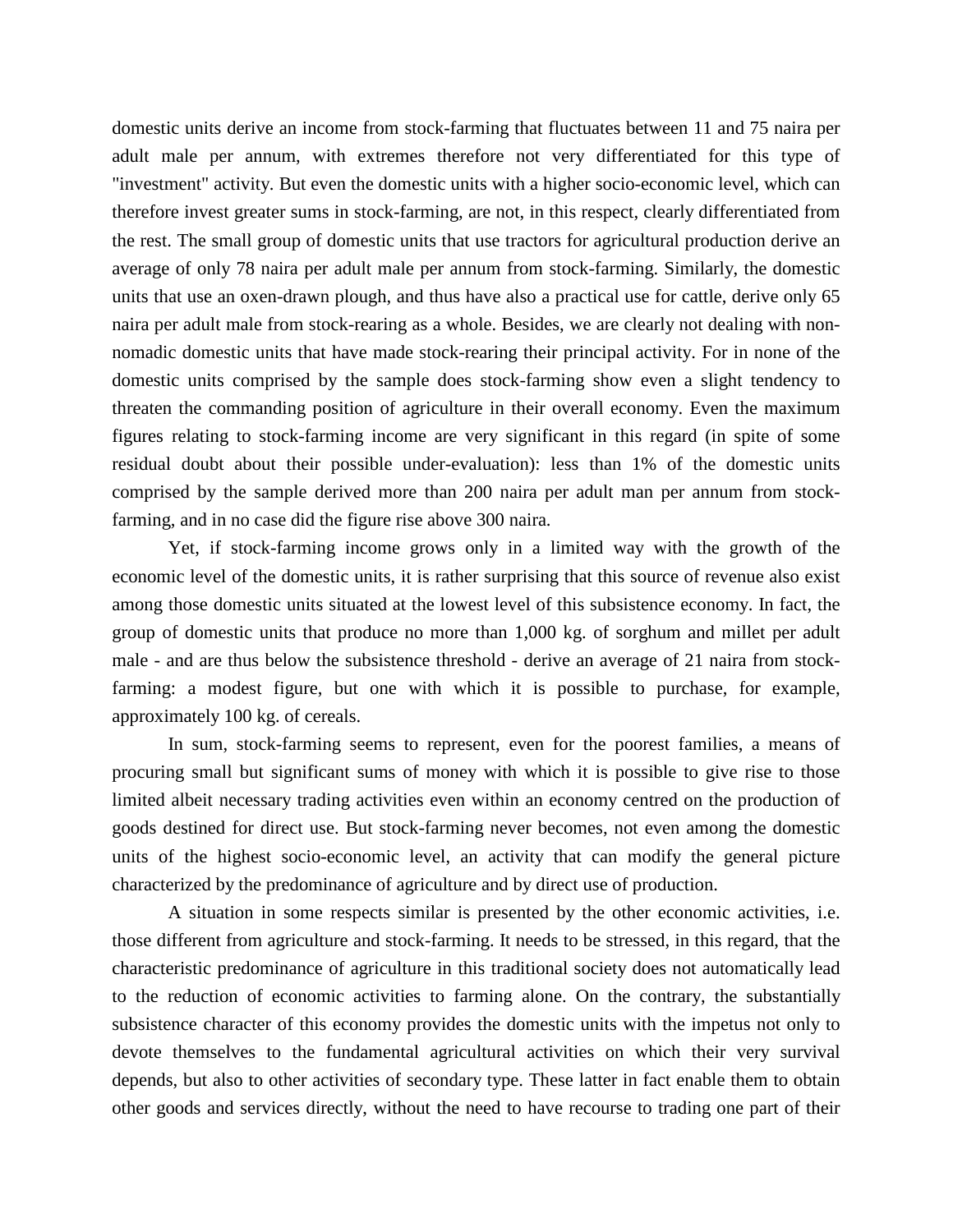agricultural produce of which - once their internal needs have been satisfied - there is more likely, in any case, to be a shortage than a surplus. At the same time, the possibility of trading the products of these secondary activities in the wider community enables the domestic units to amass a cash reserve - difficult to derive from agricultural production - with which to purchase those goods and services which are produced outside, but which at least partly the domestic units in question must have recourse to, in spite of their tendency to self-sufficiency. In practice, these secondary activities are a form of employment on an individual basis, of limited economic importance, by means of which many people try to earn the necessary money to purchase from time to time foodstuffs and consumer goods which are not produced by the domestic unit itself. These secondary economic activities, besides, find a considerable "organizational" incentive in the fact that the ecological factors make the predominant economic activity, i.e. agriculture, seasonal in nature, and thus leave much time for the pursuit of other quite different activities. But, above all, these secondary activities are encouraged by the limited amount of the required investments. The relative labour is first of all *unpaid labour*, since it is the direct labour of the craftsman or trader and at the most of other members of his family. Tools are in general very simple and very cheap - the use of machines of any type being non-traditional in this organization<sup>[17](#page-45-8)</sup> - and consequently do not need substantial investments (with some few exceptions, in particular that of *pick-ups* used by transporters). Raw materials are either cheap or obtained on credit. And even trading is usually based on very limited investments in goods; besides, the latter are not rarely obtained on credit.

The sum of these facts in some sense explains the apparent contradiction of the diffusion of non-agricultural activities within a society substantially organized around agriculture. It helps to explain why approximately 20% of the adult males are involved in some economic activities of handicraft type, while a further 16% of adult males perform, at least occasionally, some trading activities, though these are normally modest in scale. To these figures we should also add those persons who engage in other activities of even less economic importance, generally of seasonally strictly limited type (or at any rate with more limited inputs of personal energies), such as hunting, fishing<sup>[18](#page-45-9)</sup> or performing as musicians. The data relating to the sample of 216 domestic units are undoubtedly only approximate for non-agricultural activities of this type, since it can be taken for granted that these activities were not reported by the compound-heads, during the interviews conducted as part of this survey, when their importance for the domestic budget would have appeared insignificant. In spite of this, it was ascertained that in just under half of the domestic units in question, someone was significantly engaged in activities other than those of agriculture (and stock-farming). A tendency was also established for the involvement of other members of the family in the same activity: a tendency that seems logical enough in an economic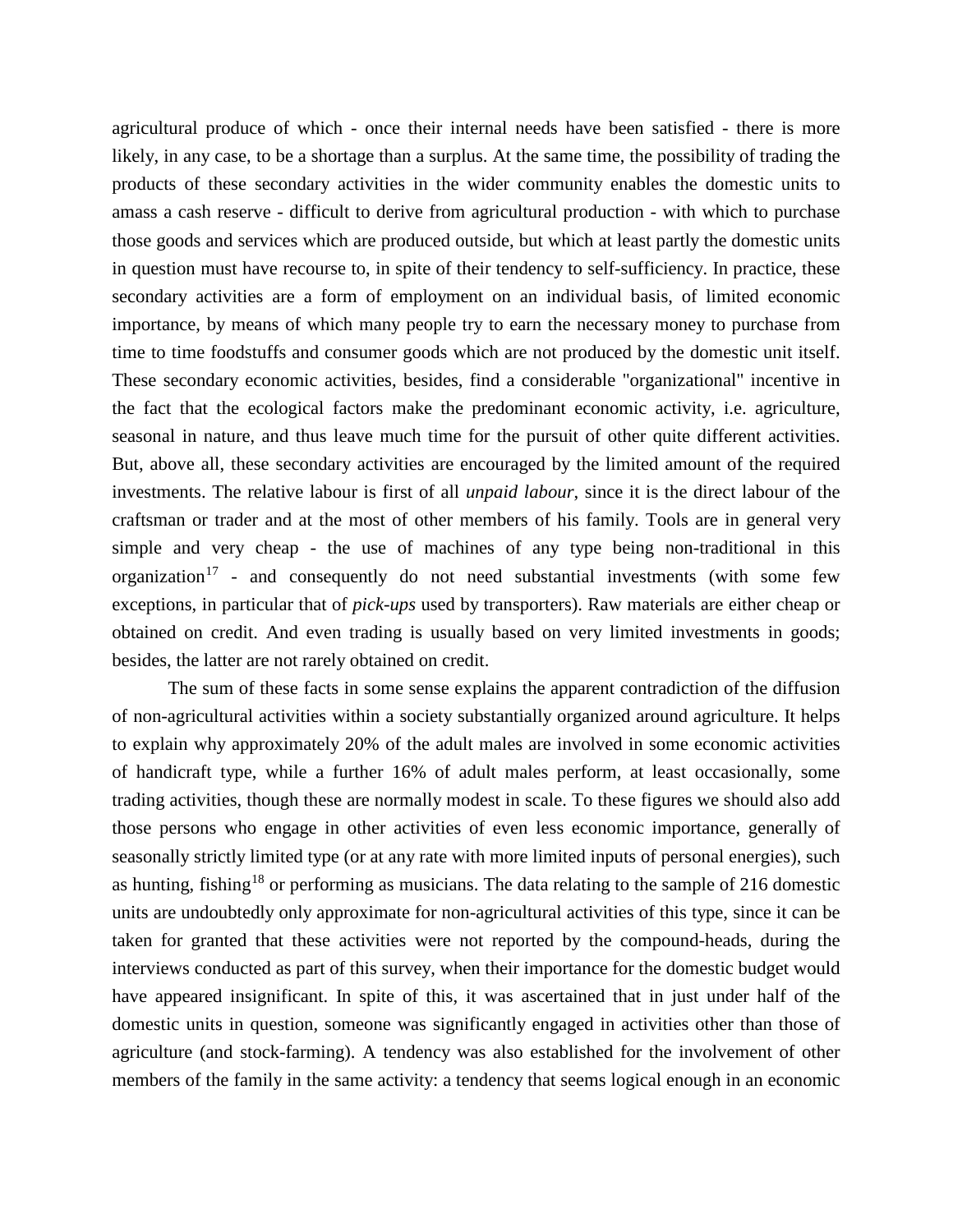organization revolving round domestic units of production and in a society based on the oral transmission of culture, including handicraft or other techniques.

*Table 18. Value of production of economic activities other than agriculture and stock-farming per adult male in the various domestic units*.

| Category           | Relative Freq. (pct) | Cum. Freq. (pct) |
|--------------------|----------------------|------------------|
| 0 naira $(N)$      | 56.5                 | 56.5             |
| $1-100$ N          | 12.0                 | 68.5             |
| $101-200$ N        | 8.3                  | 76.9             |
| $201-300$ N        | 4.6                  | 81.5             |
| $301 - 600$ N      | 5.6                  | 87.0             |
| $601-1,000$ N      | 6.0                  | 93.1             |
| $1,001-1,500$ N    | 2.8                  | 95.8             |
| $1,501-2,500$ N    | 2.3                  | 98.1             |
| $2,501$ N and over | 1.9                  | 100.0            |
|                    | 100.0                |                  |
|                    | <b>MEAN 321</b>      | <b>MEDIAN 0</b>  |

*Table 19. Value of production of economic activities other than agriculture and stock-farming per component in the various domestic units*.

| Category       | Relative Freq. (pct) | Cum. Freq. (pct) |
|----------------|----------------------|------------------|
| 0 naira $(N)$  | 56.5                 | 56.5             |
| $1-25$ N       | 9.7                  | 66.2             |
| $26-50$ N      | 10.2                 | 76.4             |
| $51-100$ N     | 8.3                  | 84.7             |
| $101-200$ N    | 6.5                  | 91.2             |
| $201-400$ N    | 5.6                  | 96.8             |
| $401 - 600$ N  | 1.4                  | 98.1             |
| 601 N and over | 1.9                  | 100.0            |
|                | 100.0                |                  |
|                | MEAN <sub>67</sub>   | <b>MEDIAN 0</b>  |

The figures show considerable differentiation as regards the economic yield of these handicraft, commercial and service activities. It should be noted, on the other hand, that this differentiation in proceeds is in turn the result of a differentiation of the activities themselves. The sample of the family units taken into consideration here seems to be a good mirror of the multiplicity of the activities performed in this society. In this microcosm of the sample we find persons engaged in "simple", "pre-farming" pursuits, such as hunting, fishing and gathering wood. Then there is the long list of traditional craftsmen: weavers of straw mats, carvers of calabash, tanners, leather-workers, weavers, blacksmiths, tailors, carpenters, builders, butchers, millers, and bakers. But there is also a non-traditional type of craftsman: mechanics who repair motor-bikes and pick-up vehicles. In addition there are barbers, launderers, and musicians for festivities and ceremonial occasions. And there are also those who work as part-time labourers.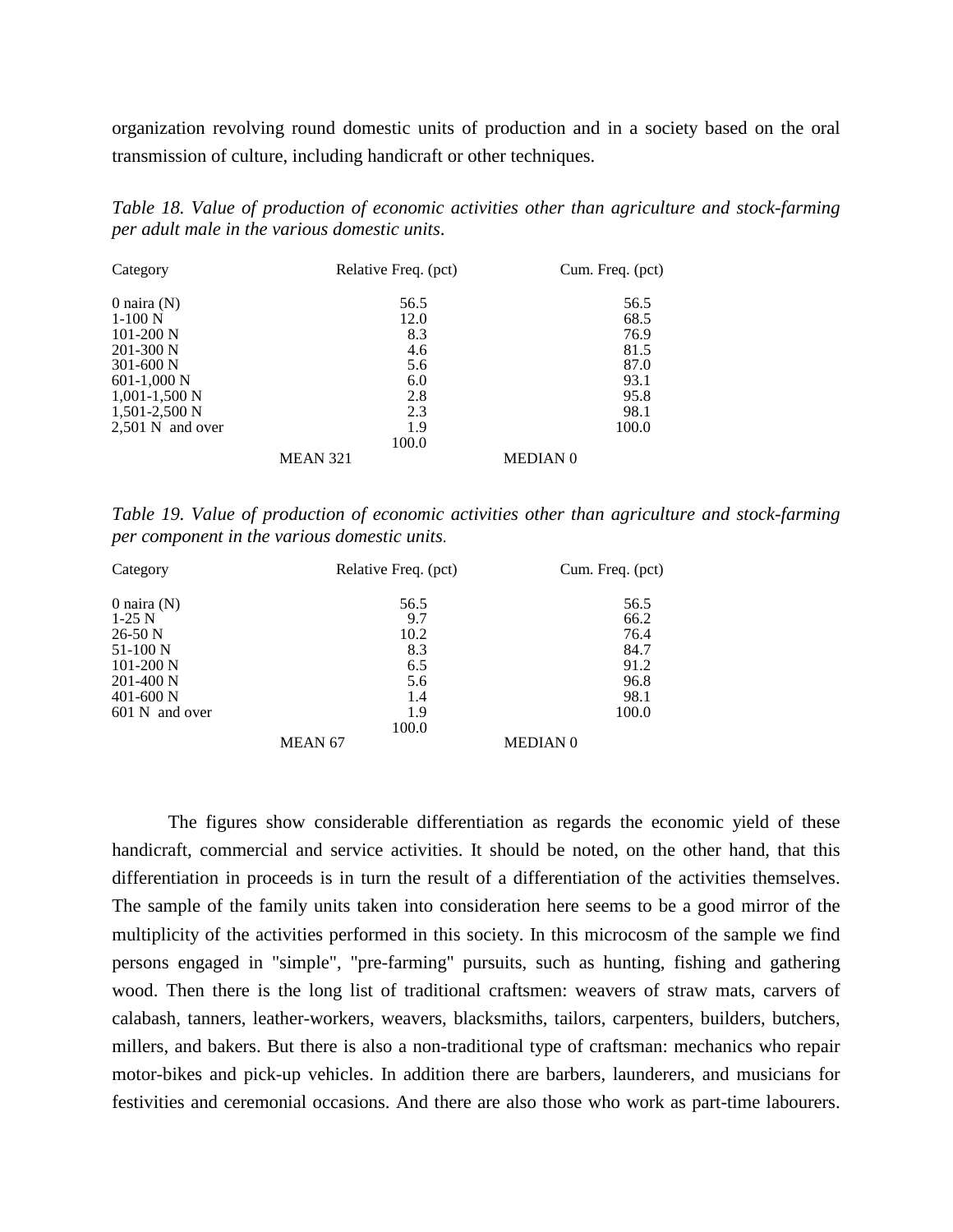Then there is a whole range of shopkeepers and tradesmen, some of them specialized in a particular product such as kola nuts, clothing, sugar-cane, poultry or bigger animals; many who simultaneously sell various articles of everyday use; and intermediaries who intervene in the market to negotiate an agreement between customer and trader. At a higher level than all these, are a couple of merchants-contractors-businessmen. Then there are a few owners of pick-up vehicles who do business transporting everything that can be transported: people, merchandise and animals, more often together than separately. There are also a limited number of individuals who receive a Government salary: some minor civil servants and secretaries of the District heads and a couple of schoolmasters. Lastly, there are the traditional Koranic teachers: a minority of them receive a salary from the public authorities, while the majority have to support themselves on the spontaneous offerings of their pupils' families and, more generally, of the more affluent families.

Given this very wide range of activities, the differentiation of their economic returns appears largely inevitable. It is possible, however, to indicate approximately levels or trends of income for the various types of activity. At a decidedly low level of remuneration are those who perform activities based on the "exploitation" of the resources of the land, be they vegetable or animal: gatherers of wood, fishermen and hunters normally earn no more than 200-300 naira per annum per adult male. At an equivalent level can be placed other persons who perform activities based in part on the utilization of natural resources, such as the weavers of straw mats and the carvers of calabash. The traditional weavers of fabrics can also be placed at this level of earnings. Tanners, leather-workers, blacksmiths, tailors, carpenters and builders earn on average higher incomes, though these vary between a minimum of around 100 naira to a maximum of 1,000 naira per year. Butchers, millers and barbers can also be placed at a level of comparatively higher earnings, while those employed in the service sector, such as barbers, launderers and musicians normally earn fairly low incomes, of the order of 200-300 naira per year. Farm labourers can be placed around the same level, with earnings of marked homogeneity.

In contrast, the category of shopkeepers and traders is the most difficult to place in terms of income, because of the heterogeneity of their earnings. This heterogeneity is shown by the fact that the median level of income within this large group (500 naira per annum) is very different from the mean level (1,788 naira). In effect, the median level is that around which a large part of the small traders can be placed: those who throng the local markets and who strive to sell their few and humble goods on tiny stalls. The poorer of these small traders have to make do with even lower earnings, about 200-300 naira per year. Traders with a more substantial business earn figures of the order of 1,000-2,000 naira per year. And at a even higher level than these is the very restricted group of important traders (0.6% of the adult males, in some 2 domestic units out of 100, located exclusively in the larger settlements), who are engaged mainly in wholesale and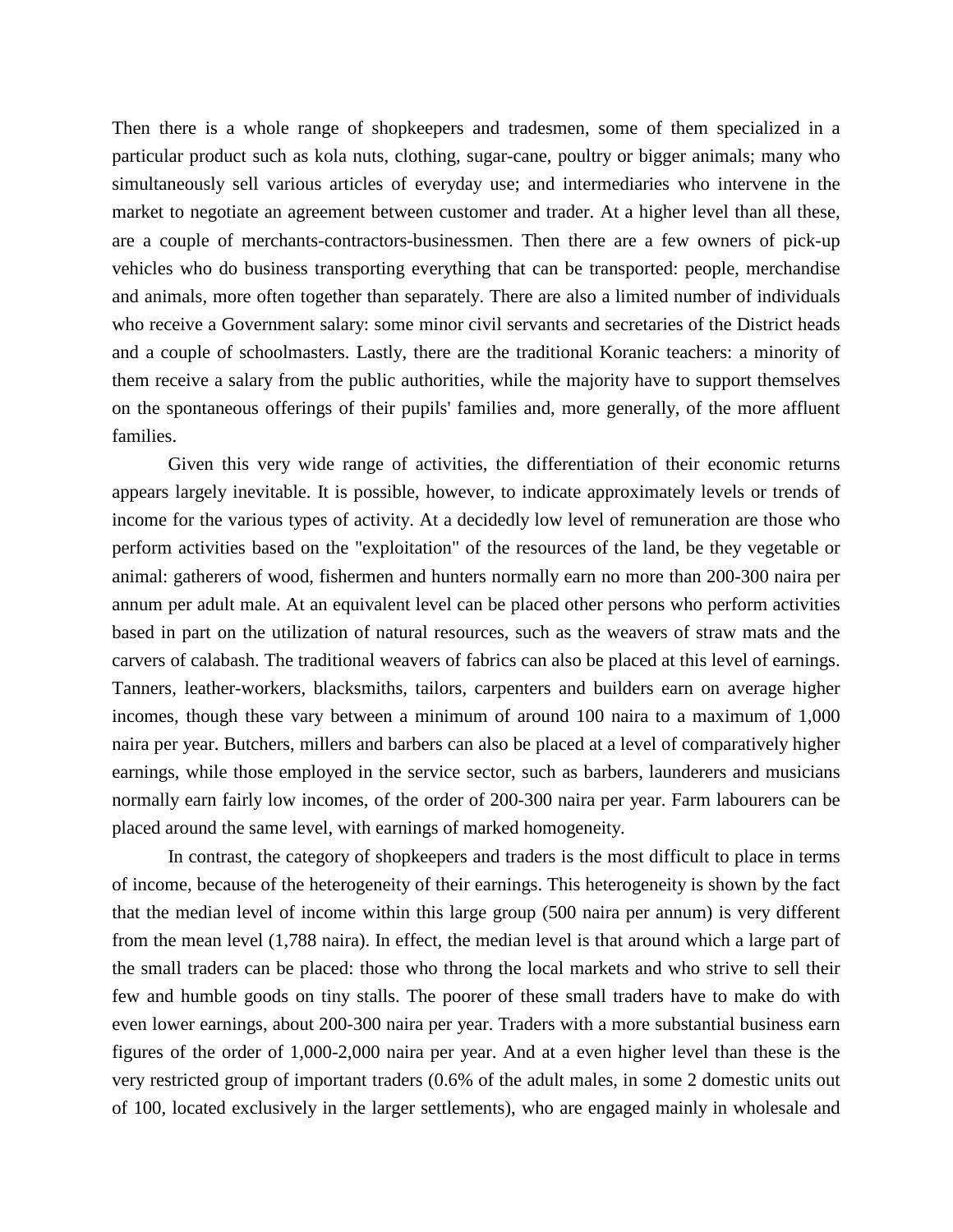who earn 10,000 naira or more per year: predominant in this small group would seem to be the traders engaged more particularly in the sale of cattle; others are involved in a variety of commercial transactions, according to opportunity, and sell their goods to local stand-keepers.

At a decidedly high level of income can also be placed those few individuals who practice what is probably the most "modern" trade for this society, that of transporter with pick-up vehicles: they succeed in earning approximately 10,000 naira per year.

The schoolmasters have an income of 2,000-2,400 naira per year. The few other civil servants can be placed at equivalent levels. Lastly, those Koranic teachers who receive an income from the public authorities earn roughly 1,000 naira; the others limit themselves to receiving offerings in kind for a far lower value, of the order of 200-300 naira per year.

The wide range of these various non-agricultural activities, and the corollary emphasized here of the diversity of the earnings derived from them, should not make us overlook some more general facts relating to the importance and role of non-agricultural activities within the local economy. Although there is at least one person engaged in handicrafts or services in just under half of all the domestic units, nevertheless the exercise of these activities does not dislodge the priority of agriculture in the economy of this society. In fact, only in 16.6% of the domestic units does the value of the income derived from handicrafts and services exceed 50% of the total of the value of agricultural production. And within this 16.6%, only in 9.7% of cases does it exceed the entire figure of the value of agricultural production. And finally only in 5.0% of case does it amount to twice or more the value of agricultural production.

It may be useful to point out that in this small group of domestic units with a budget based mainly on non-agricultural activities, the economic source is almost always commercial activity, with the exceptions represented in the sample by the activities of transporter with pickup, of miller with rudimentary motorized mill, and of schoolmaster. Yet, the domestic units of this small group are *also* engaged in agriculture and almost invariably succeed in being selfsufficient in the production of sorghum and millet, with the exceptions of those compounds in which there are only 1-2 adult men, who are clearly unable to distribute their working energies in such a way as to effectively handle not only a non-agricultural activity that provides appreciable and hence presumably demanding - financial returns, but also the usual agricultural activities. It should also be noted that these domestic units, aimed mainly at commercial activities and services, generally belong to the higher-income bracket. There are one or two exceptions. For example, the compound in which the schoolmaster is head even receives assistance in kind; the family in question has many non-adult members, and has difficulty in providing for its own subsistence. However, none of this small number of domestic units with a budget based on nonagricultural activities belongs to the traditional élite. The families who belong to the latter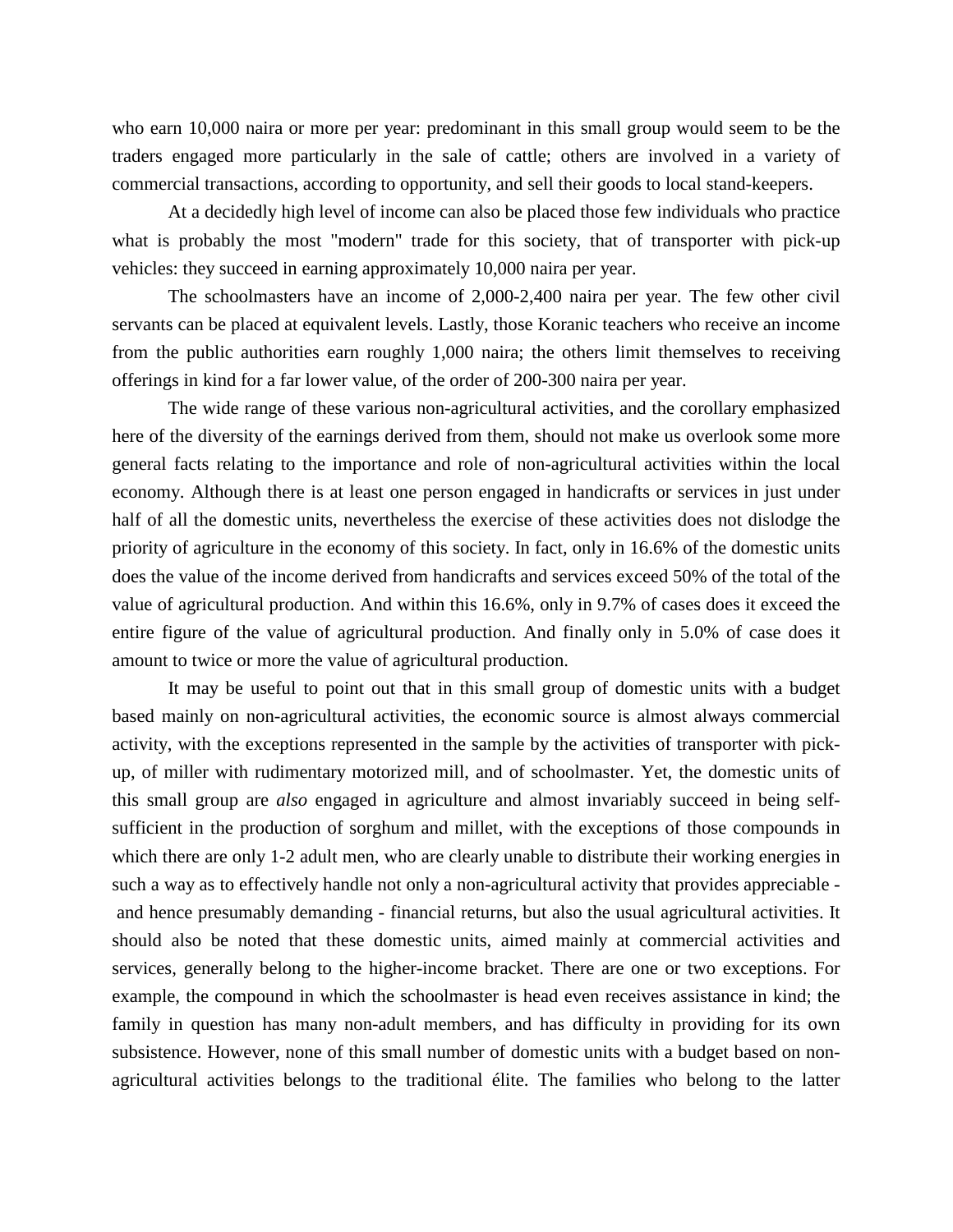continue to derive their income mainly from agricultural activities, confirming the traditional priority of agriculture.

All the statistical data so far presented are summarized in the values of the total production of the domestic units comprised by the sample, as set out in tables 20-21.

*Table 20. Value of total production (goods and services) per adult male in the various domestic units*.

| Category            | Relative Freq. (pct) | Cum. Freq. (pct)  |
|---------------------|----------------------|-------------------|
| $1-200$ naira $(N)$ | .5                   | .5                |
| $201 - 300$ N       | .9                   | 1.4               |
| $301 - 400$ N       | 5.1                  | 6.5               |
| 401-500 N           | 5.1                  | 11.6              |
| 501-600 N           | 9.7                  | 21.3              |
| $601 - 700$ N       | 6.5                  | 27.8              |
| 701-800 N           | 8.3                  | 36.1              |
| 801-900 N           | 7.4                  | 43.5              |
| 901-1,000 N         | 7.4                  | 50.9              |
| $1,001-1,200$ N     | 13.4                 | 64.4              |
| $1,201-1,500$ N     | 11.6                 | 75.9              |
| $1,501-2,000$ N     | 9.3                  | 85.2              |
| $2,001-3,000$ N     | 8.3                  | 93.5              |
| $3,001 - 5,000$ N   | 3.7                  | 97.2              |
| 5,001 N and over    | 2.8                  | 100.0             |
|                     | 100.0                |                   |
|                     | <b>MEAN 1,371</b>    | <b>MEDIAN 985</b> |

*Table 21. Value of total production (goods and services) per component in the various domestic units*.

| Category           | Relative Freq. (pct) | Cum. Freq. (pct)  |
|--------------------|----------------------|-------------------|
| $1-50$ naira (N)   | .9                   | .9                |
| 51-75 N            | .9                   | 1.9               |
| $76-100$ N         | .9                   | 2.8               |
| $101 - 125$ N      | 5.1                  | 7.9               |
| $126-150$ N        | 7.9                  | 15.7              |
| 151-175 N          | 5.1                  | 20.8              |
| $176-200$ N        | 9.3                  | 30.1              |
| $201 - 250$ N      | 11.6                 | 41.7              |
| $251 - 300$ N      | 14.4                 | 56.0              |
| 301-350 N          | 9.3                  | 65.3              |
| 351-400 N          | 11.1                 | 76.4              |
| $401 - 500$ N      | 9.3                  | 85.6              |
| 501-750 N          | 7.9                  | 93.5              |
| 751-1,000 N        | 3.2                  | 96.8              |
| $1,001$ N and over | 3.2                  | 100.0             |
|                    | 100.0                |                   |
|                    | <b>MEAN 363</b>      | <b>MEDIAN 275</b> |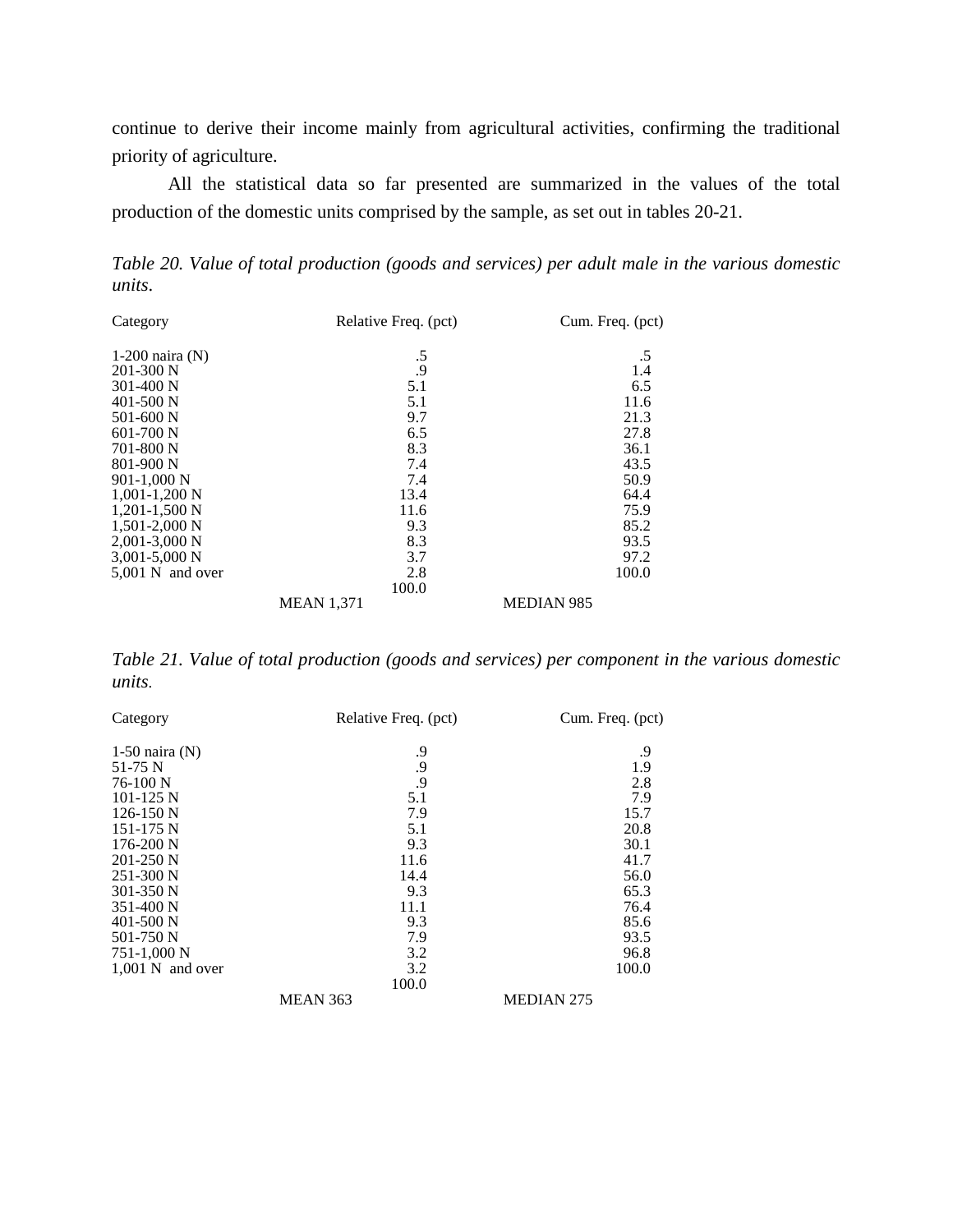The distribution of the values of total production in the various domestic units can further be analysed by means of the *Gini concentration ratio*.

> *Gini concentration ratio for the mean value of total production per component in the various domestic units = 0.38*.

#### **Balances**

On the basis of the data of the sample of compounds so far presented, it is possible to propose some evaluation about the economic balances of this society. First of all, the centrality and predominance of agricultural production vis-à-vis all the other goods and services produced needs to be stressed. The median value of agricultural production represents 82% of the value of the total production of an adult man, therefore usually relegating every other form of production to a decidedly secondary position, in terms of the overall budget of the domestic unit. In turn, the proceeds of stock-farming - although an activity that has its roots in the economic traditions of this Sub-Saharian belt - contributes to the gross product of the domestic units only in a very limited way: namely (in median values), to an amount equivalent to 3.3% of the value of the total annual production of an adult man. Thirdly, the production of goods and services through activities other than agriculture and stock-farming covers only the remaining *circa* 15% in value. This centrality and predominance of agricultural production is not a fact limited to the median values of distribution. As has already been emphasized, the value of the product of handicraft and services activities only assumes priority in a very restricted number of domestic units.

All this confirms the essentially agricultural nature of this society, in which nonagricultural activities, though widespread and diversified, play a subordinate role in the framework of the gross product of the domestic units, based substantially on the direct utilization and not on the transformation of natural resources.<sup>[19](#page-45-10)</sup>

With this predominance of agriculture must be associated the archaic technology used in agricultural production. The persistence of this technology is in fact an essential element of the organizational background in which the predominance of agriculture has its roots. The fact that agricultural activities are essentially based on the utilization of the population's physical energies needs to be stressed. The tools and utensils used - first and foremost, the hoe - are merely an extension of the human body, and their use continues to depend directly on the input of physical energy. The spread of more sophisticated farming implements capable of breaking this close dependence between productivity and the input of physical energy is decidedly limited. We have seen, in particular, that the use of draught-animal for ploughing (which is a first step in this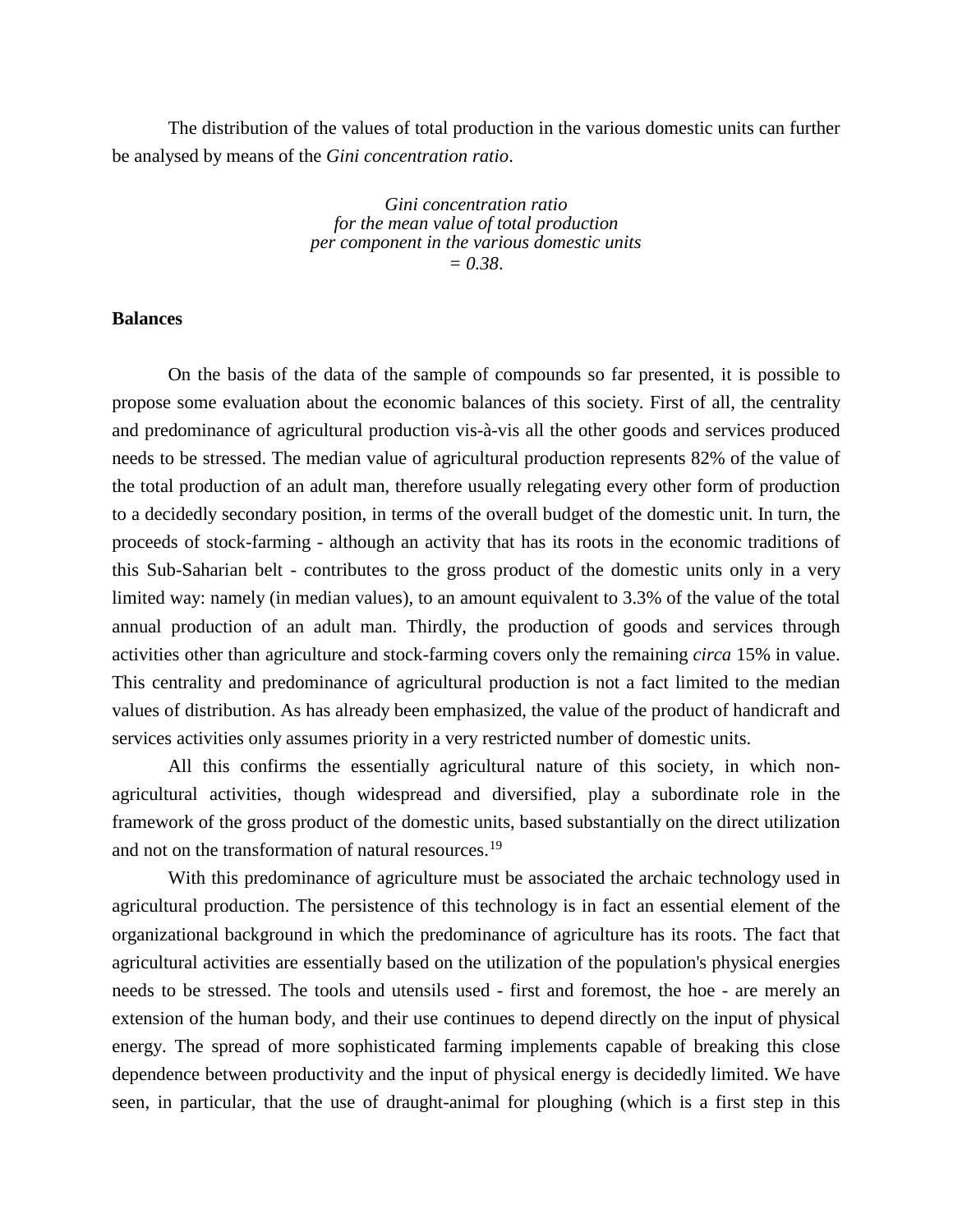direction) is still restricted to a tiny minority of domestic units, while the utilization of tractors for farm-work, and more particularly for ploughing, is even more limited and discontinuous. Moreover, the archaic character of the local technology is not limited solely to the tools of the main productive activity, for it is also common to the tools used in the other secondary forms of production. As instances, we may cite the various handicraft activities, performed normally with the use of rudimentary tools; or the mode of transport, which is still based largely on the physical capacities of human beings and on the utilization of beasts of burden; it should be noted in this respect that wheeled transport of any kind has hitherto not been used, and hence the pick-up vehicles of foreign provenance, that are now beginning to spread in the area, are a replacement not of the cart, but of man and beasts of burden as means of transport.<sup>[20](#page-45-11)</sup>

Concurrently, the system of differentiation in working activities has reached a very limited level of specialization. We have seen that the domestic units in which non-agricultural activities clearly predominate over farming, as source of income, only amount to 5.0%. It is even more significant to note that practically all the domestic units consider it necessary to perform the traditional activities of cultivating the land, before concerning themselves with anything else. In the whole sample, only 0.9% of the domestic units do not engage in agriculture: the two domestic units in question can each count on one adult male alone, neither of whom is in a condition to work in the fields (in the one case because he is seriously ill with leprosy, in the other because he is also in poor health). The non-specialization of the domestic units corresponds, moreover, with the non-specialization of their individual members: in the sense that, though they include persons capable of performing *specific* activities of non-agricultural type, there is almost no one who engages in these activities in a *specialistic*, i.e. exclusive, way. What we are dealing with in substance is the performance of activities complementary to the practically universal pursuit of agriculture. The system of the differentiation of working activities is thus based prevalently on the usual criteria of a substantially "simple" society. In other words those of *age* and *gender*, with the attribution to women, broadly speaking, of tasks relating mainly to the rearing of offspring and the running of "internal" domestic activities; and the attribution to children and old people of less strenuous activities (and in particular the attribution to the old of the task of counselling, representation and the transmission of culture).

The picture so far painted is not comprehensible, however, without an analysis of the use of the produce obtained and more generally, of the internal economic balances, with reference to the fundamental problem of the levels of subsistence. To tackle this question in a clearer way, we can take as our model the economic balances realized by what can be considered a *standard* domestic unit: i.e. the domestic unit with a median level of production per component. This domestic unit will thus have a production of sorghum and millet per component (i.e. per *mouth to feed*) per annum of *circa* 700 kg. - as may be ascertained from the tables presented above - plus a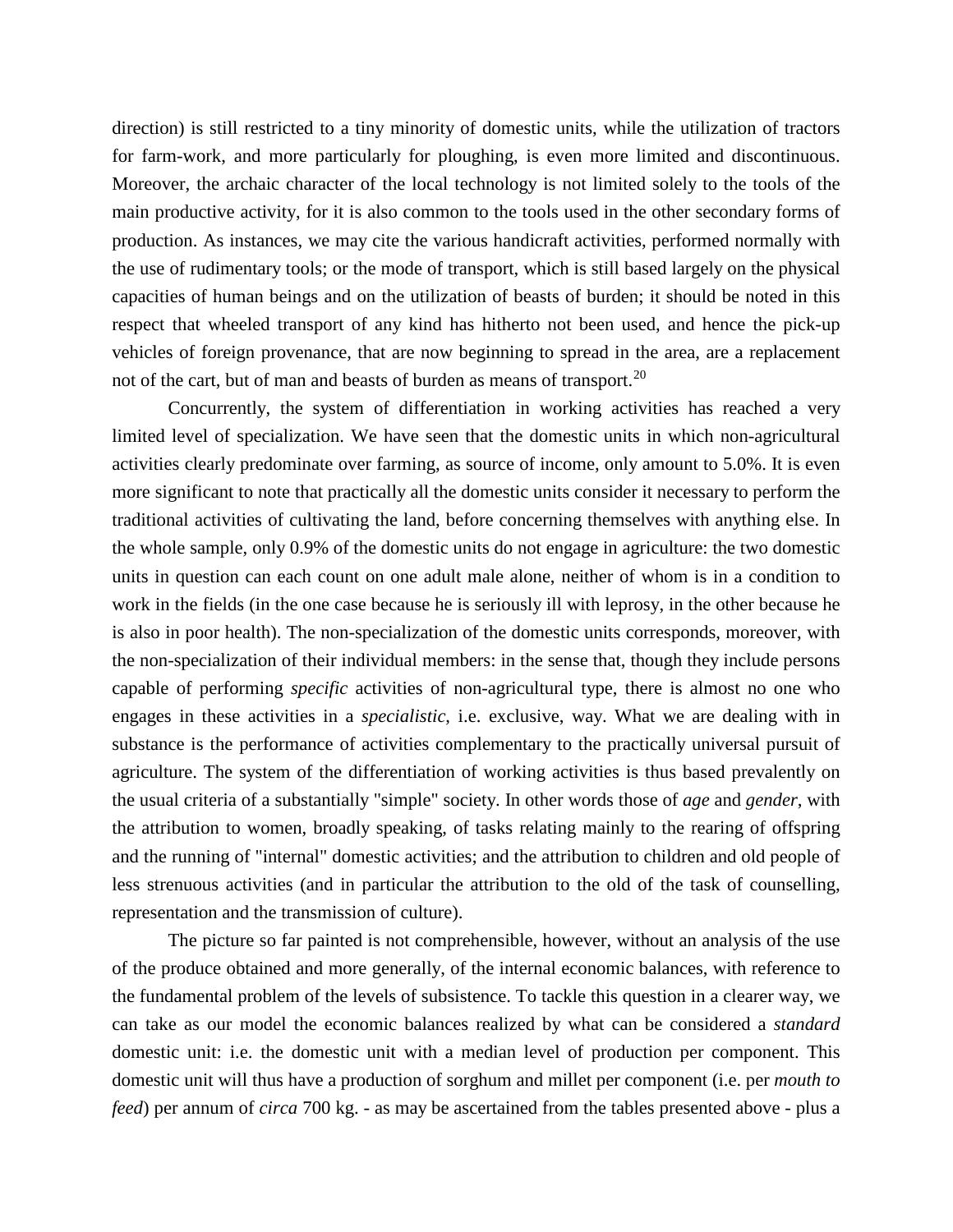secondary production worth approximately 40 naira, which is equivalent in value to a further *circa* 160 kg. of sorghum and millet.

From this apparently rather large overall agricultural production, the standard domestic unit must, however, subtract a quantity equivalent to the value of what needs to be spent to achieve it. We can distinguish the following types of expenditures for agricultural production, on the basis of an analysis of a limited number of domestic units whose characteristics of production are close to the median ones (table 22).

#### *Table 22. Costs of agricultural production in relation to its total value*.

- non-monetary costs: seeds, equivalent to *circa* 2% of the overall production;

- monetary costs: total value equivalent to 10.5% of the value of total production, of which:

| - Farm equipment                    |     | 18% |
|-------------------------------------|-----|-----|
| - Fertilizers and manure            |     | 4%  |
| - Transport for produce             | $=$ | 9%  |
| - Commission on the sale of produce | $=$ | 12% |
| - Labour*                           |     | 47% |
| - Unspecified costs                 |     | 10% |
|                                     |     |     |

\* (comprising any cost for hired labour, for the hire of an ox-drawn plough and expenses for *gayya*).

As may be noted, the monetary costs represent only a limited percentage of the total value of agricultural production. But this is in perfect accordance with the organizational framework of a traditional society, with its low technological level and predomination of human physical energy as production factor. It is significant, in this regard, that the relatively highest expenditure among the monetary costs is that for farm labourers. At the same time this expenditure appears minimal as a percentage of the overall value of agricultural production.<sup>[21](#page-46-0)</sup>

The calculation of associated costs, monetary and non-monetary, does not, however, exhaust the sum of the deductions that need to be made from the agricultural production in order to ascertain the amount of it available for direct consumption. The domestic unit is in fact faced by the need to cover other necessary, or at any rate almost unavoidable, expenditures. The reckoning of these presents many difficulties. In fact, while the local population has a clear knowledge about its own production and income, its knowledge of the various expenses, conversely, is as a rule vague - as indeed is also the case in the more accounting-oriented Western society - except for the daily consumption of grain and for any heavy expenses for ceremonies. As a consequence, the indications presented here are somewhat approximative. The main expenses, in decreasing order of importance, are anyway for the median domestic unit: the purchase of foodstuff to enrich the nutritionally poor and monotonous daily diet and so diversify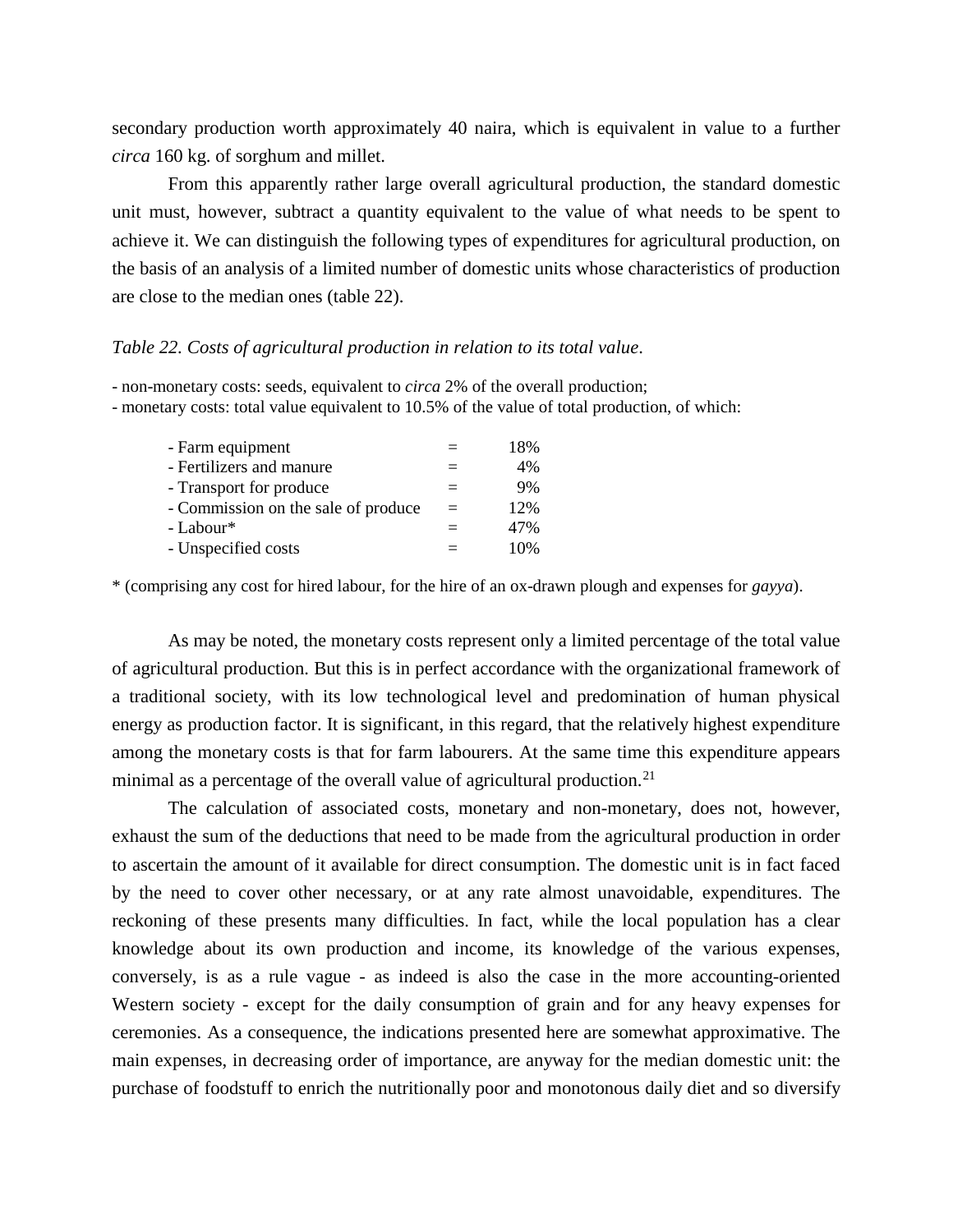it with some meat and fish, salt, spices and palm-oil (almost 1/7 of the total value of production is significantly channelled towards the purchase of these goods);<sup>[22](#page-46-1)</sup> the purchase of clothing and sandals (*circa* 1/20); the costs of constructing or repairing the compound and the purchase of household articles, including the costs for building granaries to store crops, the costs of mud and straw huts and fencing, as well as the costs of mats, beds, cooking pots and household utensils (*circa* 1/20); the purchase of traditional stimulants, e.g. kola nuts (*circa* 2%); and the payment of taxes (*circa* 2%). We should also probably include among the necessary or almost unavoidable expenses those of social-ceremonial type which form an integral part of the time honoured traditions of this society: in other words, the fundamental expenditures involved for marriage and birth and, more generally, expenditures for the purchase of livestock, kola nuts and various gifts for feasts and other social occasions (towards these expenditures about 1/20 of the total value of production is channelled).

The proceeds of non-agricultural activities are not enough to cover these costs. While it is true that these non-agricultural activities are aimed at supplementing the domestic unit's budget and enabling it to cover these costs, it is also true that the revenue they produce is insufficient to this end. Thus, the profits from stock-farming, though present in almost all the domestic units, remain, as we have seen, very low. Handicraft and service activities are pursued in less than half the domestic units, and in any case their proceeds are normally limited.

As a result of this situation, the need arises to allocate a further portion of the agricultural produce for sale. (It may be noted, parenthetically, that this produce is easy to sell given the demand for food products in the urban areas of the northern region and, more generally, throughout Nigeria).<sup>[23](#page-46-2)</sup>

What normally happens, at these intermediate levels of production, is that all, or almost all, the secondary agricultural produce (i.e. rice, beans, groundnuts, maize, equivalent to 18.8% of the median value of the total agricultural production) are destined for the market. Apart from secondary agricultural produce, a small part of the harvest of sorghum and millet may, if necessary, be placed on the market. However, this is something that the domestic units in question try to avoid. The quantity of sorghum and millet sold on the market by these intermediate-level families may, in any case, be estimated on average at 10% of the produce obtained. Domestic units at the higher productive level will sell not only all, or almost all, their secondary agricultural produce, but also a more than proportionately growing portion of their harvest of sorghum and millet. Conversely, the domestic units at a lower productive level will limit themselves to the sale of their secondary agricultural produce (and whatever proceeds they may receive from non-agricultural activities), while at the same time being obliged to sell none, or virtually none, of their principal harvest, indeed being obliged not infrequently to have recourse to the traditional *zakat*, that is, the charitable aid given free of charge to domestic units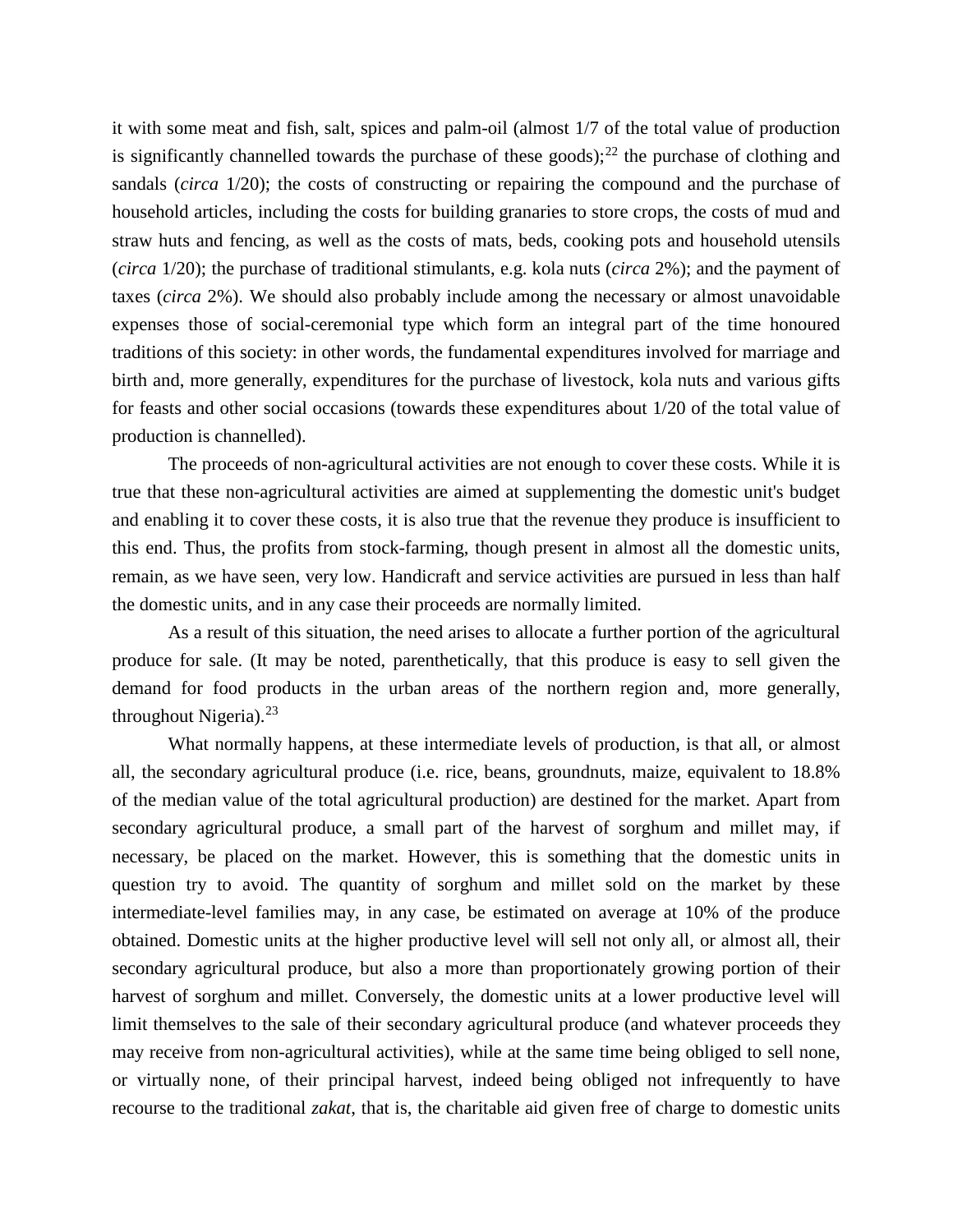suffering difficult economic conditions (and first and foremost to the families of the impoverished Koranic teachers) through the coordination of the leaders of the local community. The portion of the harvest allocated to this traditional non-commercial distribution by the domestic units at the intermediate economic level can be estimated at a tenth of their main agricultural production: a percentage, moreover, that is in accordance with the religious prescriptions.

The breakdown of the utilization of overall agricultural produce by the domestic units at the median economic level is as shown in table 23.

## *Table 23. Utilization of agricultural produce*.

| <i>circa</i> 2% of the harvest                |
|-----------------------------------------------|
| <i>circa</i> 8% of the harvest                |
| <i>circa</i> 30% of the harvest               |
| <i>circa</i> 60% of the harvest <sup>24</sup> |
|                                               |

What remains available for domestic consumption, once the above percentages have been deducted, is a moderate quantity of food: *circa* 500 kg. of sorghum and millet per component per year, using the productive parameters of these intermediate-level domestic units. This quantity of sorghum and millet, available for each component, however moderate should not be totally consumed. The possibility of famine, or the unexpected diminution in the domestic unit's workforce (due to illness or accident) prompts the need - in a society in which insurance or other forms of social security do not exist, apart from the traditional *zakat* - for the domestic unit to try to store a quantity of food greater than is strictly necessary for its normal consumption, and to maintain a surplus stock of cereals as an insurance against any unforeseen events. For people are well aware that a good stock of cereals, surplus to requirements (even more than the ownership of domestic animals), is equivalent, in terms of a guarantee for the future, to a bank account in a market economy.

Hence, the quantity of the harvest effectively consumable must be reduced still further and becomes at this point not very dissimilar from the mean levels of consumption registered among this population. Local eating habits are based on a diet that is very low in protein and very monotonous, since it essentially consists of sorghum and millet. It is supplemented with spices, and only in a very limited way with meat and fish, which are not a normal constituent of the everyday diet. Vegetables and fruit also play a very limited role in people's eating habits.

While this diet of sorghum and millet is nutritionally poor and monotonous, it is directly sustained by the production of the domestic unit itself. In these units of intermediate economic level, the sorghum and millet consumed are substantially the fruit of domestic production.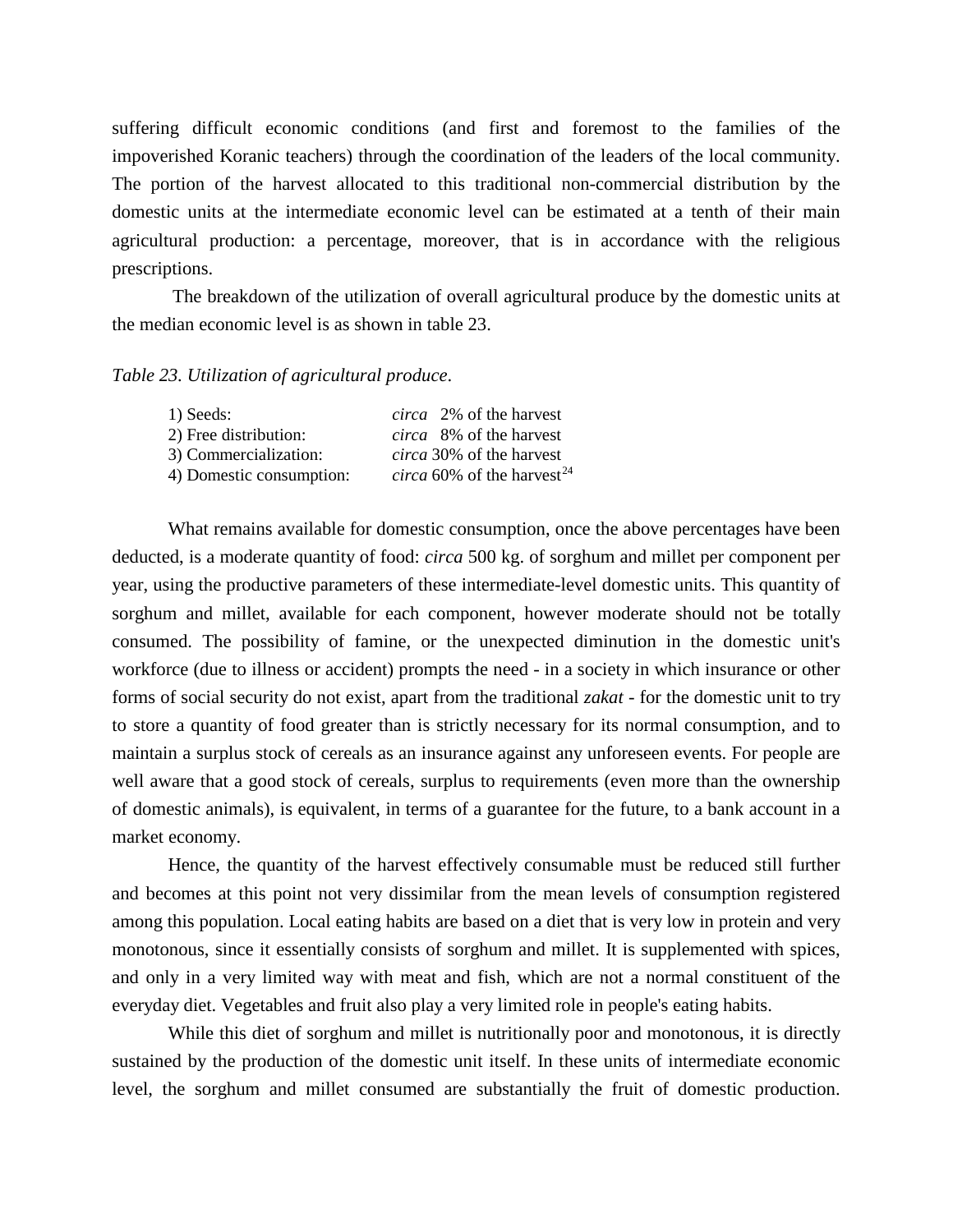Overall, it may be estimated that 4/5 of the value of the consumed food is based on home-grown produce, while the rest comes from purchased foodstuffs, especially meat, fish, milk, salt, spices and condiments. Significantly, the consumed meat is bought on the market, in order to avoid any loss of the capital represented by cattle.

Since this diet of cereals has a low nutritional value, the quantities of food normally consumed are, in compensation, relatively high in terms of weight. Table 24, based on a small sample of domestic units, shows the mean quantities of cereals daily consumed *per capita* (without distinction of age and gender).  $25$ 

*Table 24. Mean daily per capita consumption of cereals in 21 domestic units (in increasing order)*.

| Domestic unit        | 1<br>n. | $=$                | 0.48 Kg.        |
|----------------------|---------|--------------------|-----------------|
| Domestic unit        | n. 2    | $=$                | $0.55$ Kg.      |
| Domestic unit        | n. 3    | $=$ $-$            | $0.64$ Kg.      |
| Domestic unit        | n. 4    | $=$ $-$            | $0.65$ Kg.      |
| Domestic unit        | 5<br>n. | $=$                | $0.66$ Kg.      |
| Domestic unit        | 6<br>n. | $=$                | $0.68$ Kg.      |
| Domestic unit        | 7<br>n. | $=$                | $0.73$ Kg.      |
| Domestic unit        | n. 8    | $=$                | $0.77$ Kg.      |
| Domestic unit        | 9<br>n. | $=$                | $0.80$ Kg.      |
| Domestic unit        | n. 10   | $=$                | $0.82$ Kg.      |
| Domestic unit        | n. 11   | $=$                | $0.85$ Kg.      |
| Domestic unit        | n. 12   | $=$                | $0.88$ Kg.      |
| Domestic unit        | n. 13   | $=$                | $0.88$ Kg.      |
| Domestic unit        | n. 14   | $=$                | 0.91 Kg.        |
| Domestic unit        | n. 15   | $=$                | 0.91 Kg.        |
| Domestic unit        | n. 16   | $=$                | $1.10$ Kg.      |
| Domestic unit        | n. 17   | $=$                | $1.10$ Kg.      |
| Domestic unit        | n. 18   | $=$                | $1.10$ Kg.      |
| Domestic unit        | n. 19   | $=$ $\blacksquare$ | $1.10$ Kg.      |
| Domestic unit        | n. 20   | $=$                | $1.10$ Kg.      |
| Domestic unit        | n. 21   | $=$                | 1.19 Kg.        |
| <b>MEAN 0.85 Kg.</b> |         |                    | MEDIAN 0.85 KG. |
|                      |         |                    |                 |

These quantities, however, are often inadequate to the actual needs. The colonial administration estimated the minimum daily ration of cereals at 2.2 lb. (998 gm.) *per capita*: [26](#page-46-5) a level that only slightly less than 1/3 of the sampled domestic units reach. Leaving out of consideration these abstract calculations, the low nutritional value of this diet raises anyway *manifest* problems as regards feeding the domestic units at the lower productive level: as can be seen by, in particular, the well-nigh ubiquitous presence of the characteristic symptoms of poor nutrition (swollen bellies, muscular hypotrophy, skin ulcers)<sup>[27](#page-46-6)</sup> among children, which emphasize the inadequacies of a diet that is poor more in terms of quality than quantity.

From the more general viewpoint of the balance between food production and consumption, the index of *per capita* daily consumption points to the low degree of *surplus*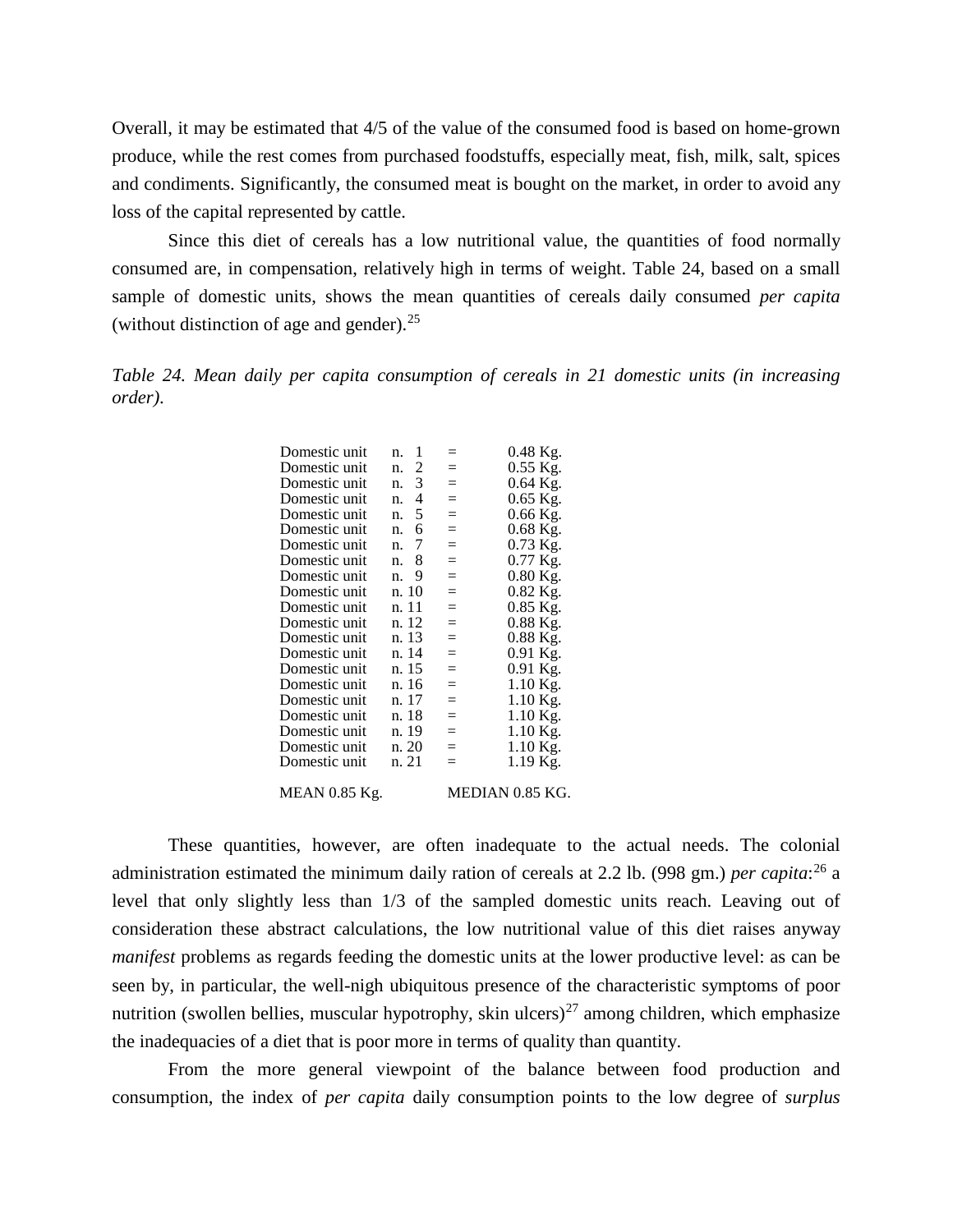*production*. This index registers an annual mean consumption of over 310 kg. of cereals per person: a quantity which, on close inspection, does not permit any considerable surplus vis-à-vis the median quantities of production per component, once all the unavoidable deductions have been made.

This scarcity of surplus, even for the intermediate-level domestic units, is indirectly confirmed by the procedures adopted by the local people in implementing the *zakat*. From an analysis of the balance between food production and consumption by the domestic units in the sample, it emerges that almost all the domestic units with a production of cereals lower than 400 kg. *per capita* per year receive a further allocation of cereals in the form of charity from the domestic units at the middle-to-upper level - unless, that is, they can count on substantial earnings from thriving handicraft or commercial activities, something that rarely occurs at these (lower) productive levels.

This shows that the level of 400 kg. of cereals *per capita* may be considered as the *threshold of self-sustaining* in real terms, though this level is approximately twice the minimum quantity of cereals used for the *per capita* feeding of the poor domestic units. The inference to be drawn from this provides confirmation of the fact that to ascertain the domestic units' minimum levels of self-sustaining - and subordinately the existence of any surplus production - reference needs to be made not just to the minimum quantities of food necessary for survival, but also the inevitable deductions that need to be made from the total produce obtained: all this naturally raises the level of the threshold of self-sustaining.

One consequence of the greatest importance is that a very large segment of the domestic units is faced by serious problems in striking the right balance between production and consumption, or is at any rate characterized by a lack of production surplus. From the tables already presented it can be seen that just under a fifth of the domestic units belong to the segment characterized by a production of sorghum and millet not higher than 400 kg. per component. They cannot count on any surplus production, and in all probability they will have to rely on the generosity of the domestic units at the middle-to-upper level to attain the right balance as regards the necessary food for subsistence. At the same time the situation regarding the immediately higher production level is only marginally better, and only permits a problematic balance to be reached between production and consumption, without practically any surplus production. The conclusion can thus be drawn that for the production segment of up to 600 kg. of cereals per component, and hence for 40% of the domestic units, the balance between production and consumption, even on the most optimistic hypothesis, remains a difficult one, and often this balance fails to be reached.

We have seen, on the other hand, that, even for the domestic units at the median level, production, though quantitatively significant, does not permit any appreciable surplus. At this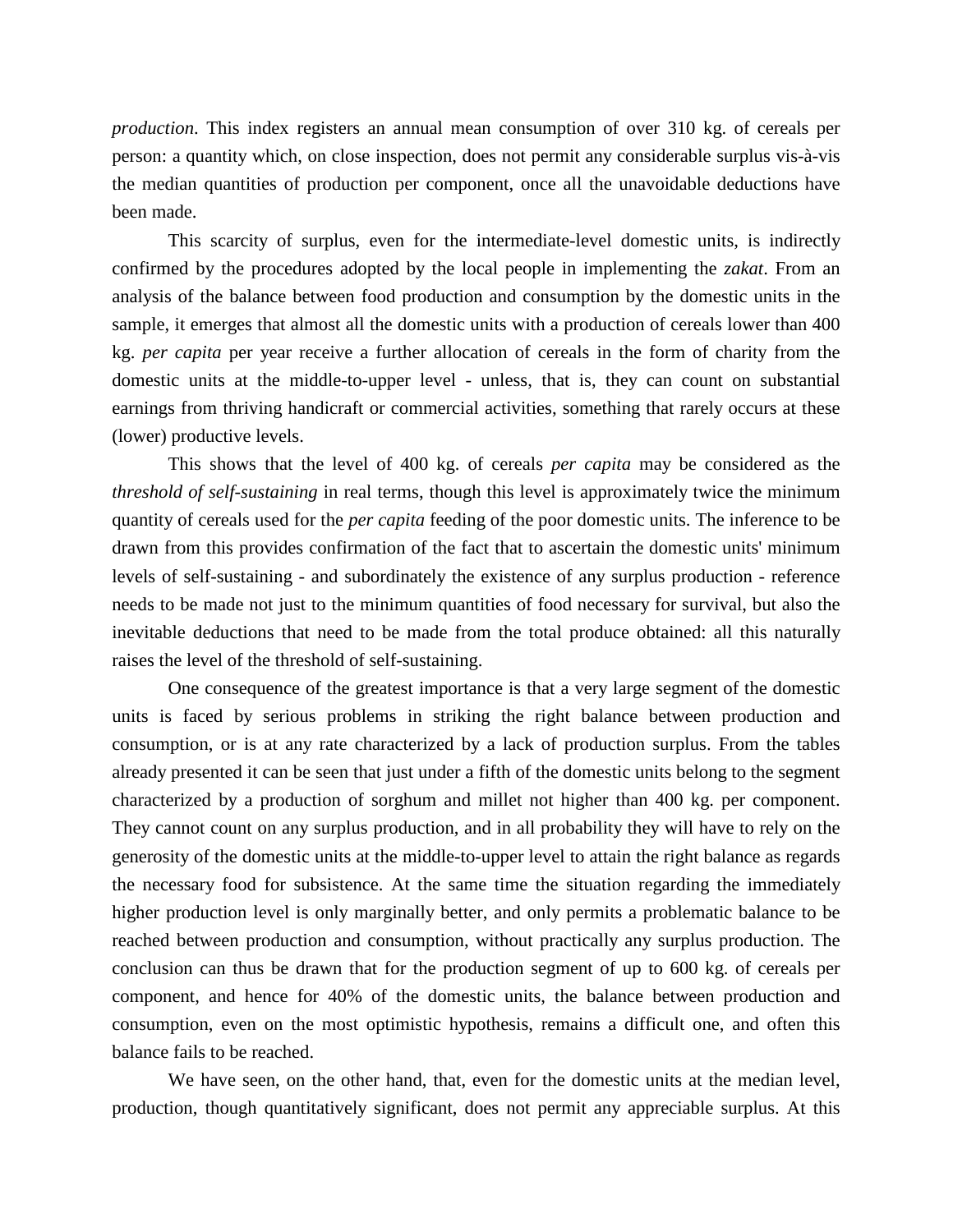level, greater production is aimed in the first place at providing the group with a more abundant diet (which constitutes an objective rooted in the culture of the poor economy), and secondly at ensuring greater security by the provision of larger stocks (an equally well-rooted objective). Concurrently with these utilizations, any surplus will be channelled first of all towards the practice of the *zakat*, which is a religious duty for the Muslim and a deeply rooted social obligation: a practice that enables those who perform this kind of charity not only to win merit in God's eyes, but more especially to acquire a higher social status, which would be difficult to achieve in this economy by other means. More than half of the domestic units, and hence all those at the middle-to-upper economic level, contribute to the operation of this traditional system of redistribution. To this are usually added direct alms and the gift of already-cooked food to poor neighbours, travellers and visitors.

These preferential utilizations that absorb, at least in part, the greater share of the available supplies of the fundamental production of sorghum and millet, explain in some way an attitude that is widespread to a remarkable degree among the domestic units: namely, their reluctance to sell the sorghum and millet they produce. This reluctance is even present in those units with surplus production. In fact, the general tendency is to store the harvested sorghum and millet, and to sell as little as possible of this produce, unless the surplus is substantial. On the basis of the considerations set out above on the balance between production and consumption, it may be maintained that the achievement of this substantial surplus only occurs in those domestic units with a production of sorghum and millet higher than 1,250 kg. per component: in other words, only in 20% of the cases considered.

Yet, even in this restricted segment of domestic units with a significant surplus of sorghum and millet, the utilization of growing production - due not only to economic reasons but also to cultural influence - tends to follow the peculiar model constituted by the conduct of the traditional local élite. Growth in production leads first to a growth in food consumption and food stocks, and concurrently to an increase in the portion of agricultural production given to the poor. Then, growing percentages of production will be employed to purchase better-quality food (meat, fish, etc.), more numerous and expensive clothes, more kola nuts, and more food and gifts for traditional ceremonies. The substantial costs of new marriages will be met, and animals, notably cattle, bought for stock-farming. Where the available surplus permits it, to all these costs will be added the expenditures for a larger and more solidly built compound, still bigger expenses for new marriages and ceremonies, and growing expenses for gifts in kind and in money destined to increase the social importance of the person and his family, through the creation of a series of bonds of dependence as part of the patron-client system. These social expenses, in particular, grow more than proportionally with the growth of the wealth.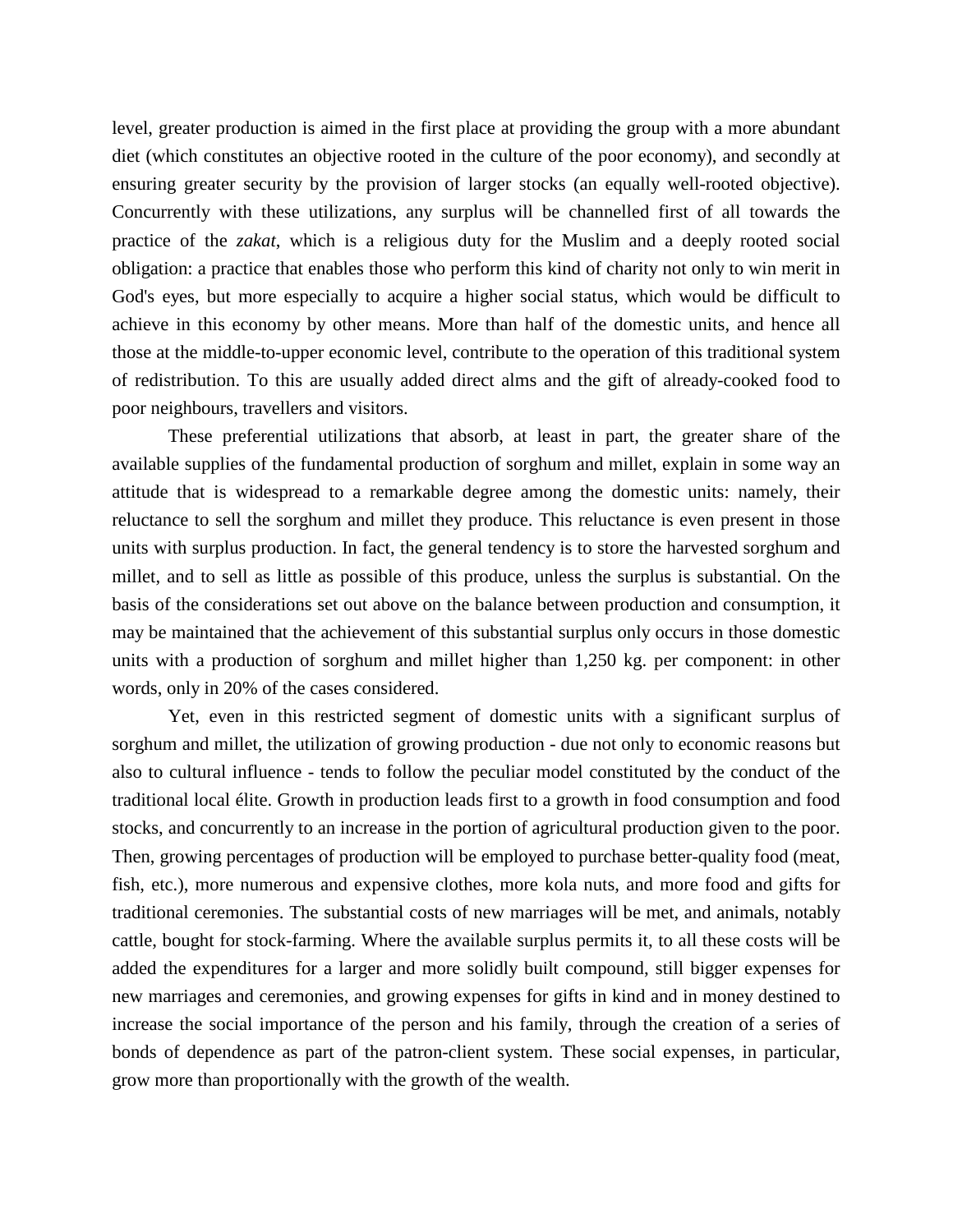In this framework, the *direct* major investments in production remain anyway at a very low level and are usually limited to any additional costs for the utilization of any extra farm labourers, for the purchase of livestock, and the utilization of relatively larger sums in any commercial activity. The narrowness of the investments in production is, besides, accompanied by scarce opportunities of credit. In fact, it is possible to get interest-free loans within one's own family; and it is possible to have recourse to *adashi*, a custom by which a group of persons commit themselves to periodically pay a small amount of money in order to have the possibility of getting the entire sum in case of need. Beyond this, it is possible to borrow some small amount of money within the community: these loans usually provide for high interests, constituted however by a fixed amount of money. On the all, the economic incidence of these loans at interest is limited. They are first of all opposed by the Islamic culture, which does not recognize loans at interest; on the other hand, these loans are used to meet emergency situations (e.g. ceremonial expenses), and are not as a rule channelled towards investments in production.

On the point of the direction of production utilization, some further clarification is anyway necessary. As already emphasized, the presence of trading cannot be ignored in this economy, and table 25 summarizes its comparative incidence.

*Table 25. Distribution of overall economic production (goods and services) according to the forms of utilization (exchange or consumption) per domestic unit at the median level*.

| A       | В      |         |
|---------|--------|---------|
| c. $24$ | c. $7$ | c. $51$ |
| c. 3    | -      | ۰       |
| c. $15$ |        |         |
| c. $42$ | c. $7$ | c.51    |
|         |        |         |

Legend

 $A = \%$  value of goods & services used for trade (monetary income)

 $B = \%$  value of goods distributed as charity

 $C = %$  value of goods directly consumed

As may be seen from this table, although the value of trade is not insignificant, the incidence of the value of the production consumed on the total value of production, in other words the *index of subsistence*, still reaches a level of approximately 50%. If we add to this figure that of the goods donated as charity (whose utilization is more assimilable to that of the goods consumed than to that of the goods traded in the market), an index of subsistence equivalent to 58% is reached. These figures for the index are not only decidedly high in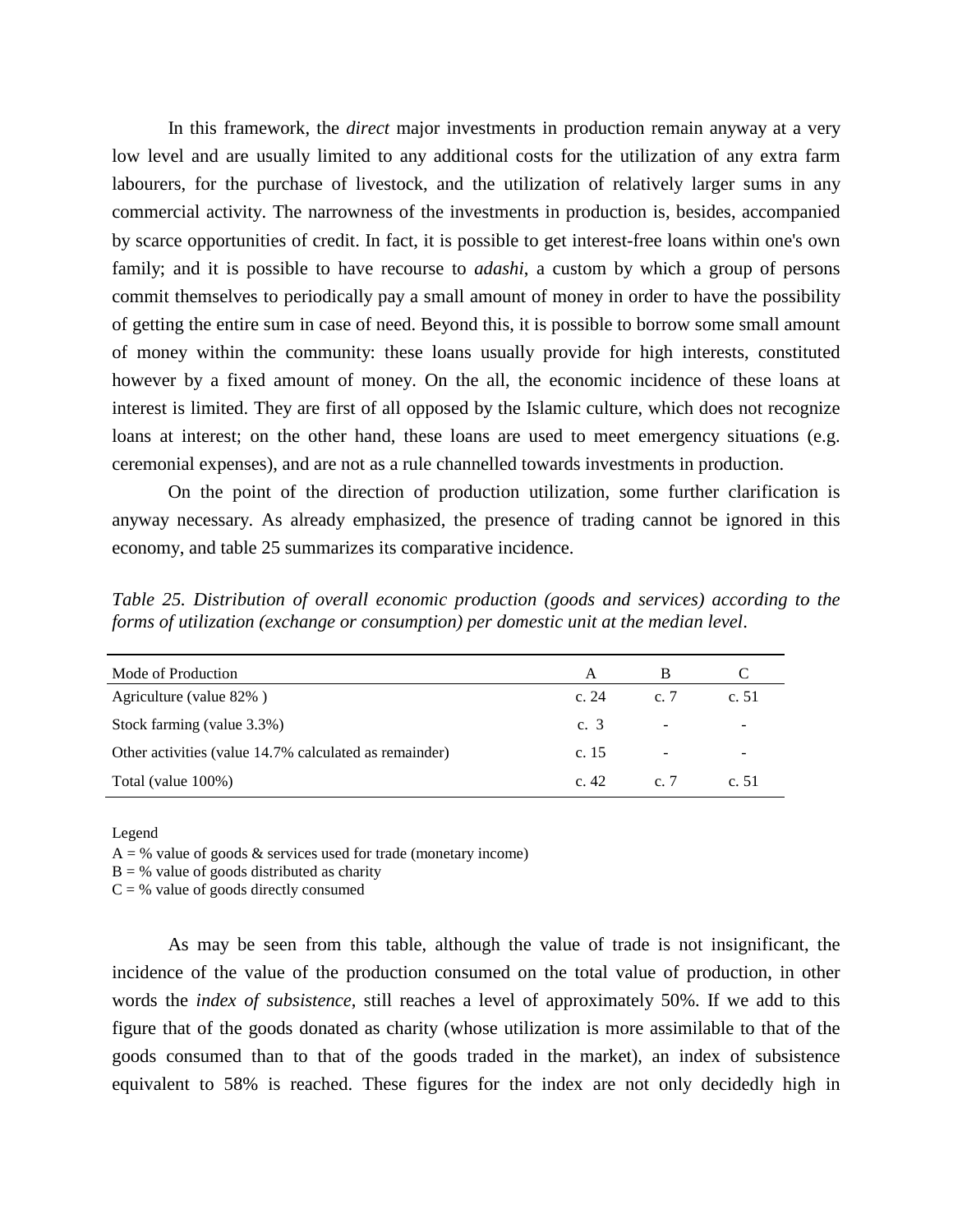themselves, but even higher - albeit only fractionally - than those registered in a less remote area of the Hausa territory in the early  $1950s<sup>28</sup>$  $1950s<sup>28</sup>$  $1950s<sup>28</sup>$ . This only reinforces one's impression of the traditionalism, and stability in time, of the situation that these values reflect.

Apart from the statistical findings, this situation is in substance characterized by the fact that, in the economic and social organization at the local level, the fundamental agricultural production is essentially geared to the satisfaction of the domestic unit's own need to support itself and to the establishment of stocks aimed at defending it against the danger of unforeseen setbacks in the production cycle, e.g. adverse climatic or seasonal facts, famine, and the illness or death which may strike its members.<sup>[29](#page-46-8)</sup> By the same token, internal consumption (in particular food consumption which constitutes its most significant aspect) is mainly based on the domestic unit's own production. We are thus dealing with a *subsistence economy*, revolving round the close interaction between direct production and internal consumption.

A further fact is worth emphasizing: namely, that the centrality of the objective of subsistence, in the framework of the domestic unit's economic activities, is matched by a parallel tendency to the self-sufficiency in the village community, or rather within the group of village communities which constitute a local market area. The local communities produce cereals, beans, groundnuts, meat and fish; their craftsmen produce hides, leather articles, hoes and other farm implements, traditional containers, mats, woodwork, traditional fabrics; barbers, masons, tailors, butchers, and bakers are perfectly capable of satisfying local demand. At the level of food, the local communities are in credit, because they live on their own production and, what is more, export cereals, groundnuts, live animals and smoked fish beyond the confines of the valley. Food imports are limited and mainly consist of salt and palm-oil. As regards the non-agricultural products, such as hides, leatherwork, mats and containers, woodwork, hoes and similar ironwork, the local production seems able to meet at least a considerable part of the local demand; in compensation, other goods are imported, including stimulants such as kola nuts and cigarettes, machine-made fabrics (which have overwhelmed traditional fabrics), iron (obtained from scraps, in substitution of that made traditionally), "luxury" items such as soap, matches, enamelled metal containers, oil-lamps, fuel and, naturally, the few motor-vehicles and farm machines and all the other "modern" products introduced into the area in more recent times. Overall, however, the local economy, in its balance of subsistence, does not (and in its present state could not) depend on any imported product, with the probable exception of salt and kola nuts.

All this reinforces the picture of a subsistence economy, which has already been pointed out as a characteristic of the domestic units. This characteristic is more one of tendency than a uniform reality, in view of the appreciable incidence of trade. However, even the significance of this latter fact must be reconsidered in relation to certain characteristics of the system of trade or exchange in this society. If we identify *trade* - according to the criteria of modern Western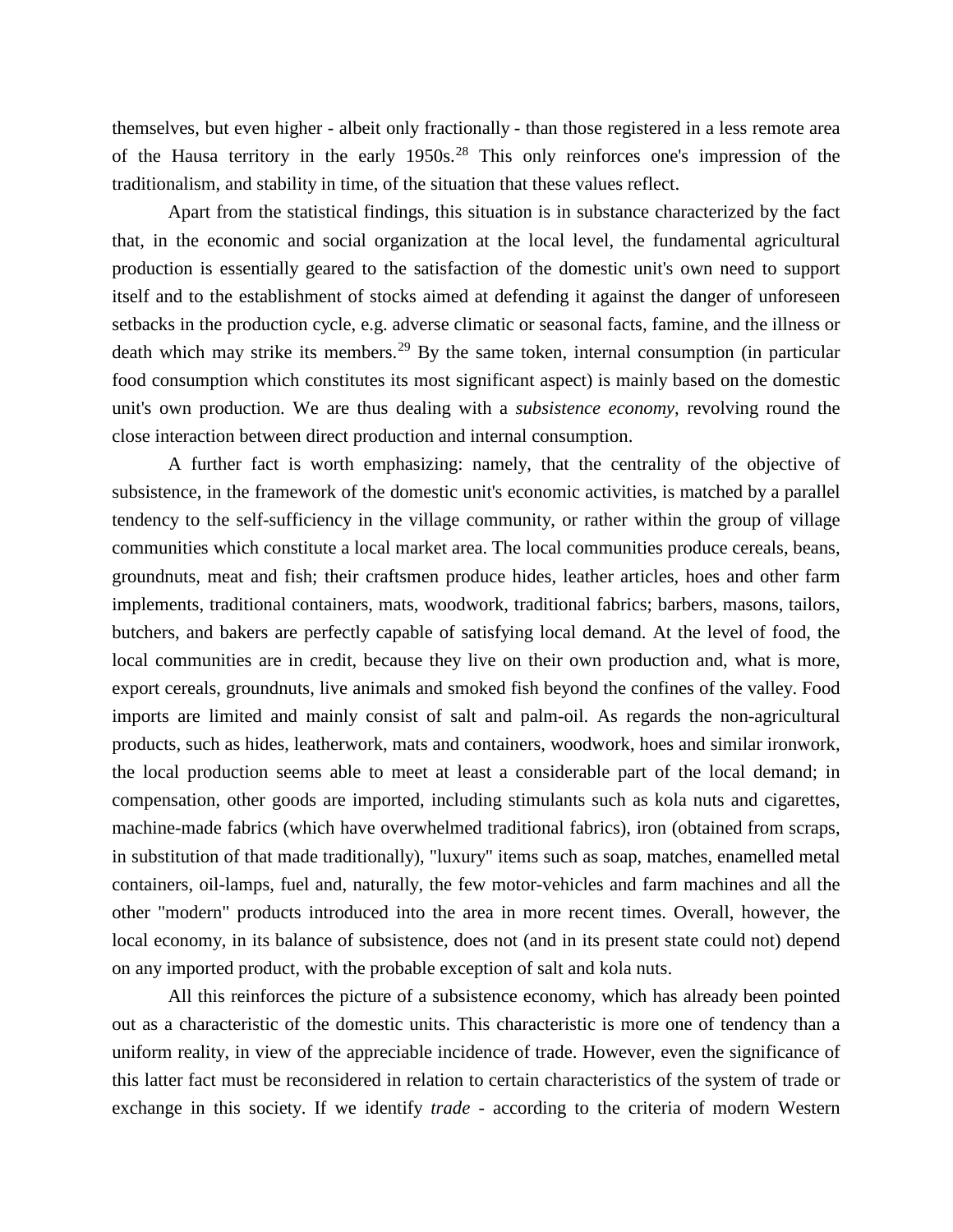society - as a mechanism for the transfer of goods and services within a market structure aimed at the maximization of the economic profit, we have to recognise that this model is here superimposed by other models of *exchange*, [30](#page-46-9) involving both factors of production and utilization of produce itself.

A first model is that of a *social exchange of contributory-reinforcing type*. As regards the factors of production, this model is first of all represented, at the inter-familial level, by the collaboration which farmers organize during the major agricultural operations: this collaboration - either in the usual reciprocal form or in the more *one-way* form of a support to the weakest domestic units and to the local élite - maintains the quality of a contributory-reinforcing exchange. At the pure intra-familial level, a fundamental mode of contributory-reinforcing exchange is represented by the *free* labour supplied by the components of the domestic unit of production. This contribution is obviously aimed at the efficient functioning of the domestic unit. As regards produce utilization, there are the forms of exchange connected with various ceremonies, in particular with marriage ceremonies: here the fundamental marriage payments, the gifts to the bride, the offering of kola nuts and the distribution of food represent not the price of something, nor a form of reciprocity, but a mechanism of social reinforcement that is simultaneously intra-familial and inter-familial in character and that contributes to the marriage links that are necessary for the constitution of the domestic unit of production.

A second model is that of a *social exchange of redistributive type*. As regards the factors of production, this model is first of all represented, outside the domestic unit's boundaries, by the free allotment of communal land to the community members, which is customarily managed by the traditional rulers: this distribution evidently affects an essential aspect of the economic organization. As regards the produce utilization, this model is represented, at the inter-familial level, by the traditional practice of transferring goods in the form of charity from prosperous families to the less well-to-do. As we have seen, the redistribution of a part of the harvest and, to a lesser degree, gifts of cooked food, are traditional practices - based on a religious obligation which involves almost all the population, whether as donors or beneficiaries, and is by no means of negligible importance from the viewpoint of the value of goods transferred. This redistributive social exchange is not characterized solely by unilateral transfer: the donors can expect to obtain not only greater social prestige, but also eventual recognition - variously expressed at the social level - by the beneficiaries themselves. The presence of elements of imperfect bilateralism does not, however, make the redistributive model assimilable to that of reciprocal type; the model actually expresses the aim of strengthening the social links between the domestic unit and the village community. The redistribution model is also expressed, at the intra-familial level, in the fundamental aspect of the distribution of food among old people, children, women and adults of the extended domestic unit; a distribution which does not normally imply reciprocity,  $31$  but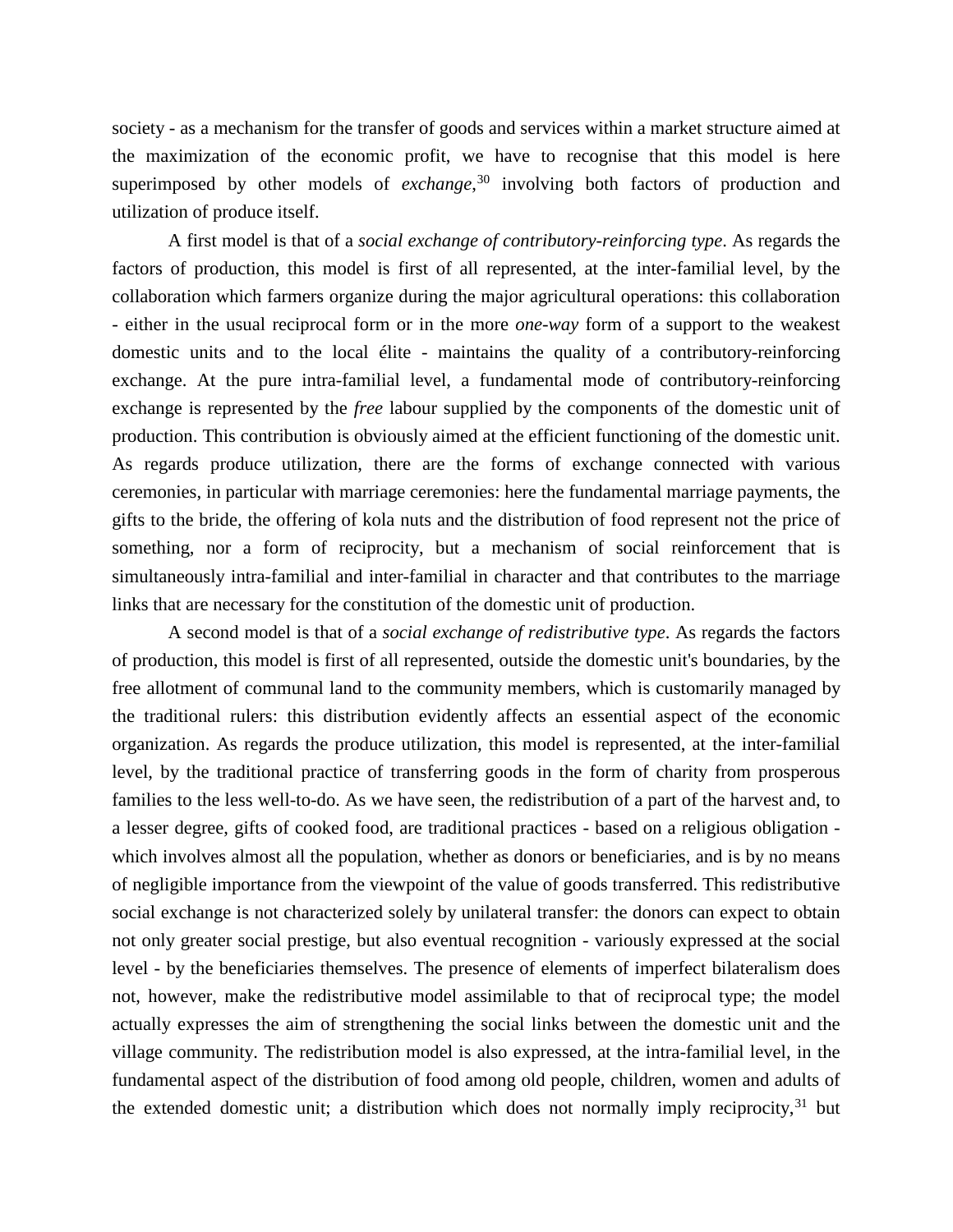which is more properly aimed at the reinforcement of internal solidarity and, in general terms, at the perpetuation of the domestic unit.

Both models of social exchange, irrespective of their degree of reciprocity, are characterized by an absence of monetary calculation of the economic effort vis- $\hat{a}$ -vis the goal,  $32$ typical of modern economic exchange. Indeed, the models described here are aimed in a directly contrary direction to trade in the modern sense, insofar as they tend to channel goods and services either to intra-familial or to inter-familial utilization of mainly *social* character.

Moreover, even the trading activities on the market themselves which ought in theory to be determined by the concept of the maximum *economic advantage*, on the basis of the mechanisms of supply and demand, are in reality influenced to some extent by other considerations: haggling on the market takes place in a dimension of social time which is "relaxed" and thus anti-economic; agreement on the price and on the modes of exchange tend to be influenced by the social position of the contracting parties, their reciprocal relations and expectations; agreement is reached through a gradual rapprochement between the positions of buyer and seller by means of more or less ritual arguments, which concur to determine or consolidate the social relations between the parties,<sup>[33](#page-46-12)</sup> and which give a *social value* to the price, to the detriment of the principle of supply and demand.

From all these characteristics, it may be deduced that the *introverted* character of the utilization of production is accompanied by the presence of particular mechanisms of exchange, of mainly social value, and of both inter-familial and intra-familial type, regarding factors of production and utilization of produce, which indirectly stress the priority of the *selfreinforcement* or the *communal reinforcement* of the traditional units of production.

The centrality of the domestic unit of production is thus further underlined: it is the structure that basically *organizes* and *reproduces* the fundamental factor of the human physical energies, and that gears the modes of the utilization of production and the mechanisms of "social" exchange to the advantage of its own balances.

A further point that needs to be elucidated in this context concerns the organizational modes of the domestic unit in relations to its production results, and in particular the *economic sense* of the extended family. The data furnished by the sample permit a series of evaluations about the interdependence between these aspects to be made. In the first place, the data show that the various values of the production of the domestic unit are as a whole closely correlated with the number of *working hands* at its disposal. The number of adult males per domestic unit is in fact positively correlated to the weight of sorghum and millet produced in the domestic unit (coefficient of correlation: 0.66), to the value of secondary agricultural production (0.52), to the value of the natural increase in livestock (0.57), to the value of the total production of goods and services (0.59) and, to a lesser degree, to the value of the activities other than agriculture and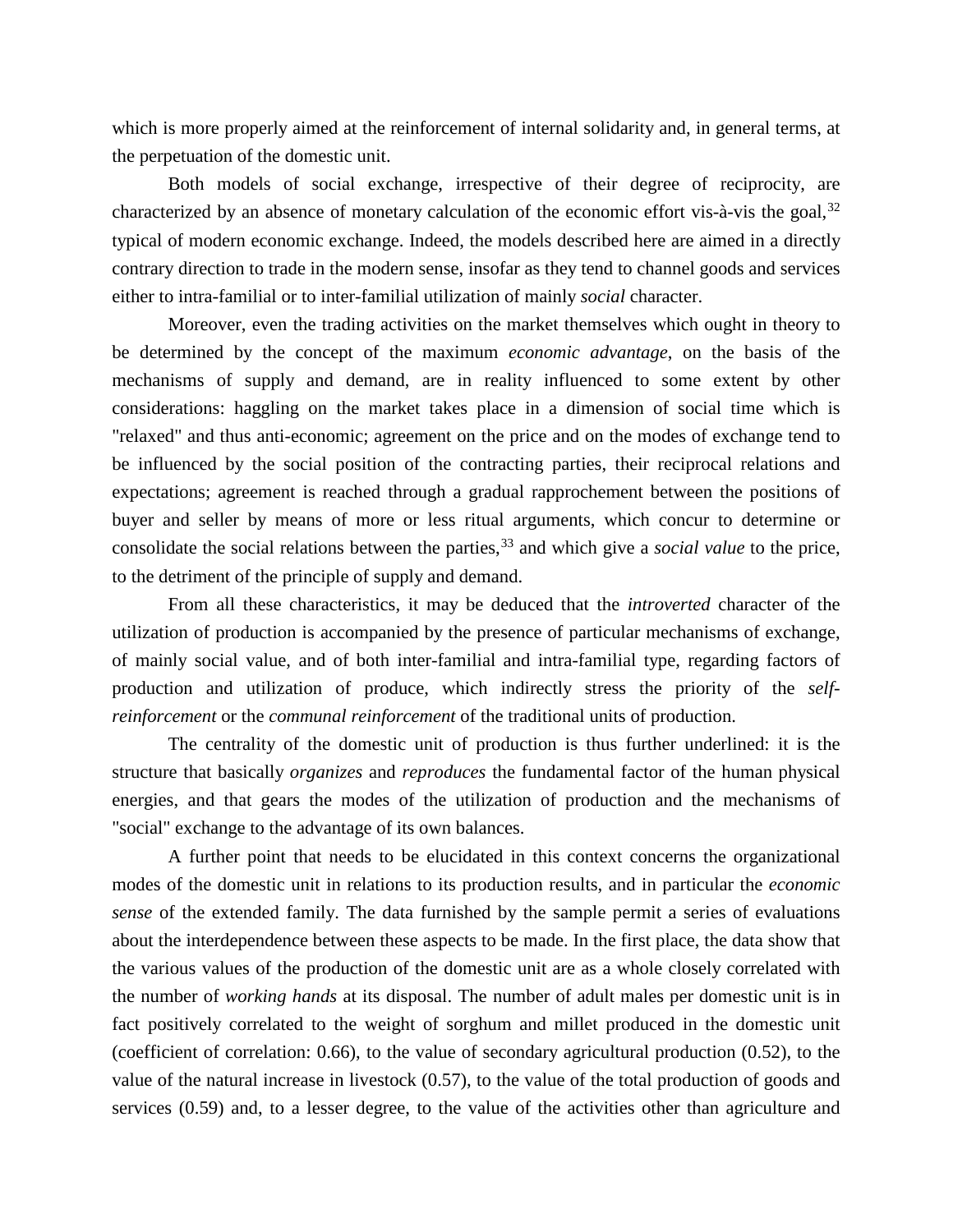stock-farming (0.39). A series of parallel correlations between the number of components of the domestic unit and the same values shows an appreciable degree of interdependence, even though this is - as is to be expected - not so marked: with a coefficient respectively of 0.45, 0.31, 0.45, 0.39 and 0.31.

The regressions between the above-mentioned variables would necessarily demonstrate, due to the positiveness of the correlations, that each increase in the number of adult men and also of components of the domestic unit is matched by a positive increase in all the values of production of the domestic unit as a whole.

A further series of regressions between the independent variable consisting of the *number of adult men* and the dependent variables consisting of the *values of production per adult man* enables us to gain a more meaningful idea of the situation and in particular it allows us to ascertain that the increase in production is *more than proportional*. In fact, each increase in the number of adult men is matched by a positive mean increase in the values of production *per adult man*: i.e., in the weight of sorghum and millet (+248 kg.), in the value of secondary agricultural production (+84 naira), and in the value of the total production of goods and services (+127 naira), while no significant variations are registered for the value of the annual increase of livestock and the value of handicraft and commercial activities per adult male. Concurrently, each increase in the number of components is matched by a more modest increase in the production values *per component* in the same cases (+21 kg., +8 naira, +16 naira), as well as insignificant variations in the others.

From these data the inference can, we believe, be drawn to show the existence of opportunities for better economic organization in the domestic unit of more extended size, in which theoretically the possibility exists for a more flexible and differentiated management of the fundamental factor of "human physical energies": a factor whose centrality is further underlined by these data. The economic advantages of a relatively larger size for the domestic unit regard not casually - the traditional priority pursuit of agriculture, while they are apparently of little significance as regards other economic activities, which are organized on a different basis. On the whole, the fact that it is possible to show that the amount of production *per adult man* and *per component* increases with the size of the domestic unit is highly significant, because it denies the common notion that the large, traditional peasant family is in itself rather an inefficient, lackadaisical economic structure. The possibility should, however, be mentioned that these data may be influenced (though in a subordinate way) by the greater opportunities for numerically extending the domestic unit through marriage policy available to the same family nuclei that can already count on greater production, and hence on a higher economic level. But this phenomenon, which certainly occurs, appears to be first of all the cultural reflection of the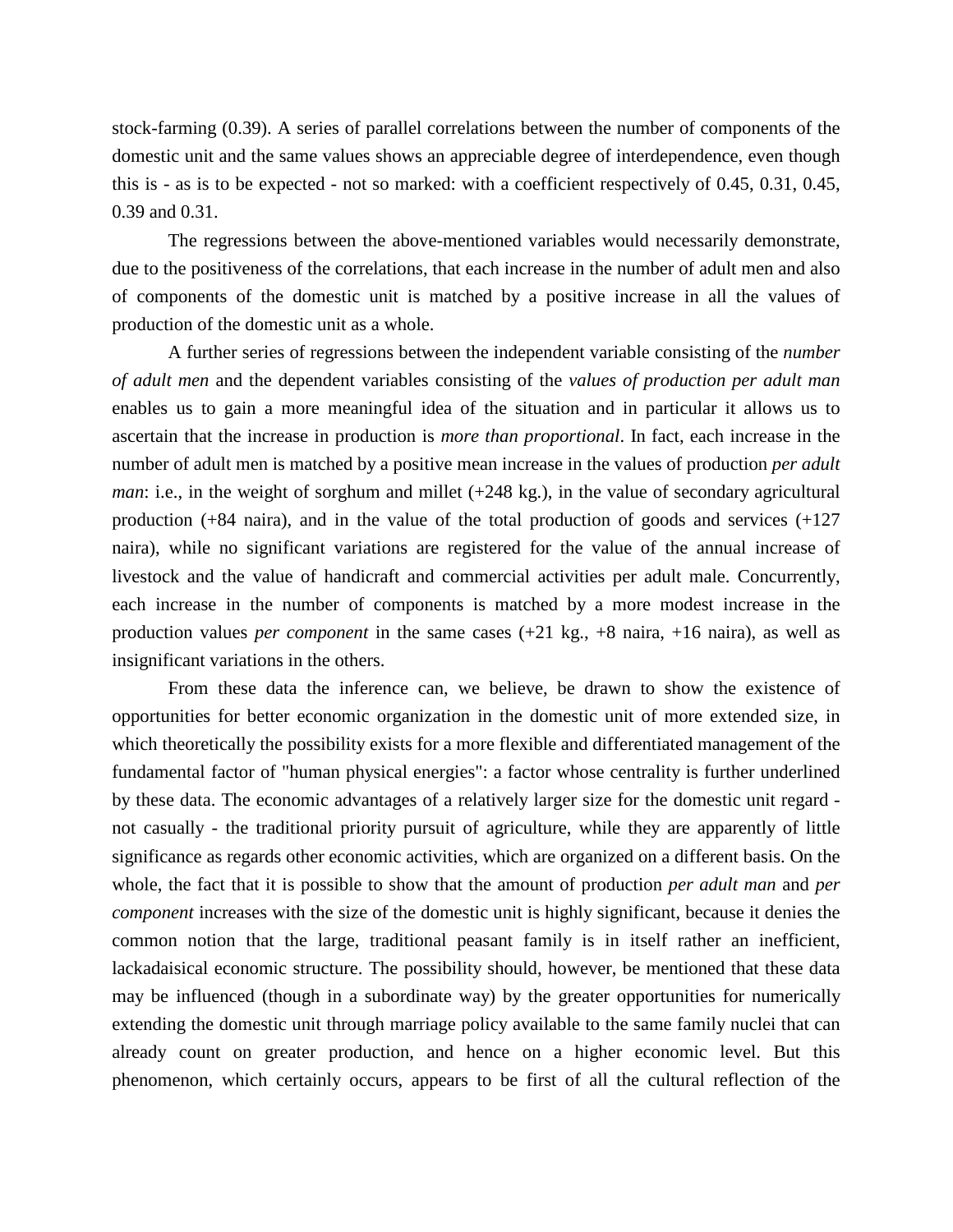widespread perception of the above economic-organizational advantages of a larger domestic unit.

A further aspect that needs to be elucidated, in view of its significant implications, is that of the relation between the fundamental production of sorghum and millet and the production of other goods and services. In attempting to investigate this relation, we can start out with the hypothesis that, in a subsistence economy revolving round the domestic unit as the structure best adapted to organizing and reproducing the physical energies on which production is based, the performance and developing of the various activities, both agricultural and non-agricultural, are in any case subordinated to the production of the fundamental goods on which the very subsistence of the domestic unit, and its functional organization, is based. Since the production on which subsistence is based in this society is sorghum and millet, it may be expected that with an increase in this production, the other goods produced will also increase: and this, not only due to the dependence of the production of sorghum and millet on the overall production capabilities of the domestic unit, but also due to a utilization of the internal energies in a more differentiated way (and hence more to the benefit of other forms of production), once the production strictly for subsistence has been guaranteed. In effect, the weight of the production of sorghum and millet per component is strongly correlated in a positive way with the secondary agricultural production per component (0.75), and with the total production, of which it forms part (0.84). It is also correlated positively with the value of the natural increase in livestock (0.30), and with the value of non-agricultural activities (0.18).

The above considerations would thus seem to indicate not only that the domestic unit succeeds in finding a better economic balance in terms of its organization of production where it can call on the services of a higher number of adult males and components in general, but also that, simultaneously, the production of the various goods and services grow where there is a higher availability of products traditionally used for domestic consumption. All this seems to conflict, at least partially, with the thesis, repeatedly asserted, $34$  that the domestic units of traditional societies limit their productive efforts to just what is necessary to satisfy their fundamental needs. In an attempt to verify this thesis empirically by testing it against the economy of the society of the Niger valley, we examined the correlation between the *workinghands/mouths-to-feed ratio* (adult males/components ratio), and the various *indices of production per adult male*, to see whether in those cases in which the working-hands/mouths-to-feed ratio is particularly negative for the maintenance of the subsistence economy, the adult men make a greater effort by producing proportionately more, and vice versa. In fact, the coefficients produced by the correlations were all negative for the various aspects of production, in spite of the fact that an unfavourable working-hands/mouths-to-feed ratio tends particularly to afflict the smaller domestic units, in which the problem of the functional organization of the internal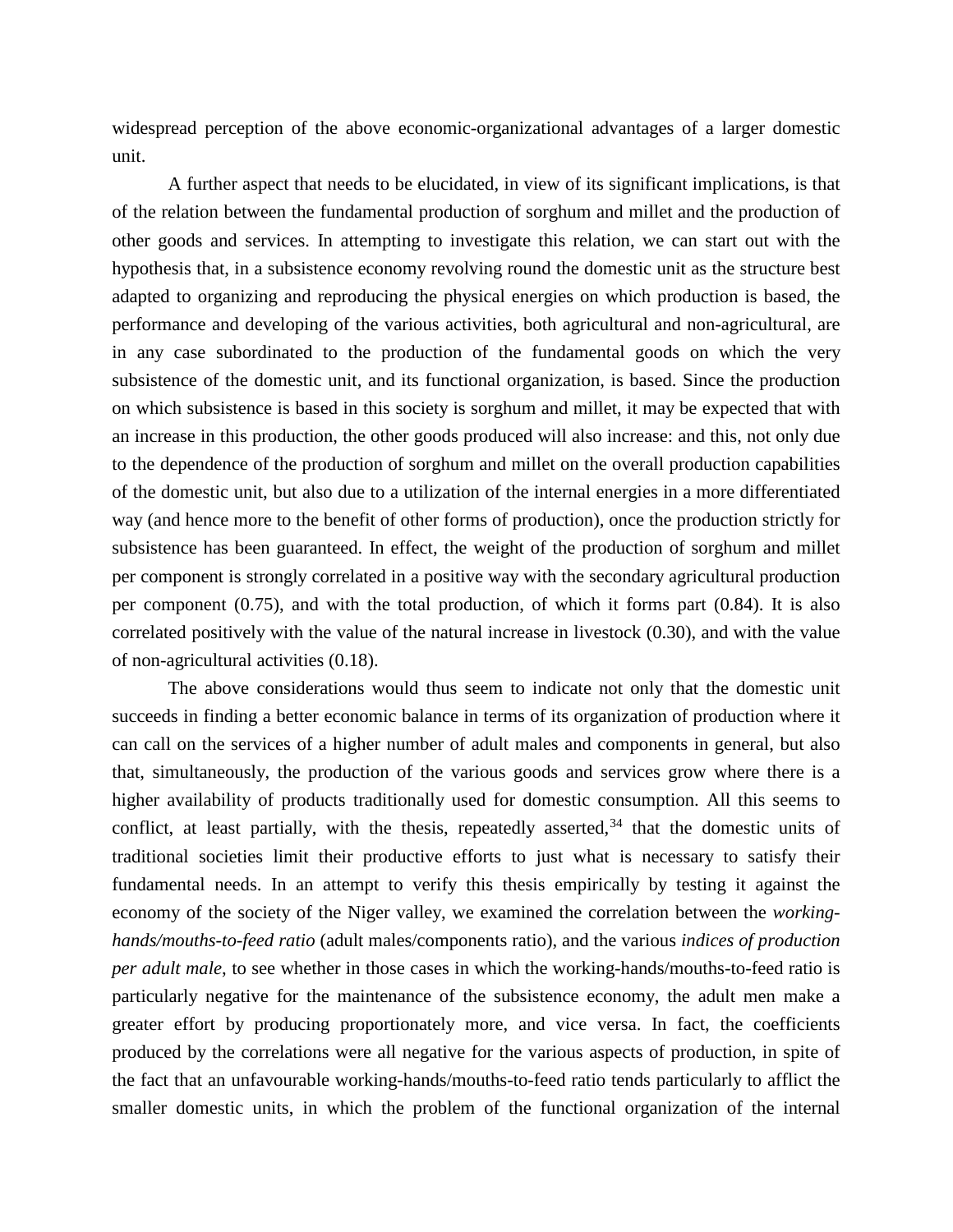energies in itself shows structural handicaps; the negative values of the correlations, however, are significantly very limited.<sup>[35](#page-47-0)</sup>

Overall, it seems the deduction may be made that, under the impetus of an unfavourable working-hands/mouths-to-feed ratio, the domestic units, even those of reduced size, may proportionately produce a little more, by making an additional effort - in all probability a considerable one, since the heat, the environmental conditions, the shortness of the agricultural season, the poor diet, the wide presence of disease render the energy costs of the agricultural tasks extremely taxing.<sup>[36](#page-47-1)</sup> But a higher output of subsistence goods by no means provides a disincentive for the production of other goods and services. At the same time, it remains clear that the larger domestic units function more effectively from an organizational and productive point of view. All this denies, therefore, the notion that a traditional extended family is a structure which works just to reach mere subsistence and stops as soon as it achieves this goal.

The organizational and productive functioning of the domestic units also seems linked to the data for the concentration of the production values: the *Gini index* shows a concentration of the production values in the various domestic units which can be considered substantially modest, given that here the index of distribution takes account of the effective prosperity of the population, which does not have any significant economic sources other than those considered.<sup>[37](#page-47-2)</sup> The index has at any rate a low, but not very low, value: there are, traditionally, poor families and rich families, but - since slavery or the substantial accumulation of property do not exist - the disparity between them is normally limited in scale. In fact, what disparity there is, is still based today mainly on the functioning of the domestic unit, in other words on the extent, organization and reproduction of the fundamental factor of the human physical energies, and on the reinforcement of these elements through an inter-familial exchange of prevalently social type. Partial exceptions are based on the prestige of the families of the traditional élite - which enables them to depend on much greater collaboration in agricultural activities - and/or on other opportunities for accumulation, though these are always limited. The picture which emerges is that of a substantially homogeneous society from the viewpoint of the economic background, even though this situation presents some changes, due to the effect of exogenous factors, such as the introduction of tractors.[38](#page-47-3)

The data and the observations presented here delineate as a whole some essential characteristics of the economic-organizational balances peculiar to this society, and at the same time identify a development model typical of traditional peasant societies in Africa. The overall economic pattern is that characteristic of an archaic traditional society, belonging to the largely prevalent *agricultural* sub-type (relatively more complex than other sub-types such as those of *hunting and fishing*, *stock-farming* and *food-gathering*); with a technological level which comprises the use of metals for utensils (but not of the cart or similar wheeled transport), and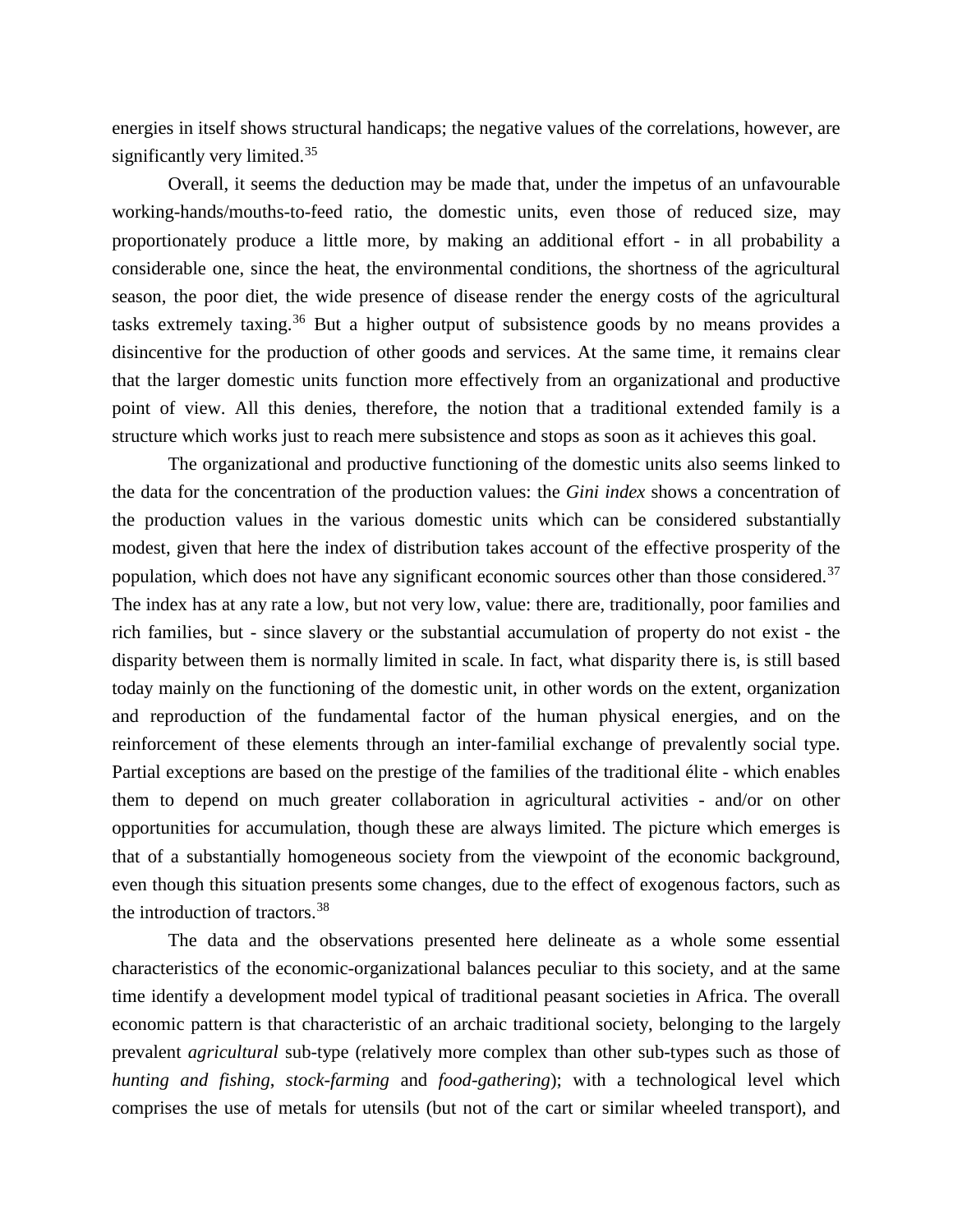which continues in any case to revolve around the utilization of human physical energies, and only secondarily those of animals, in production;<sup>[39](#page-47-4)</sup> and, at the level of the differentiation of working activities, with many complementary activities, but substantially without specialization; and with a fundamental tendency to attribute roles according to age and gender.

Within this framework, a first essential characteristic of the internal dynamics consist of the closed circle of conditions that reciprocally influence each other with mechanisms of cause and effect. Two intermediate elements of this closed circle are the adverse nature of the environment and the absence of mechanized technology. These elements are interlinked by a chain of other conditions, and more precisely by the seasonal nature of farming, the subsistence level of agricultural production, the obligation of fundamental agricultural activities on everyone, the impossibility of channelling sufficient energies towards other forms of specialization - in the sense of full-time activities not directly aimed at food production, which seem necessary to the *internal* development of more sophisticated technological levels - and the lack *a fortiori* of any real division of labour. These conditions find in turn a balance in the presence of a structure - the domestic unit - able to respond to the demands implicit in them, by means of an optimal organization of the labour factor, in the sense of human physical energies, and a widespread social support of this factor through intra- and inter-familial mechanisms.

A second essential characteristic is represented by the dependence of the production factors on specific social structures, in particular on the domestic unit and the village community. In general terms, it may be affirmed that the production groups are not separate and specialized associations,[40](#page-47-5) but on the contrary form an integral part of the structures of the domestic unit and the community. The individual only participates in the production process through his participation in the far wider system of social interaction; economic organization is "cemented" in social organization, $41$  and forms an integral part of the overall functioning of the basic social structures.

Apart from these general considerations, the data presented in this paper seem to permit some further considerations: in particular, the fact that the two fundamental social structures, the domestic unit and (subordinately) the village community, *rationally monopolize* the essential production factors, absorbing them into their system of economic-social interaction. If we take the fundamental *labour* factor, we can observe that it is logically absorbed by first of all the domestic unit: within this one, given the situation of *abundant* land, of an *extensive* method of cultivation, and of a *free* contribution of labour from the components of the familial unit, it is possible to employ efficiently the internal energies, first of all by extensively utilising the free labour, until its marginal product is zero (while *paid* labour is only profitable until its marginal product is greater than its cost). This picture is supported, in particular, by the evidence that the presence of more workers active within the domestic unit improves its organizational capacity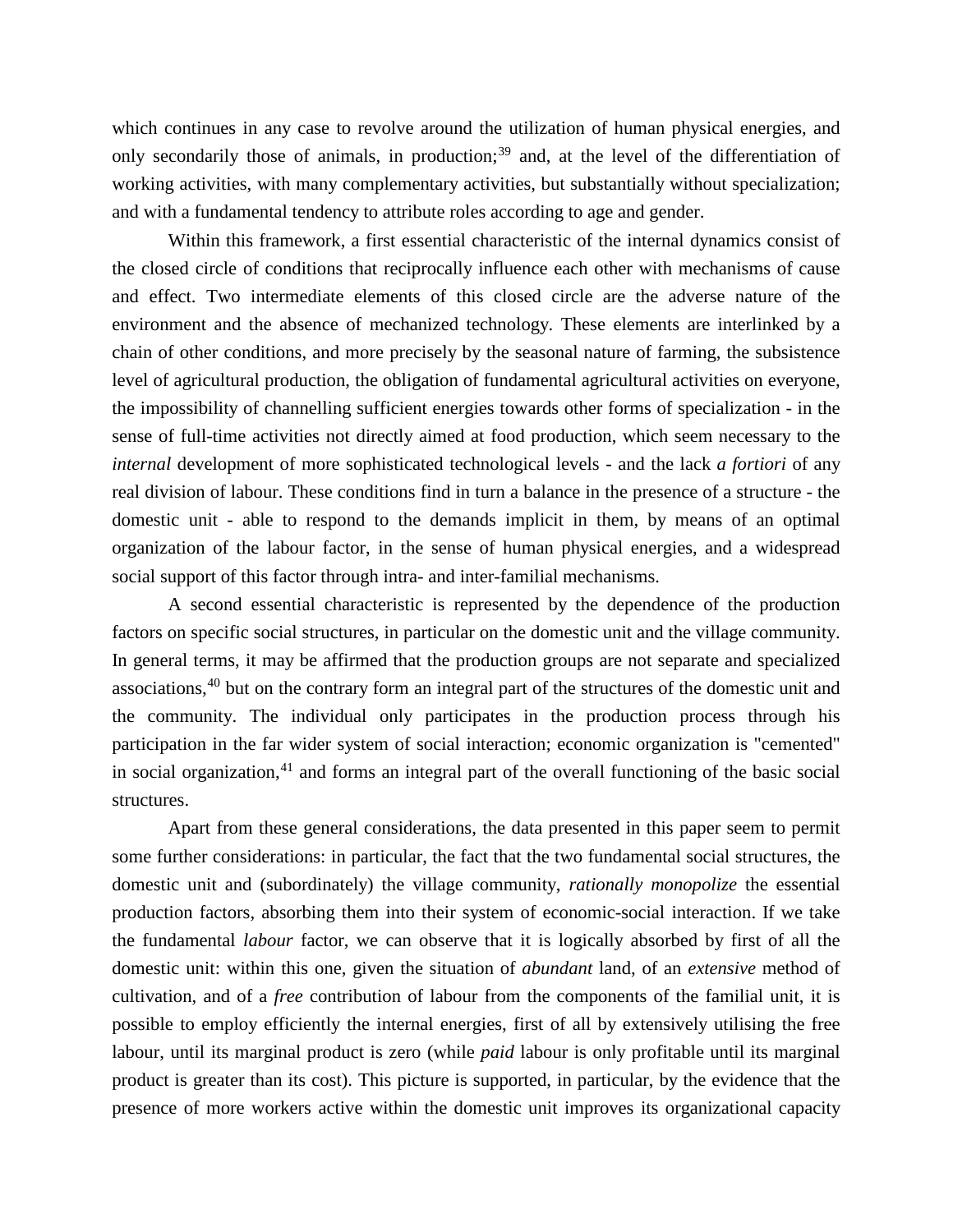and more than proportionately increases production, while at the same time a higher level of production of subsistence goods is reflected by a growth of secondary production and other goods and services. As regards the *land* factor, it in turn only finds any real utilization in close dependence on the labour factor, and hence on the capacities of the domestic unit as the structure that manages the labour factor.<sup>[42](#page-47-7)</sup> As a logical result of this absorption, and of this dependent relation, these factors cannot find any "autonomous" placing on the market; they are not in substance commercialized within an autonomous economic circuit, based on supply and demand. The land factor remains in any case inalienable in this type of society<sup>[43](#page-47-8)</sup> and is managed through the family and the community. At the same time, the labour factor is only marketable in a limited form and to a limited degree (and significantly, the Hausa culture looks with scarce favour at the selling of one's labour). The absence of a market of production factors (and the lack of mechanized technology) thus significantly conditions the production process and profoundly differentiates the economic system of this traditional society from that of modern market economies.

But, this functional perspective of an optimized organization of the internal energies, of extension of them and of perpetuation of the family structure as domestic unit of production, inevitably determines a dependence on an appropriate *marriage policy*. A marriage policy *ad hoc* (through, e.g., polygamy, precocious marriages, numerous offspring, etc.), constitutes the necessary means to the management of the economic-productive fortunes of the domestic unit, and in general terms, to the achievement of the overall balances of this organization. But marriage policy can only be carried out in the social context of the village community; and this reinforces the importance of social interaction in the village community, as a necessary background for the organization of the domestic unit of production.

Moreover, it is only in social interaction with the village community that the domestic unit can reinforce its production functions and ensure its survival in the event of their *défaillances*. In fact, it is the village community that provides the opportunity for the significant collaboration in the most important agricultural operations, and thus supports and reinforces the production functions of the domestic unit, by acting on the labour factor. At the same time, it is through the community and the free redistribution of a part of the production by the "rich" to the "poor" domestic units, that the achievement of a balance is guaranteed even to those weaker domestic units in which there is a deficit in production and hence a threat to survival. It should be noted, in this regard, that traditional African societies are normally unfamiliar with special institutions to provide a shield against illness and poverty, and that therefore this free redistribution of produce from the "rich" to the "poor" plays a far from secondary role.

In short, it is precisely this three-fold function of social interaction that gives the village community a substantial role within the frame of the economic organization and, among other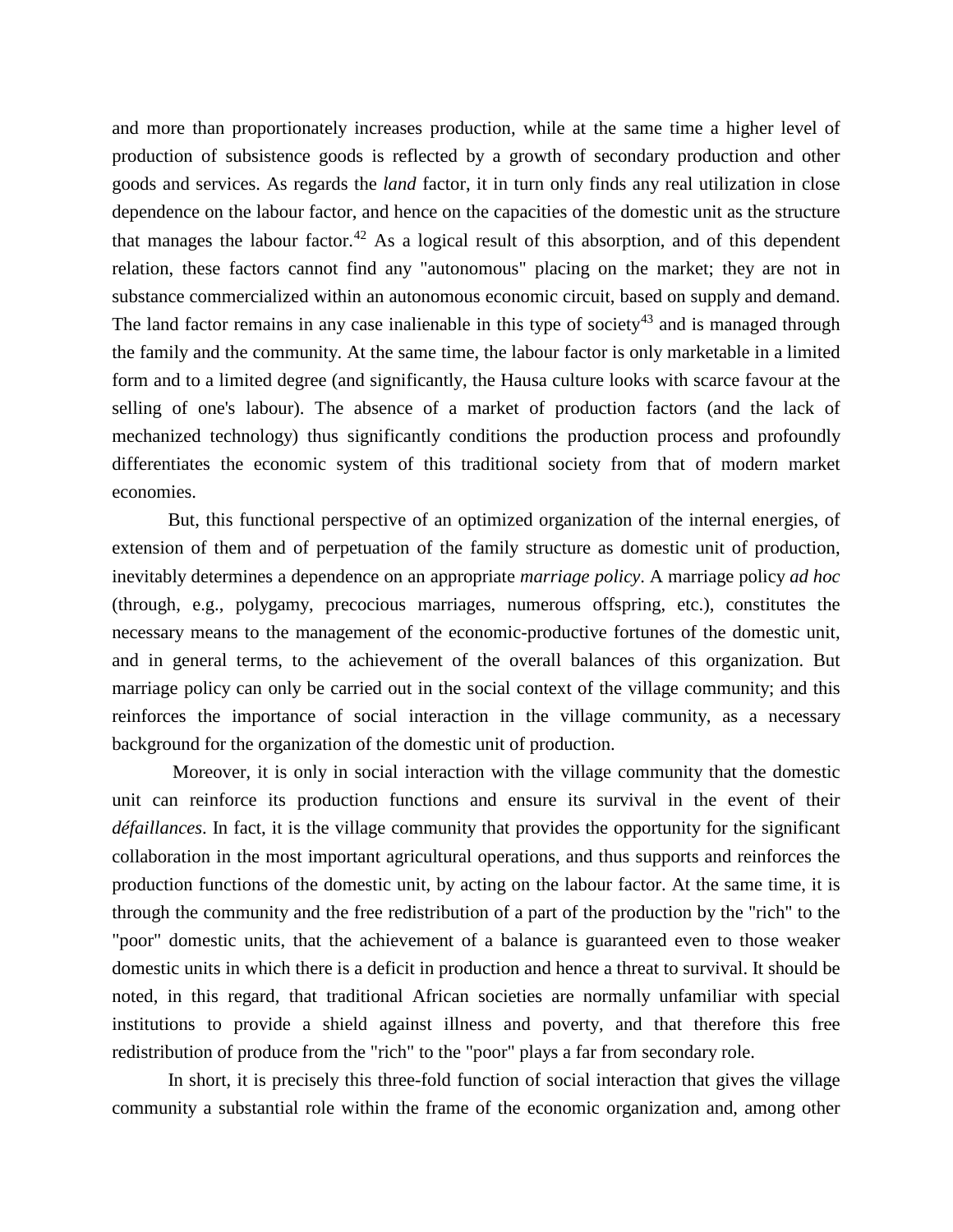things, allows it to absorb part of the labour potentiality through the system of community collaboration, justifies the use of cash income for the exchange of gifts, and ultimately legitimizes the community's management of the land factor (in the sense of *communal land*) and its redistribution according to principles of equity.

A third characteristic of these economic-organizational balances consists of a limited and secondary "commercialization" of the production obtained. On the local markets, however lively and colourful they are, trading activities are nonetheless of secondary importance for the domestic unit's budget, because most of its produce is consumed internally and, as a corollary, its consumption is based in large part on what it itself directly produces. Indeed, the mechanisms of trade, however varied, mainly concern activities of secondary importance (stock-farming, handicrafts, services) vis-à-vis the fundamental activities in terms both of production and consumption. The seller does not therefore acquire from the market most of what he needs for his own survival; and the buyer does not sell most of his goods and services. This situation is *inter alia* significant with a view to grasping the tendency - typical of the population of these societies<sup>[44](#page-47-9)</sup> - to perform more than one economic activity. The diffusion of these "other" activities, far from being a token of their importance, is on the contrary a characteristic connected with their organizational and investment limitedness and with the subsistence economy background. Moreover, it should be noted that these trading activities on the market, though influenced by supply and demand, only have a subordinate repercussion on economic choices and the deployment of the production factors,  $45$  since neither the production factors of land and labor, nor the subsistence production of the domestic unit, depend on market supply and demand. All this permits, furthermore, the presence of *social values* in trading activities on the market, and these in turn reduce the rigidity of the interplay of supply and demand.

This introduces a fourth and final characteristic, which consists of the modes of utilization of production in an economic perspective alternative to placement on the market and to investments. In effect, the limited but not negligible production surpluses find little utilization in the perspective of trade on the market, savings and investment, which is handicapped by the conditions for the development of the modes of production. Even in the restricted segment of domestic units with a significant surplus of production, the inclination to earmark surplus for productive investments is limited (even though it is hardly possible to identify exactly *how much*) by the general economic and organizational framework: the reinforcement of trading activity and the development of a progressive spiral of *greater trade - greater production - greater trade* is curbed or impeded by various fundamental facts, and in particular: the traditionally low technological level of this society - only too recently and marginally changed by the introduction of new technologies, such as the tractor - in the light of which the marketing of surpluses with a view to making bigger investments in machinery and equipment has little sense; the lack of scope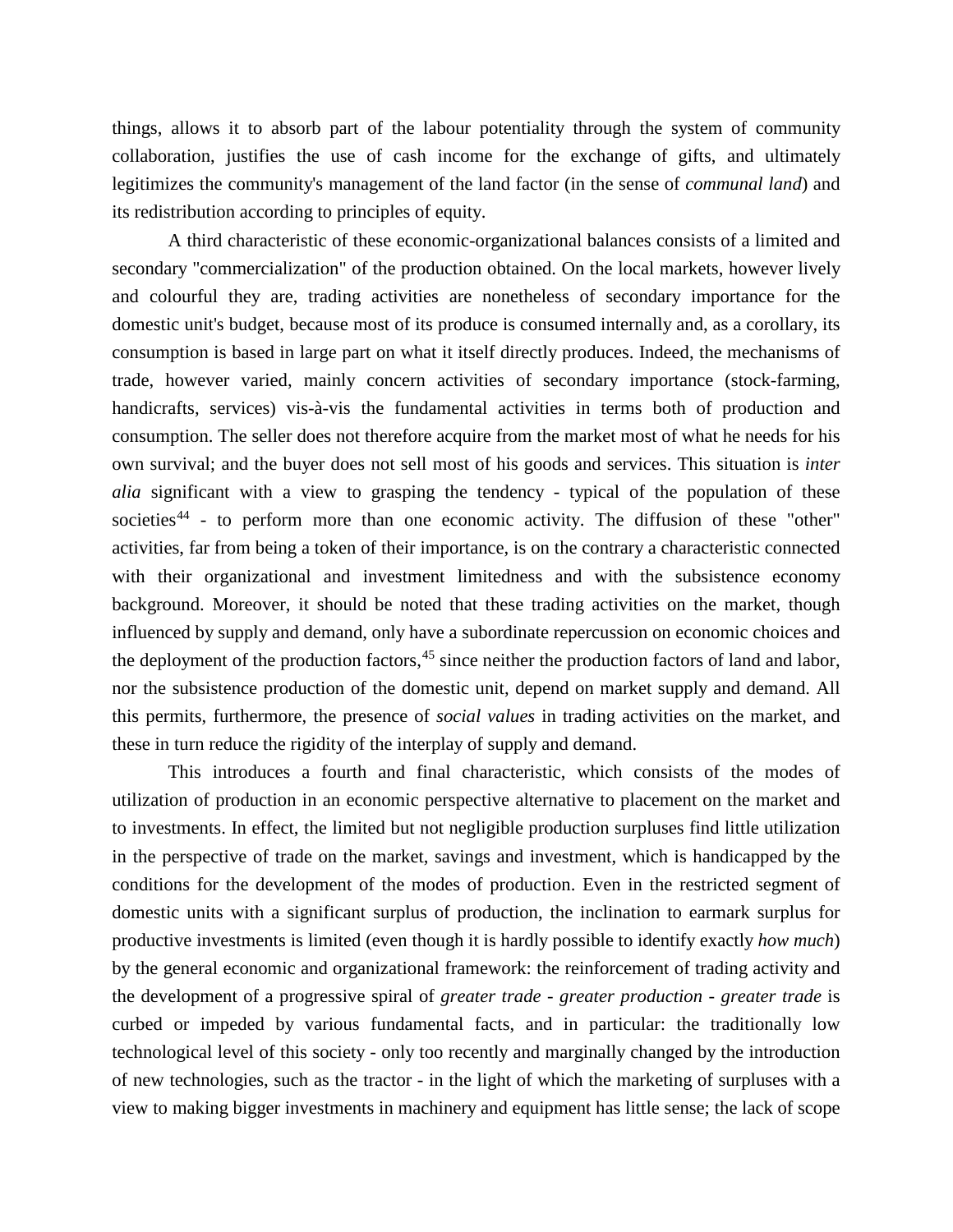for having recourse to the more substantial use of paid labour, since the whole adult population is directly employed in the cultivation of their *own* plot of land, and hence employment as hired farm labourers is a secondary and limited activity, which does not represent a realistic objective for bigger investments; and the consequent unfoundedness of the hypothesis of investments in larger areas of land, given, apart from any other reason, the scarce value of the land factor *per se* in the framework of the prevailing production system.<sup>[46](#page-47-11)</sup>

In addition, the possibility of any tendency to the reinforcement of investments in nonagricultural activities remains in large part unrealistic. Investment in stock-farming, however well-rooted animal husbandry may be in the livelihood of these people, can hardly be said to hold out encouraging prospects of profits - as may also be gauged from the relevant tables - given the negative factors at the environmental level, and the inevitable antagonism between the pursuit of agriculture and a free expansion of stock-farming. Neither do investments in handicraft activities have much sense, in view of the low technological level and hence the absolute priority of human physical energies. Greater investment chances may be opened up in the commercial field, due to the stronger connection in commercial activities between capital injection and economic development; but even in commerce precise limitations exist: notably those relating to the net predomination of an economy of direct consumption, which concur to stifle demand and hence to curb any further development of commercial activities.<sup>[47](#page-47-12)</sup>

It is essential to note, however, not just that the removal of the production factors and subsistence production from the market and the general unfavourable conditions determine the restrictedness of the utilization of production towards investments, but, more specially, that the utilization of production reflects more widely the social organization that expresses it. Within this organization, the foundation of economic activities consists not in a *right over things*, but in a *right over persons*, in the sense of organizational management of the physical energies factor and reproduction of it within the domestic unit. The fundamental accumulation will not be that of savings with a view to investments in production factors, in conventional economic terms, but the *accumulation of potentials for manual labour*, first of all by means of the mechanisms, peculiar to the domestic unit, of organization of its internal energies, support of them through the community collaboration, extension and perpetuation of itself as domestic production unit. Going a step further, also on the basis of the data and observations presented above, it may be said that the goods produced tend to be re-channelled towards the two social structures which control the production factors - i.e. the domestic unit and the village community - by being fed in reverse through the mechanisms of interaction which produced them. The channelling of goods towards the domestic unit is aimed at ensuring - through the redistribution of production among the unit's members - its subsistence and future survival, as the basic productive and organizational structure. The channelling of goods towards the village community, in turn, is fed in reverse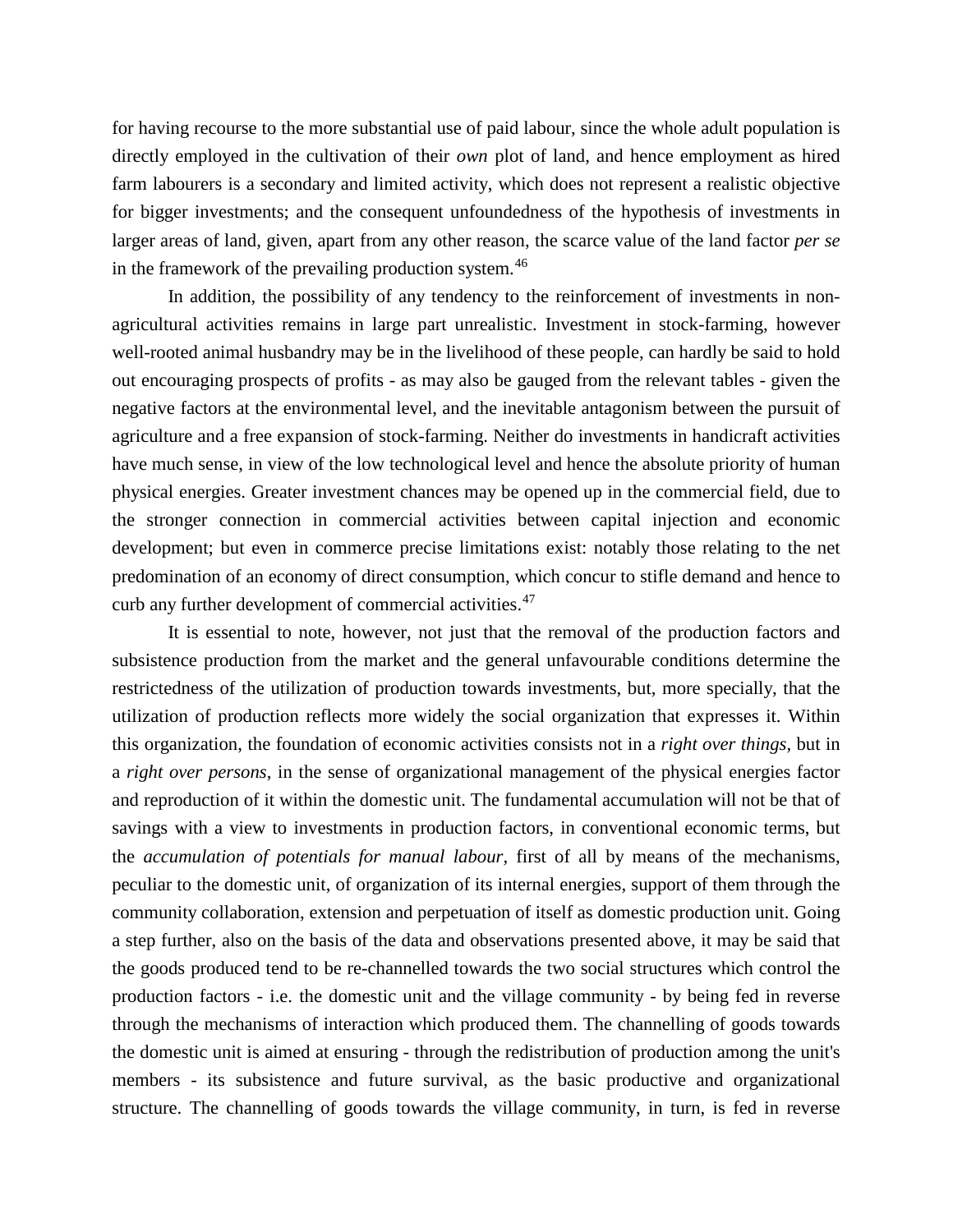through the inter-familial relationships significant either directly or indirectly for the production and economic-social balances of the domestic unit. Through such social mechanisms as marriage payments, ceremonial expenditures, and the free redistribution of production to the weaker domestic units, the inter-familial relationships functional for marriage policy and the reproduction of the labour factor, community cooperation and the primitive "Welfare State" of support for the weaker members of society, are confirmed and reinforced, with a concomitant overall increase in social solidarity.

In the light of these aspects of social exchange, the sense of the placing of production surplus becomes more easily comprehensible. The utilization of these surpluses should not be seen so much in terms of a purely economic-quantitative context (or even in terms merely of structural limits to their utilization according to conventional economic criteria), as in terms of their wider function within the socio-organizational system. What in fact appear as production surpluses in the context of the strictly economic-quantitative requirements of the production units are, for the most part, no longer such if considered in relation to their socio-organizational and reproductive needs. The domestic unit's productive capacities are in fact linked to the utilization of "production surpluses" in a social sense. The "production surpluses" will thus be transformed only in a very limited way into investments in strict economic terms, precisely because they are not, for the most part, really surpluses at all: in other words, the domestic unit itself absorbs them as a means of perpetuating its socio-economic organization and its reproduction through the reproduction of the human elements that compose it.

The modes in which "surpluses" are utilized are thus linked with those of the distribution of production and, more widely, with the functioning of the socio-economic system as a whole. They are expressed as part of an economic philosophy very far removed from the rationalization of the *maximization of the economic profit*, typical of the classic market economy. They are geared, on the contrary, to the *social optimization of the economy*; they operate, in other words, in a perspective of the more efficient functioning of the fundamental social structures by which the economic functions are in turn sustained. And this social optimization is one whose farreaching and profound rationality cannot be denied.

This model based on social optimization, however, should not be perceived as a static one - notwithstanding its long roots in the tradition of the socio-economic organization - or as a rigid one, which prevents any variance. Actually, in this as in other traditional societies, the new opportunities of the present market, together with the evolution of other aspects, such as the increase of population, the introduction, though limited, of new technical means, have determined, at least partly, a new perception in terms of possibility of the commercialization of production. In particular, the "external" demand for goods, that has reached even this area, has very probably modified the importance of the production for cash. The cultivation of crops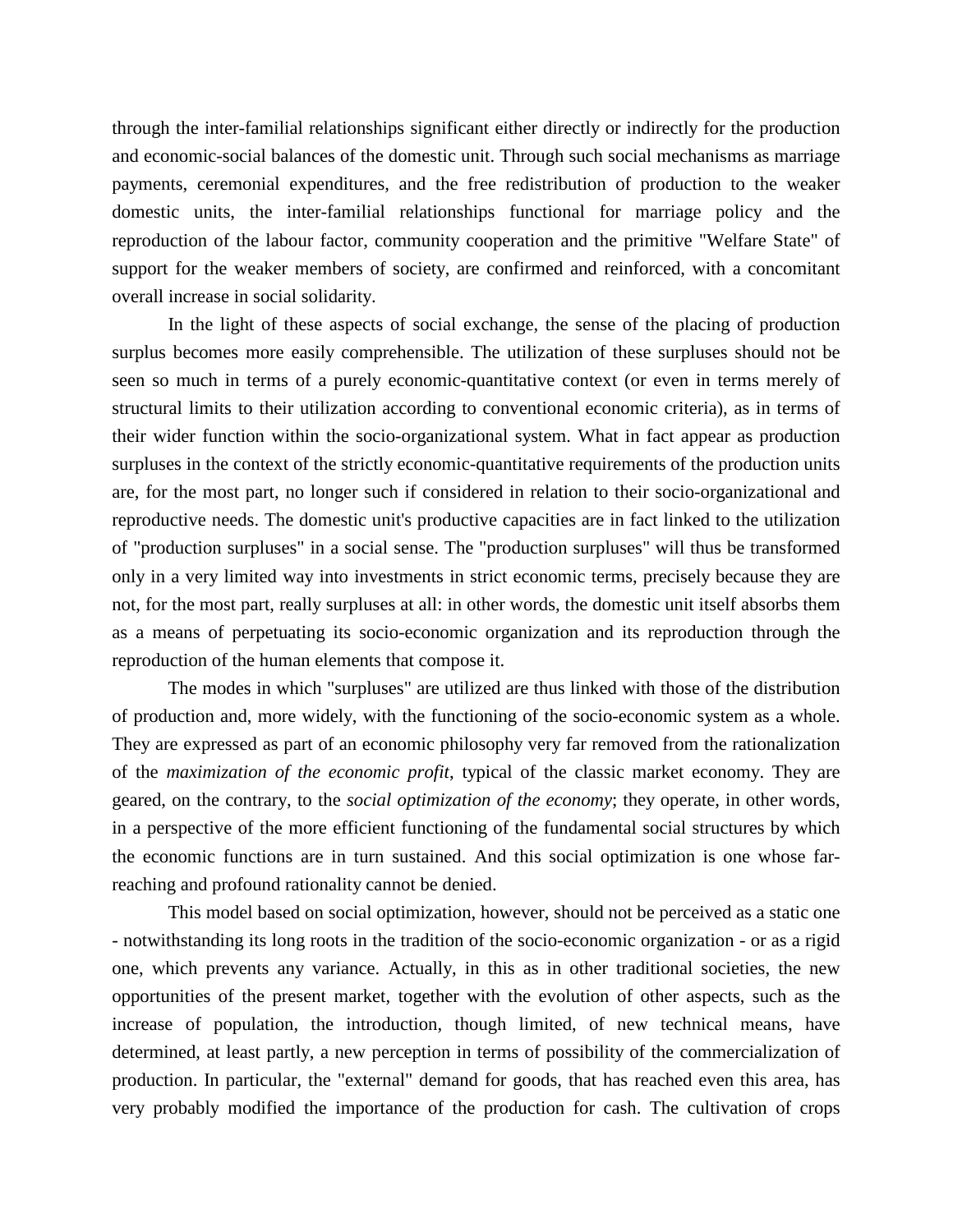utilized mainly for the market exchange cannot but affect the weight of the subsistence production within the global economic system. But it would be a mistake to deduce from this a transformation of the socio-economic organization. In fact, the increased importance of the economic exchange has not only failed to change the fundamentality of the self-sustaining perspective in the local economy - as above underlined - but also, what is more important, the social organization of the economy: the latter continues to depend on the organization, support and perpetuation of the domestic unit of production and on its wider social relationships. This means that the traditional social organization has not lost its grip on the economy. For instance, the income realized through the new economic opportunities is directed along the usual channels of "social" utilization, rather than at investments in "individualistic" economic enterprises. An indirect confirmation of this tendency can be found, at the level of quantifiable data, in the social habits of the traders, the category which has probably got the biggest benefits from the new economic opportunities and is at the same time relatively less dependent upon the traditional domestic organization. The average size of their domestic unit (17.5 components) is in fact decidedly higher than the general average (10.4) and, among the most affluent ones, reach a more than double size (22.1), showing the resistance and attraction exerted by the traditional organizational model.

But this channelling of income towards social utilization is not such that it completely prohibits alternative utilizations. The examples of the selling of part of production, the investments e.g. in ploughs and even in pick-ups, constitute alternative forms of utilization which coexist - though subordinately - with the underlying trend represented by the channelling of production in a social perspective. The socio-economic system of this society, though revolving around the organization of the domestic unit of production, does not prevent the parallel presence of a evolution affecting even some important aspects of the utilization of the domestic unit's production. A development towards higher levels of commercialization (and material production) does not necessarily imply, however, the upsetting of the aspects of social organization which are at the basis of the economic activities.<sup>[48](#page-48-0)</sup>

On these grounds, it seems possible to think that a system characterized by absorption of production factors within the social structures of production and by re-channelling production in a social perspective, can maintain its own identity of social optimization, allowing at the same time the introduction of partial innovative aspects in terms of production and commercialization, and realizing therefore a condition of *changes within continuity*. On the other hand, other innovative aspects very likely stop not just in the face of merely "economic" limits of the production system, but also in the face of the fact that the benefits offered by these innovative aspects do not necessarily imply the possibility of a global re-balance as favourable as traditional balances not threatened by serious internal breaks.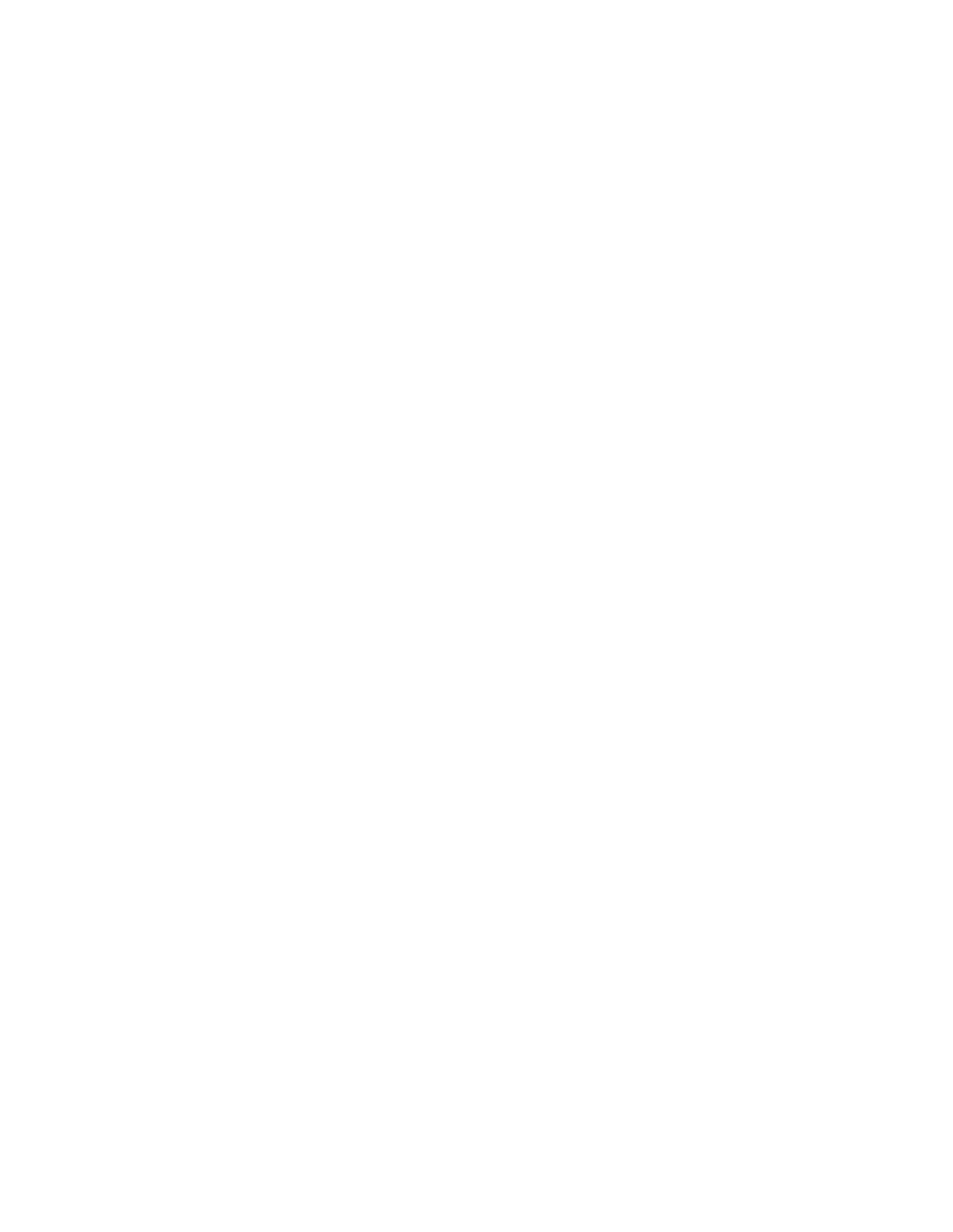## **Notes:**

 $\overline{a}$ 

<span id="page-44-0"></span>1 Illo, Bahindi and Kaoje.

<span id="page-44-1"></span> $2$  A cultural reflection of the domestic-reproductive commitment of women is that they are not obliged to assist their husbands in farm work: see M. Adamu, *The Hausa Factor in West African History*, Zaria & Ibadan, 1978, p. 7.

<span id="page-44-2"></span><sup>3</sup> These economic activities seem to be in this rural context less economically remarkable than it has been pointed out as regards less remote areas of Hausaland: cf. P. Hill, "Two Types of West African (Hausa) House Trade" in C. Meillassoux (ed.), *The Development of Indigenous Trade and Markets in West Africa*, London, 1971; E. Schildkrout, "Dependence and Autonomy: the Economic Activities of Secluded Hausa Women in Kano", in C. Oppong, *Female and Male in West Africa*, London, 1983. On the other hand, M.G. Smith has estimated the cash income of married women in the Zaria area at less than 1/5 of the men's income: "Exchange and Marketing Among the Hausa", in P. Bohannan, G. Dalton (eds), *Markets in Africa*, Evanston, Ill., 1962, p. 325.

<span id="page-44-3"></span><sup>4</sup> During the last three centuries the mean European family has never consisted of more than 4.75 components (and now consists of *circa* 3), while the African family is tending to decrease rapidly from traditional levels of 6-7 components. (See further W.J. Goode, *World Revolution and Family Patterns*, New York, 1963).

<span id="page-44-4"></span><sup>5</sup> As regards the fundamental production of sorghum and millet, the calculations are based on the number of bundles (in Hausa, *dame*), which is the gross unit of measurement used by the families themselves to calculate the weight of their own production. In the case of sorghum and millet, these bundles respectively weigh on average *circa* 25 and 30 kg.. From each of these bundles, an average of 17-18 *mudu* are obtained (the *mudu* is the bowl with which winnowed or clean cereals are sold retail on the market), each of which is equivalent to approximately 1.2 kg. of sorghum and millet. The clean produce obtained from every bundle thus weighs *circa* 20-22 kg.. The figures in kg. presented in the following tables refer to the estimated weight of this clean produce.

<span id="page-44-5"></span><sup>6</sup> See W. Roder, *The Irrigation Farmers of the Kainji Lake Region*, F.A.O., Rome, 1970, p. 47 ff.; D.W. Norman *et al.*, *A Socio-Economic Survey of Three Villages in the Sokoto Close-Settled Zone*, Zaria, 1976; M.G. Smith, *The Economy of Hausa Communities of Zaria*, H.M.S.O., London, 1955, p. 120 ff..

<span id="page-44-6"></span><sup>7</sup> In the case of rice, beans, groundnuts and maize, the unit of measurement of the sack (*buhu*) was used: this is equivalent to *circa* 100 kg. of unhulled rice, 100-120 kg. of beans, 50-60 kg. of groundnuts (gross produce), and 100 kg. of maize (gross produce).

<span id="page-44-7"></span><sup>8</sup> Its effective value poses in itself a problem. At the end of the 1970s, during the years of the oil boom, the Nigerian currency was quoted at an official exchange of *circa* 1.5 U.S. dollars, and its high effective value was also shown by the fact that even on the local black market one naira was being offered for one dollar, and hence at a quotation not all that different from the official one. But already by the early 1980s, the progressive difficulties of the Nigerian balance of foreign trade, due to the oil glut, determined a decline in value of the national currency. In 1985, on the black market the rate was approximately 4 naira to the dollar. But at the official level the federal Government maintained the quotation of the naira close to the values it had enjoyed during the years of the oil boom, thus controlling the prices both of imported and local products. The latter, however, have traditionally been subject to fluctuations which may be considerable. Since the market in question is "local", the prices reflect the variations in production from one year to the next, and these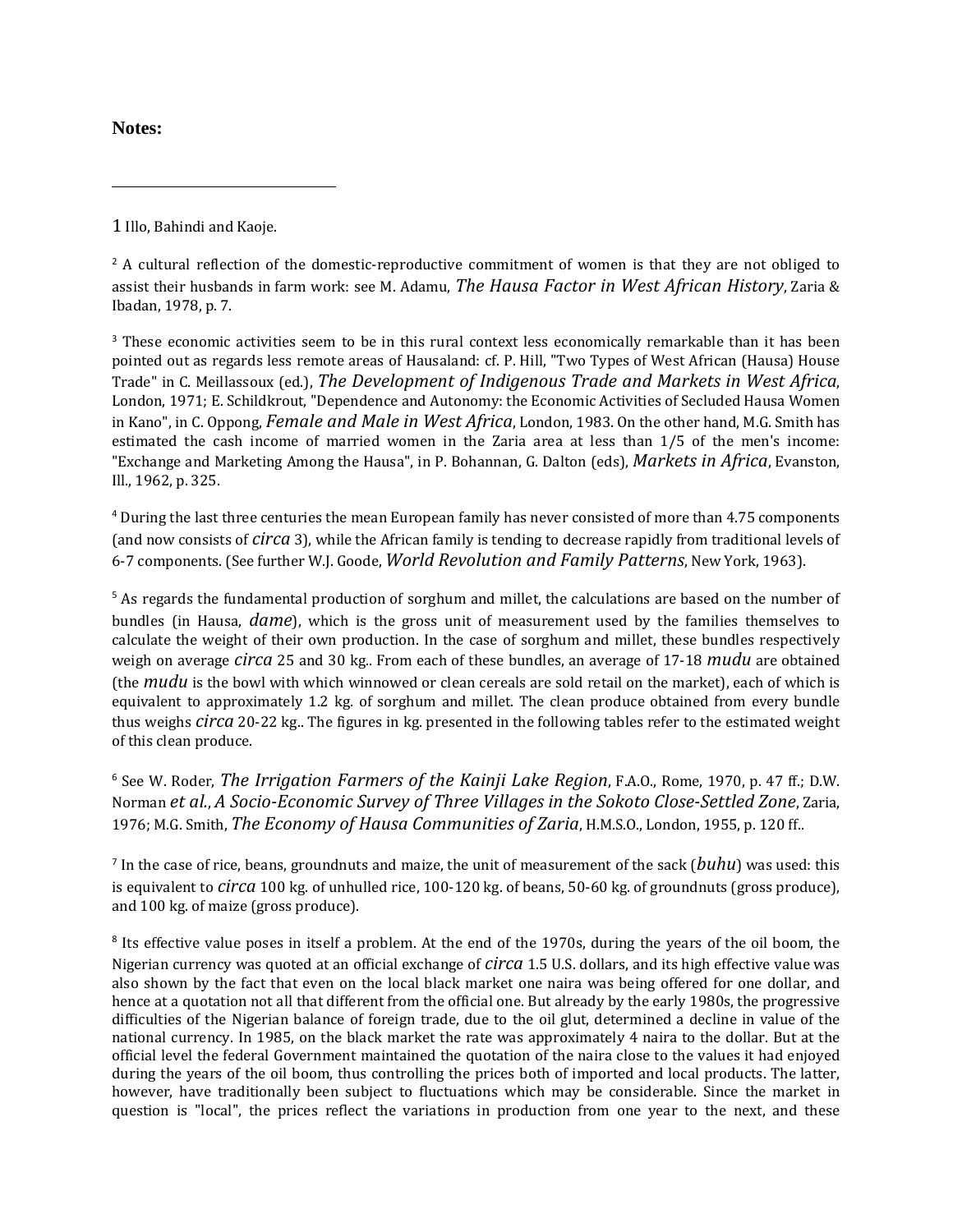variations in turn depend on rainfall and climatic conditions in general. There are also fluctuations in price according to the season of the year. To overcome the *impasse* posed by these variations, the monetary valuation of production has been made on the basis of the mean prices registered in the area between the end of the 1970s and the early 1980s. These mean prices were as follows: 4.0-5.5 naira for a bundle of millet or sorghum; 30-40 naira for a sack of rice; 40-50 naira for a sack of beans; 15-20 naira for a sack of groundnuts; and 30-40 naira for a sack of maize.

 $\overline{a}$ 

<span id="page-45-0"></span><sup>9</sup> D.W. Norman *et al.*, *A Socio-Economic Survey of Three Villages in the Sokoto Close-Settled Zone*, cit., p. 19-27.

<span id="page-45-1"></span><sup>10</sup> Cf. D. Forde, R. Scott, *The Native Economies of Nigeria*, London, 1946, p. 122 ff.; M.V. Backhouse, *Reassessment Report on the Dan District of Gumel Emirate*, Lagos, 1932.

<span id="page-45-2"></span><sup>11</sup> This calculation is based on the measurement of the work input in terms of *man-days* which are necessary for the various operations.

<span id="page-45-3"></span><sup>12</sup> Within the domestic units that use paid labourers, the input constituted by *gayya* and internal energies respectively amounts to 18% and 67% of the total input. For a comparison, D.W. Norman *et al.*, *A Socio-Economic Survey of Three Villages in the Sokoto Close-Settled Zone*, cit., p. 42 ff..

<span id="page-45-4"></span><sup>13</sup> The advantages in terms of production of the use of plough seem anyway to be rather limited in this ecological context, as noted by A.G. Hopkins, *An Economic History of West Africa*, London, 1973, p. 36- 37.

<span id="page-45-5"></span><sup>14</sup> The quantity of milk produced is very small, due to the environmental conditions. And it is not used for the manufacture of long-conservation products. Calculations of the relative values are made in Sokoto-Rima River Basin Development Authority, *Niger Valley in Sokoto State*, Impresit Bakolori (Il Nuovo Castoro), Rome, 1980, vol. 5, p. 69-71.

<span id="page-45-6"></span><sup>15</sup> To calculate the added value of stock-farming activities, reference was made to a mean annual natural increase equivalent to 1/10 for cattle and 1/3 for sheep and goats. The value of an ox fluctuates between 100 and 400 naira according to age and quality; that of a sheep between 30 and 40 naira; and that of a goat between 15 and 20. Bulls and rams can fetch higher prices.

<span id="page-45-7"></span> $16$  As regards the livestock of major importance, its distribution can be summarized in percentage terms as follows: only 2.8% of the domestic units have more than 10 cattle; 38% have 1-2 cattle; and 42% have no cattle at all. The general mean is 1.9 and the median 0.84 per compound.

<span id="page-45-8"></span><sup>17</sup> As underlined by M. Adamu, *The Hausa Factor in West African History*, cit., p. 11.

<span id="page-45-9"></span><sup>18</sup> For some villagers, who live on the banks of the Niger river, fishing can be of economic importance. They can smoke fish and sell it on the local markets. But even for them this activity remains a decidedly minor activity in comparison with agriculture.

<span id="page-45-10"></span><sup>19</sup> Cf. R. Redfield, *The Primitive World and its Transformations*, Ithaca, New York, 1953.

<span id="page-45-11"></span> $20$  It should be noted, in any event, that the utilization of carts and draught animals has serious drawbacks in this environmental framework: cf. A.G. Hopkins, *An Economic History of West Africa*, cit., p. 73-75.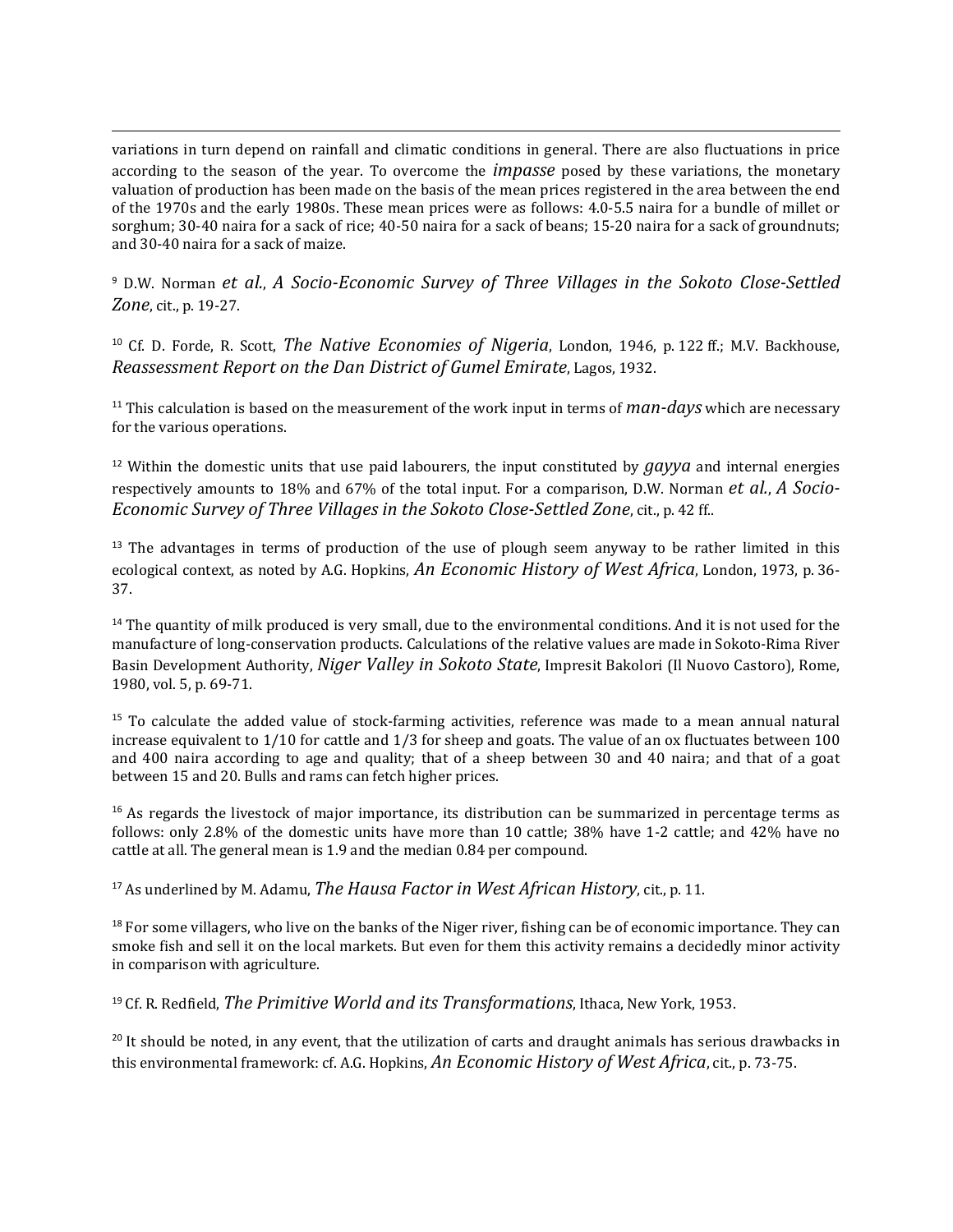<span id="page-46-0"></span><sup>21</sup> As, more generally, the contribution of farm labourers is decidedly secondary in comparison with the input of physical energy made by the components of the domestic unit themselves and by the system of community collaboration.

 $\overline{a}$ 

<span id="page-46-1"></span><sup>22</sup> Cf. M.G. Smith, "Exchange and Marketing Among the Hausa", cit., p. 332, *The Economy of Hausa Communities of Zaria*, cit., p. 165-168; D. Forde, R. Scott, *The Native Economies of Nigeria*, cit., p. 155-164.

<span id="page-46-2"></span><sup>23</sup> As is emphasized in the Sokoto-Rima River Basin Development Authority, *Niger Valley in Sokoto State*, cit. p. 52.

<span id="page-46-3"></span><sup>24</sup> D. Forde, analysing at the end of the 1930s the agric. production of an area near Kano, found an average rate of commercialization equal to something more than 1/3 of the value of the total production. A similar rate was calculated for another rural area near Sokoto. The percentage of sorghum and millet sold was only 5%, sold produce being mainly made up of cash-crops, especially of ground-nuts. D. Forde, R. Scott, *The Native Economies of Nigeria*, cit., p. 129-154.

<span id="page-46-4"></span><sup>25</sup> The values in kg. have been calculated, as usual, on the basis of the local unit of measurement, the *mudu*.

<span id="page-46-5"></span><sup>26</sup> R.W. Shenton, *The Development of Capitalism in Northern Nigeria*, Toronto and Buffalo, 1986, p. 129.

<span id="page-46-6"></span><sup>27</sup> About these symptoms, S. Pampiglione, *Manuale di formazione di base per l'operatore sanitario in Africa*, Milan, Dipartimento per la Cooperazione allo Sviluppo Min. Affari Esteri/Istituto Italo-Africano, 1984.

<span id="page-46-7"></span><sup>28</sup> G.M. Smith, *The Economy of Hausa Communities of Zaria*, cit., Chapter 7.

<span id="page-46-8"></span><sup>29</sup> The particular exposure of the domestic unit to these dangers, and their sometimes catastrophic implications, is pointed out by C. Meillassoux, *Femmes, greniers & capitaux*, Paris, 1975, Chapter 2.

<span id="page-46-9"></span><sup>30</sup> The importance of different modes of the circulation of goods in pre-modern societies is underlined by K. Polanyi, C.M. Arensberg, H.W. Pearsons (eds), *Trade and Market in the Early Empires*, Glencoe, Ill., 1957, who derive inspiration from M. Mauss, "Essai sur le don", *Année sociologique*, 1925.

<span id="page-46-10"></span><sup>31</sup> M. Sahlins has remarked on the lack of obligation of restitution (or at least its non-definition), for this type of exchange: "On the Sociology of Primitive Exchange", in *Stone Age Economics*, Chicago, 1972.

<span id="page-46-11"></span><sup>32</sup> M. Weber, *Economy and Society*, New York, 1968 (1st ed. 1922), 1, II, 9-10.

<span id="page-46-12"></span><sup>33</sup> P. Bohannan and G. Dalton analyse the "pollution" of the dynamics of supply and demand by mechanisms with a higher social value based on aspects of reciprocity and redistribution: *Markets in Africa*, cit., p. 1-18.

<span id="page-46-13"></span><sup>34</sup> Cf. A.V. Chayanov, *The Theory of Peasant Economy*, Irwin, Ill., 1966 (1st ed. 1925); B. Kerblay, "Chayanov and the Theory of Peasant Economies", in T. Shanin (ed.), *Peasants and Peasant Societies*, Harmondsworth, 1988; M. Sahlins, *Stone Age Economics*, cit.. What has been said here, however, substantially confirms the *centripetal* perspective of traditional peasant societies, hinging on the internal aspects of labour and consumption, and being therefore intrinsically anti-capitalistic, as already remarked by Chayanov.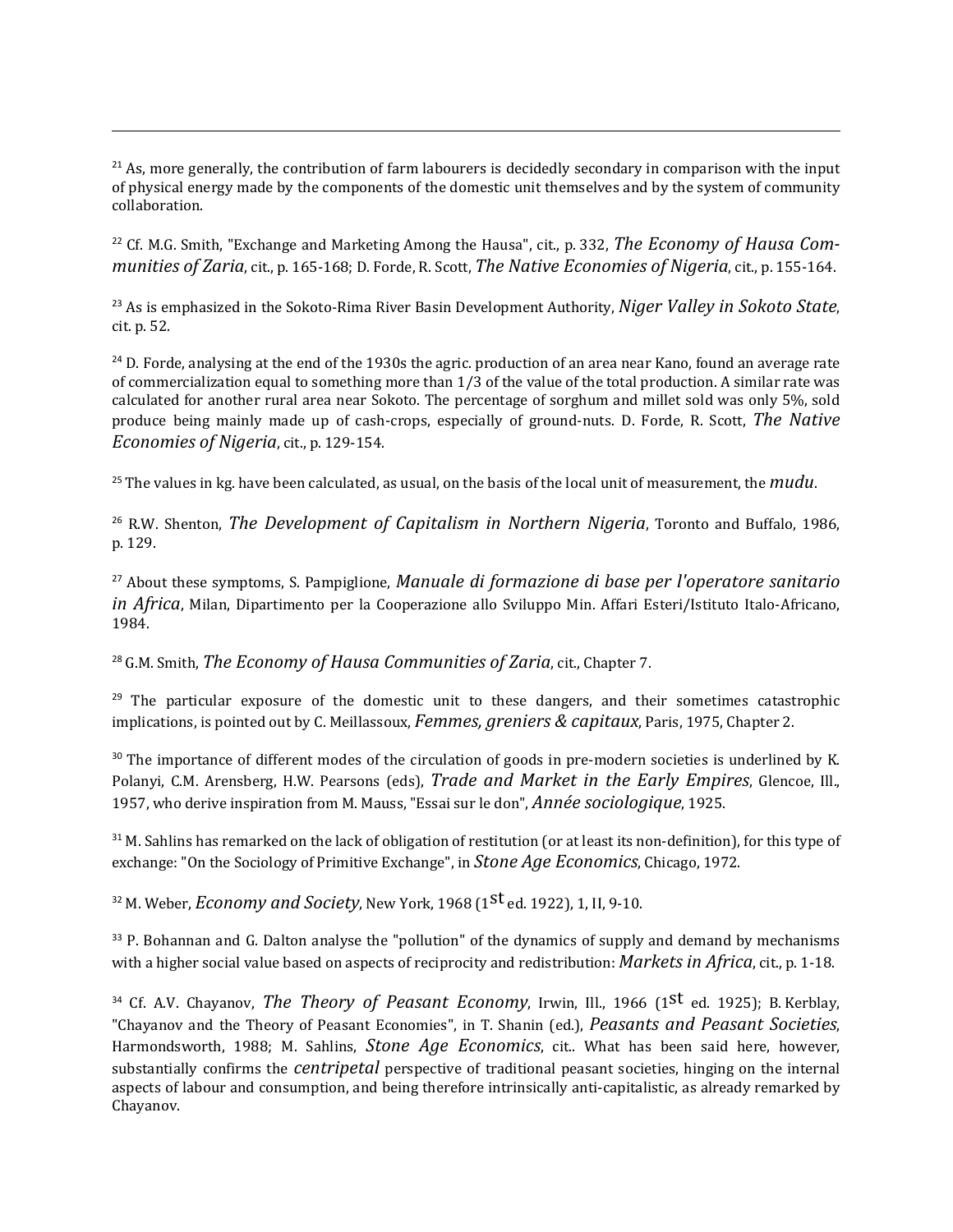<span id="page-47-0"></span><sup>35</sup> Weight of sorghum and millet per adult male -0.22; value of secondary agricultural production -0.41; value of the annual increase of livestock -0.05; value of the production of other economic activities -0.03; and total value of production -0.17.

 $\overline{a}$ 

<span id="page-47-1"></span><sup>36</sup> Cf. P.G. Phillips, "The Metabolic Cost of Common West African Agricultural Activities", *Journal of Tropical Medicine and Hygiene*, 1954, no. 57.

<span id="page-47-2"></span><sup>37</sup> It may be noted, by contrast, that, as far as the "developed" countries are concerned, the value of the shares and bonds possessed, on which the wealth of the more affluent classes is normally based, is not, for example, calculated in the indices of the distribution of income.

<span id="page-47-3"></span><sup>38</sup> This substantial homogeneity, especially in terms of the area of land cultivated per adult man, in the Hausa region, has been underlined by J. Goody, "Bridewealth and Dowry in Africa and Eurasia", in J. Goody & S.J. Tambiah, *Bridewealth and Dowry*, Cambridge, 1973, p. 23-24. In a less remote and much more populated area of Hausaland, P. Hill found differences that are still not big: P. Hill, *Rural Hausa*, Cambridge, 1975, Chapter V.

<span id="page-47-4"></span><sup>39</sup> The picture presented here can be compared with that described by Lewis Mumford with regard to the socalled *anthropotechnic age* (in which a characteristic feature is the widespread use of slave labour): *Technics and Civilization*, New York, 1934. In the society we are dealing with here, it is worth recalling that the use of slaves was an essential economic fact until the abolition of slavery under British Rule at the beginning of the Twentieth century.

<span id="page-47-5"></span><sup>40</sup> For restatements of this view, see R.M. MacIver, *Society, its Structure and Change*, New York, 1933, p. 9 ff.; S.F. Nadel, *A Black Byzantium. The Kingdom of Nupe in Nigeria*, London, 1942, p. XI; G. Dalton, "Traditional Production in Primitive African Economy", *The Quarterly Journal of Economics*, 1962, vol. LXXVI.

<span id="page-47-6"></span><sup>41</sup> K. Polanyi, "The Economy as Instituted Process", in K. Polanyi *et al.* (eds), *Trade and Market in the Early Empires*, cit..

<span id="page-47-7"></span><sup>42</sup> It does not represent, therefore, a significant factor of production: cf. K. Marx, *Grundrisse der Kritik der politischen Ökonomie*, 1857-1858, III, II.

<span id="page-47-8"></span><sup>43</sup> Cf. P. Bohannan, "Africa's Land", *The Centennial Review*, 1960, vol. IV.

<span id="page-47-9"></span><sup>44</sup> See, for example, M.J. Herskovits, *Economic Anthropology*, New York, 1952, p. 113.

<span id="page-47-10"></span><sup>45</sup> Cf. G. Dalton, "Traditional Production in Primitive African Economy", cit..

<span id="page-47-11"></span><sup>46</sup> J. Goody underlines the limited weight of the land factor within this type of economy: *Production and Reproduction. A Comparative Study of the Domestic Domain*, Cambridge, 1976, Chapter 7.

<span id="page-47-12"></span><sup>47</sup> The limitations in question relate to the *vicious circle of demand* which is added to the *vicious circle of supply*: R. Nurkse, *Problems of Capital Formation in Underdeveloped Countries*, Oxford, 1958, especially Chapter 1. These limitations posed by the vicious circles of supply and demand should be considered, however, not as rigid and autonomous determinants, but as particular aspects having value only as part of the wider socio-economic context outlined here.